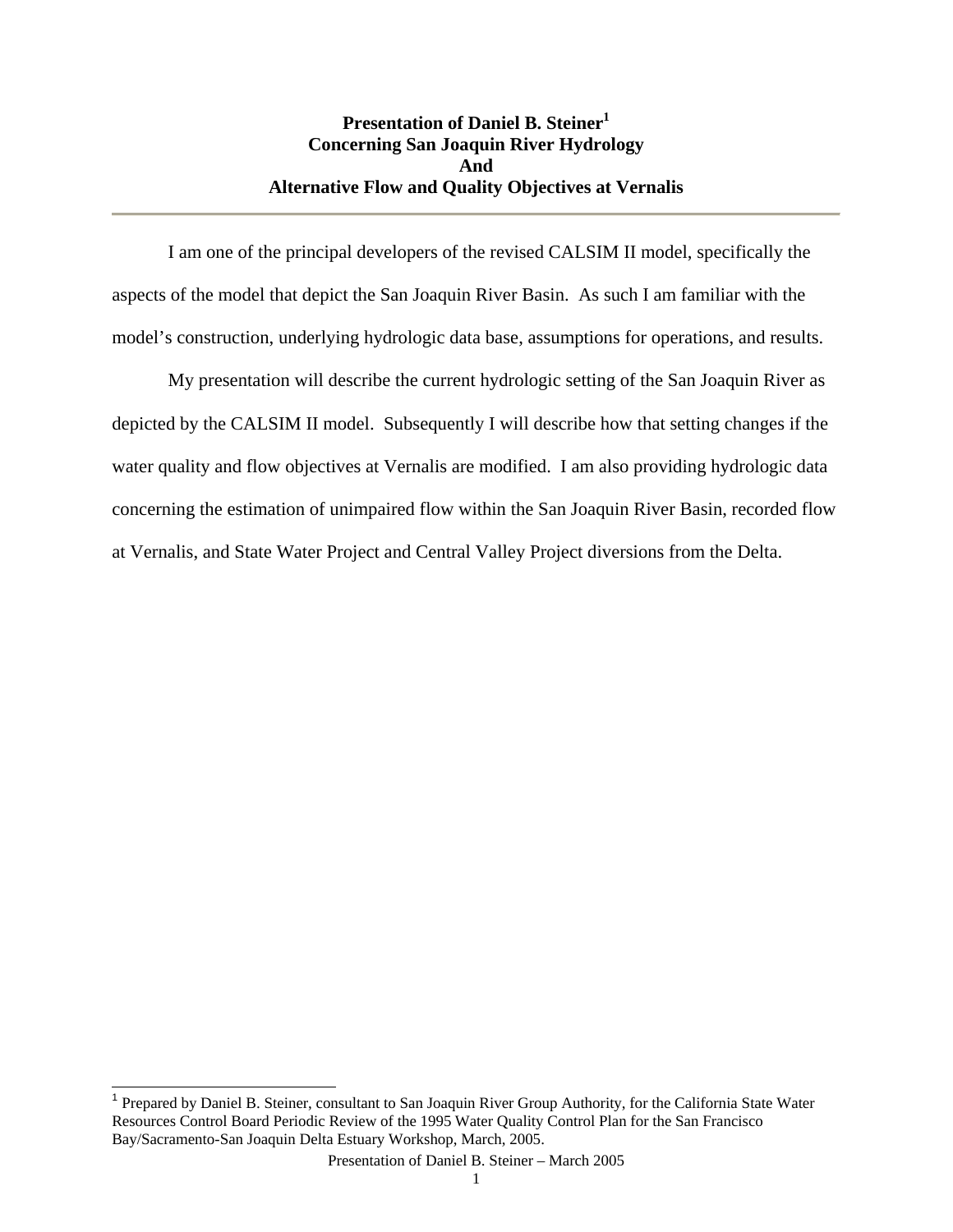#### **Existing Hydrologic Setting and CALSIM II**

 The San Joaquin River watershed is depicted in CALSIM II. CALSIM II is an application of computer software representing the State Water Project (SWP) and Central Valley Project (CVP). CALSIM II was jointly developed by the Department of Water Resources (DWR) and the U.S. Bureau of Reclamation (Reclamation), and simulates a significant portion of the water resources infrastructure of the Central Valley and Delta regions.

 In modeling terms, the San Joaquin River generally enters the Delta at a modeling node depicted as "Vernalis". Geographically this location is located downstream of the confluence of the Stanislaus River with the San Joaquin River. The location is a compliance point for water quality and flow objectives contained in SWRCB Decision 1641. Long-term flow and quality records exist for this site.

 Reclamation attempts to provide compliance to the quality and flow objectives at Vernalis through its operation of the New Melones Project located on the Stanislaus River. During certain periods of the year, participants of the San Joaquin River Group Authority assist Reclamation with compliance of flow objectives through aspects of the SJRA.

 Hydrologic conditions at Vernalis are mostly the result of the mix of flow and quality of the San Joaquin River "upstream" of the Stanislaus River and the flow and quality of the Stanislaus River. At times, Reclamation reacts to the upstream condition with its operation of the New Melones Project. The upstream condition of the San Joaquin River is depicted in CALSIM II at a modeling node referred to as "Maze", and reflects a geographical location between the confluences of the Tuolumne River and Stanislaus River with the San Joaquin River. This location has records for flow and quality, most recently daily records for flow and periodic grab sample data for quality.

 $\mathcal{D}$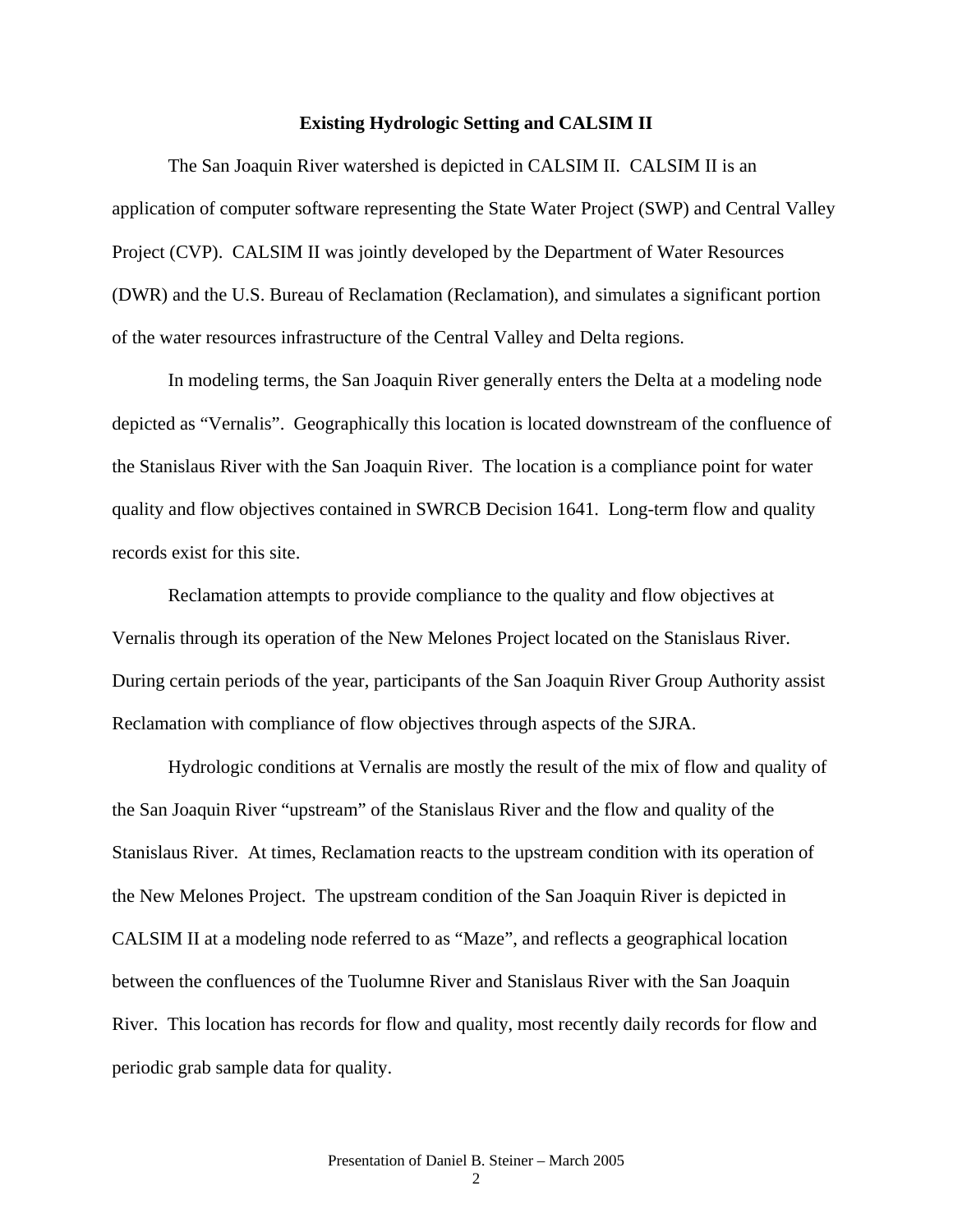Understanding the hydrologic condition at Vernalis requires an appreciation of the upstream condition of the San Joaquin River and the operation of the Stanislaus River. The depiction of the San Joaquin River above Vernalis by CALSIM II has recently been revised through several efforts funded by Reclamation and other entities. This effort is documented by several documents under development by Reclamation.

 Stream reaches, reservoirs, diversions, accretions, depletions and return flows are linked together as a network of interconnected nodes within CALSIM II. The interconnections between nodes depict the physical relationship/process that occurs between the nodes, if any. For instance, if a diversion occurs between two nodes that define a stream reach, the flow entering the reach at the upstream node will be reduced by the diversion and thus define the flow leaving the reach. As a second example of node linkage, a portion of that diversion may re-enter a reach of the same stream downstream of the diversion, or possibly enter a reach of stream on another tributary. Figure 1 illustrates the linkage of nodes within CALSIM II for the San Joaquin River Basin.

CALSIM II depicts water quality in the San Joaquin River by calculating a conservation of flow and quality (mass) within the river. Elements of flow modeled in CALSIM II are assigned an associated water quality, expressed in uS/cm (EC). As flow enters or exits the stream network, so does water quality loading. The several components of flow that occur at a modeled location in the network are mathematically blended to derive a composite flow and quality at that location. Figure 2 illustrates a general schematic of the flow and quality elements that are included in the CALSIM II depiction of the San Joaquin River.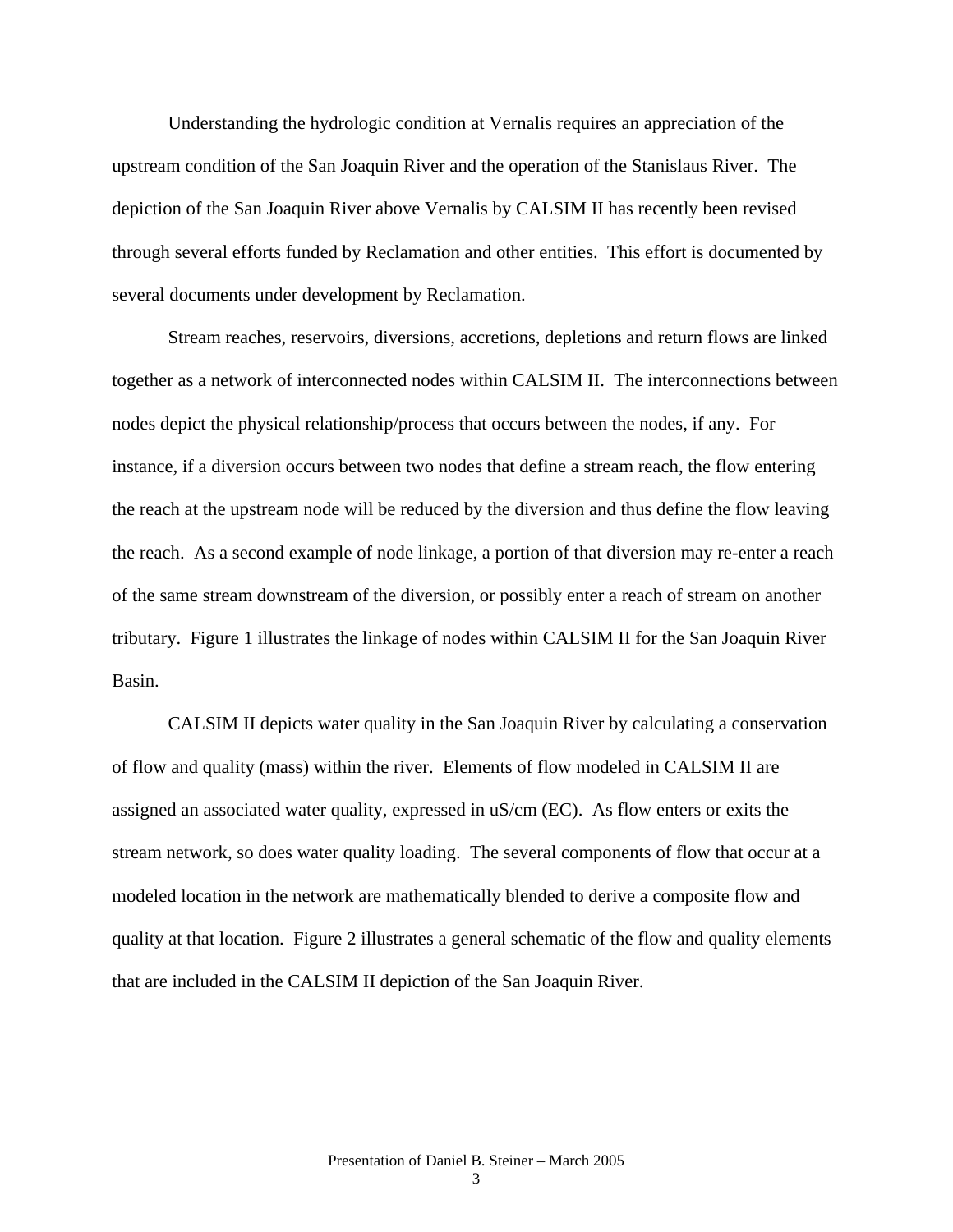## Figure 1 Schematic of CALSIM II Depiction of San Joaquin River



Presentation of Daniel B. Steiner – March 2005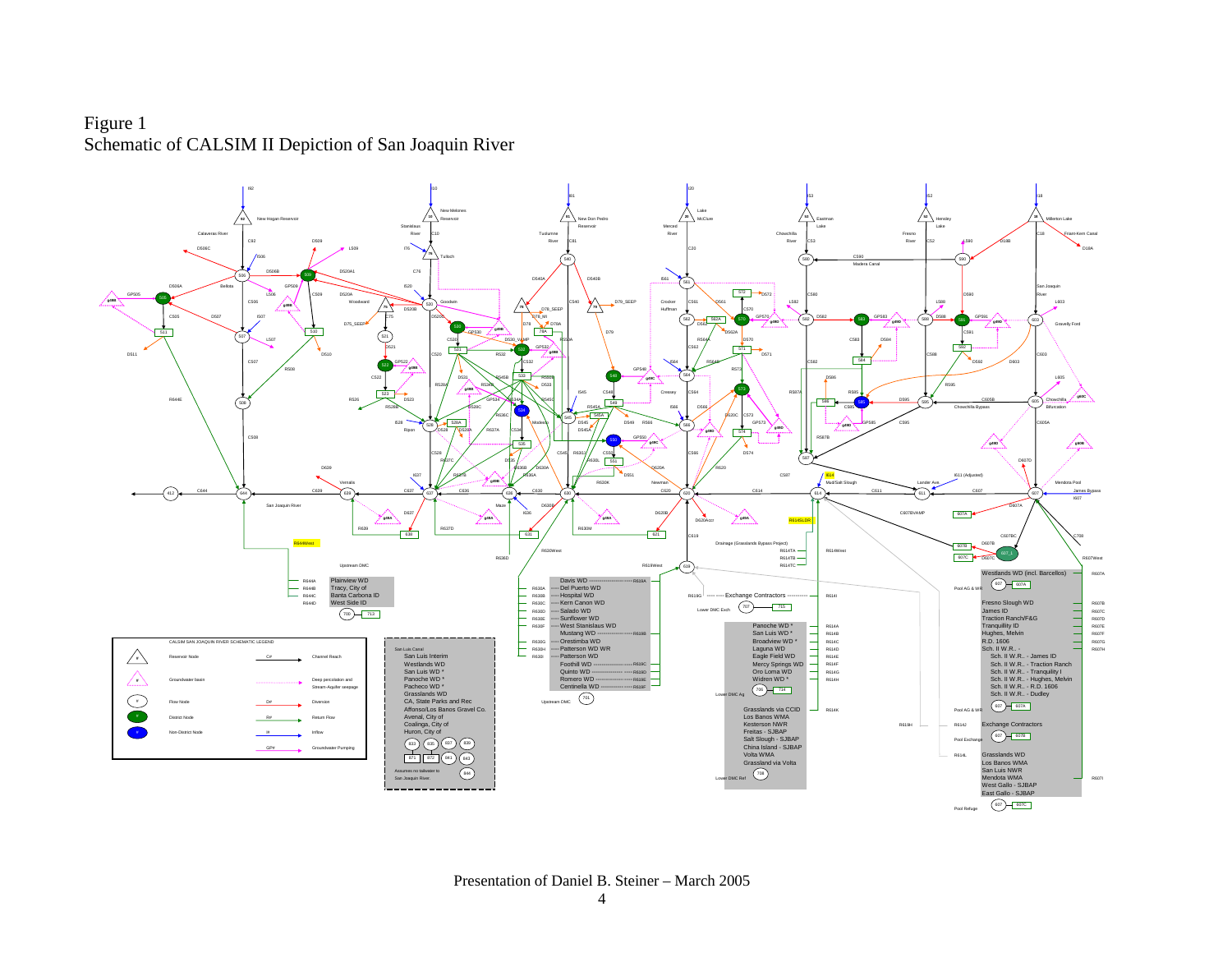# Figure 2 General Schematic of CALSIM II Depiction of San Joaquin River Flow and Quality Elements

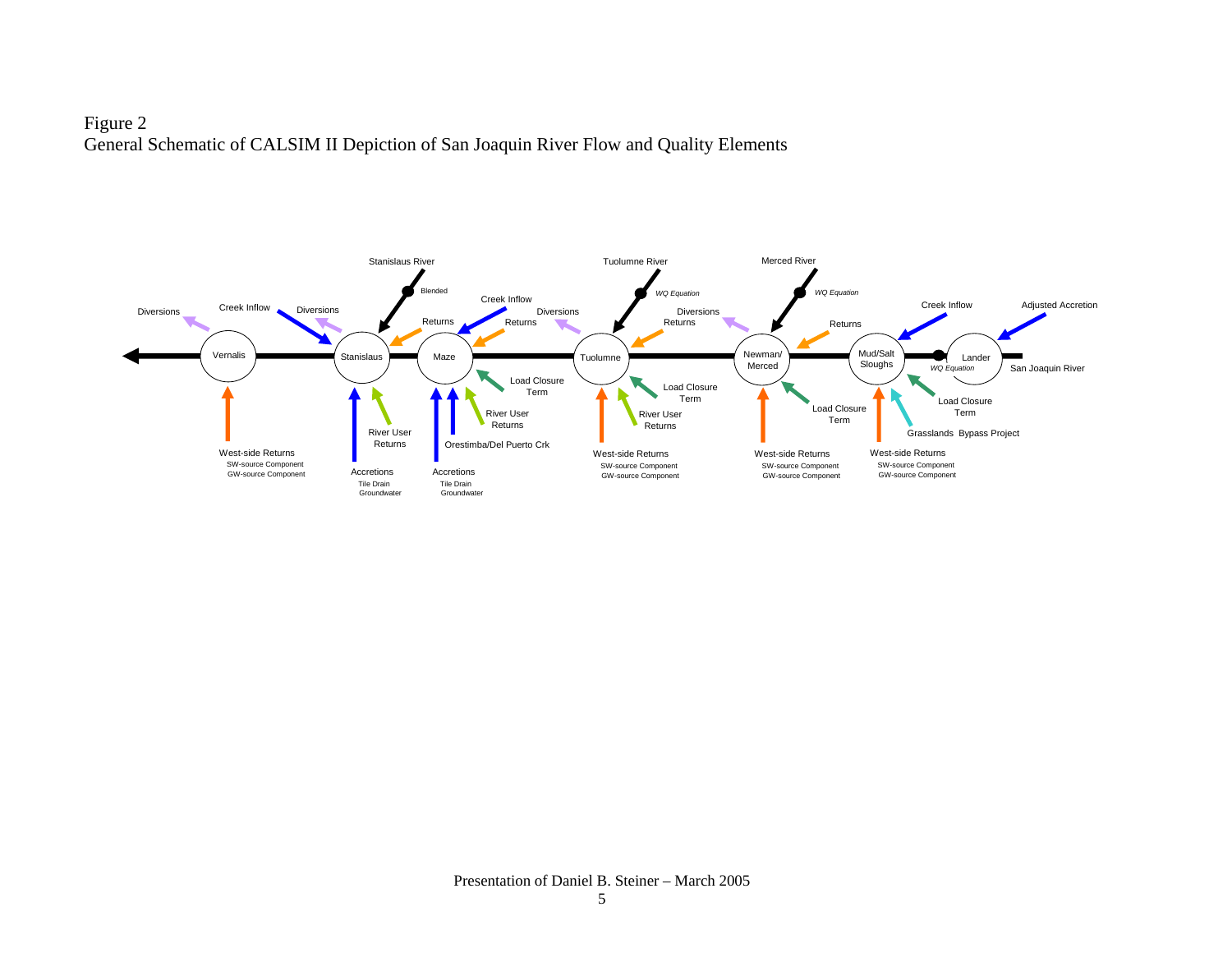CALSIM II currently simulates a sequential monthly operation of water project

operations spanning a hydrologic period from October 1921 through September 1994 (73 water years). The simulation assumes the recurrence of historical runoff that occurred during this period, with the "current level" of water system infrastructure and water demands layered upon that hydrology as if this infrastructure and demand existed during that entire sequence of years. During this period sequences of flood and drought occur, including the droughts of 1976-77 and the prolonged 1987 through 1992 drought.

### **Upstream Hydrologic Condition at Maze**

The hydrologic condition at Maze is affected by many aspects of hydrology and the operation of water systems. To a large extent, the runoff within the San Joaquin River Basin is controlled or affected by water systems. Major tributary water systems that affect San Joaquin River flow and quality at Maze and are modeled by CALSIM II include:

- The San Joaquin River upstream of the Mendota Pool (Friant)
- Fresno River (Hidden)
- Chowchilla River (Buchanan)
- Merced River (New Exchequer)
- Tuolumne River (New Don Pedro)
- Fresno Slough (Kings River overflow)

In addition to the operation of the major tributaries, CALSIM II depicts the occurrence of diversions, accretions and depletions, and return flows below the control of the major water systems and along the mainstem of the San Joaquin River. Contributors to the flow and quality at Maze include the major tributaries listed above, return flows/operational spills from those systems, return flows/operational spills from Westside operations, diversions and returns from riparian and appropriative diverters, and accretions from groundwater and minor streams.

The existing flow and quality of the San Joaquin River at Maze is exemplified by Figure 3A through Figure 3D. These graphs depict the simulated sequential average monthly flow and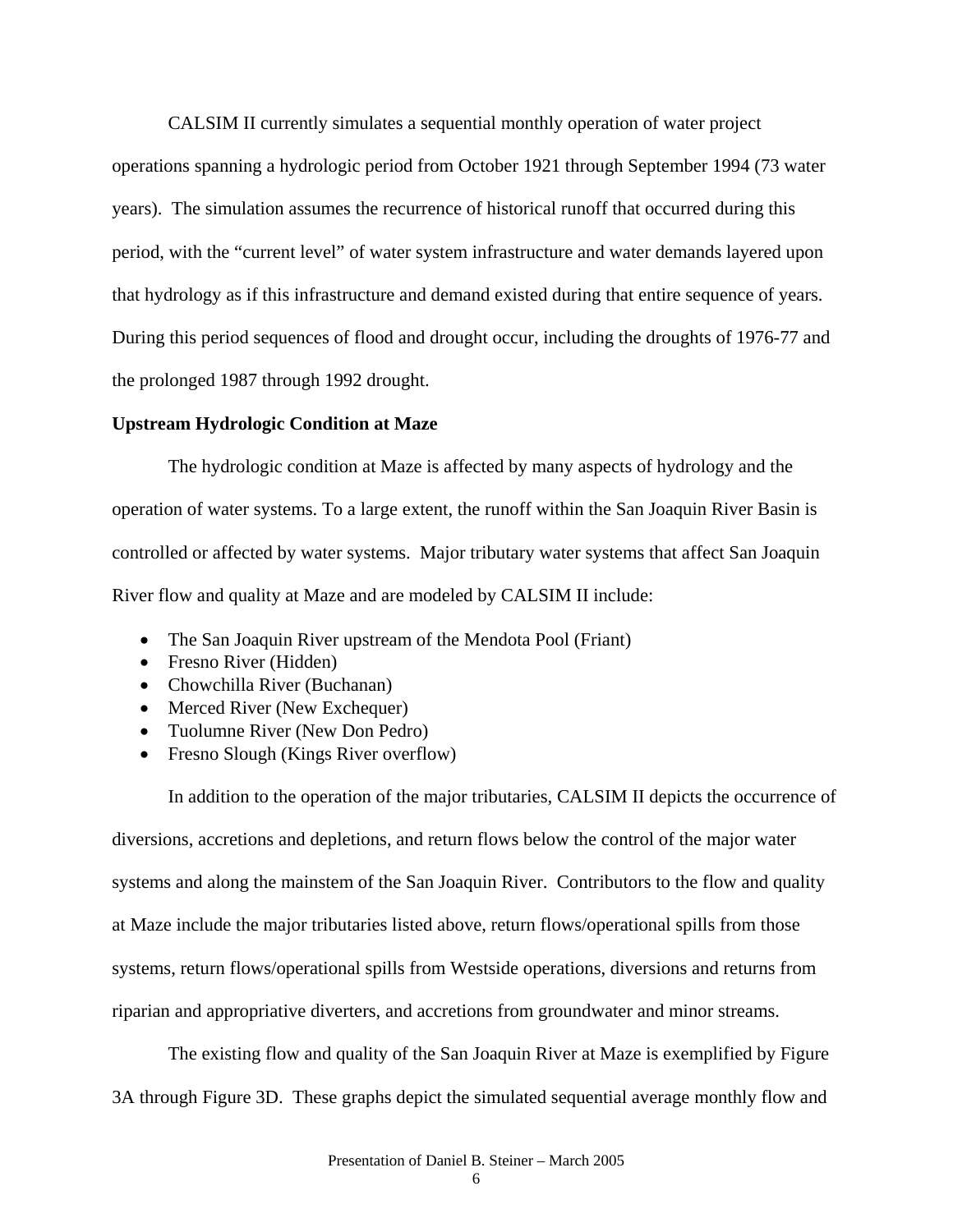





Figure 3D



Presentation of Daniel B. Steiner – March 2005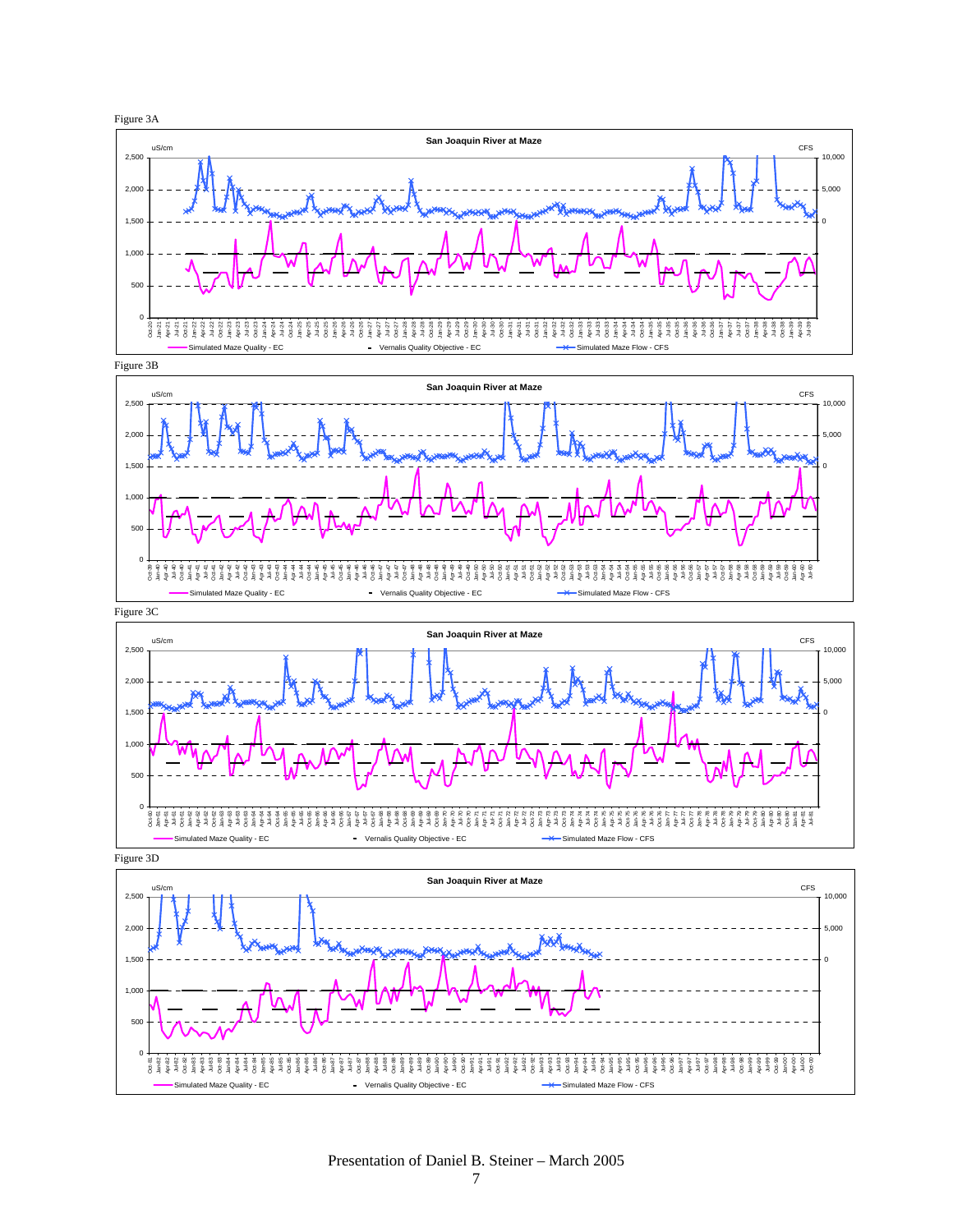and quality of the San Joaquin River at Maze as estimated by CALSIM II. Figure 3A depicts the results for water years 1922-40. Figure 3B depicts the results for water years 1941-1960. Figure 3C depicts the results for water years 1961-80, and Figure 3D illustrates the results for water years 1980-94. The seasonal downstream seasonal water quality objective at Vernalis is also shown in the graphs.

 The trend of water quality at Maze is illustrated in Figure 4. Shown in Figure 4 is the range (indicated by a vertical line) in water quality that occurs within a month over the 73 years of simulated operations. Also shown is the average water quality that is simulated for a month (indicated by a bar).



The simulated water quality at Maze also trends by water year type, better water quality occurring during wetter years. Figure 5 illustrates the average water quality simulated at Maze by water year type (San Joaquin River Basin Index, e.g., 60-20-20).



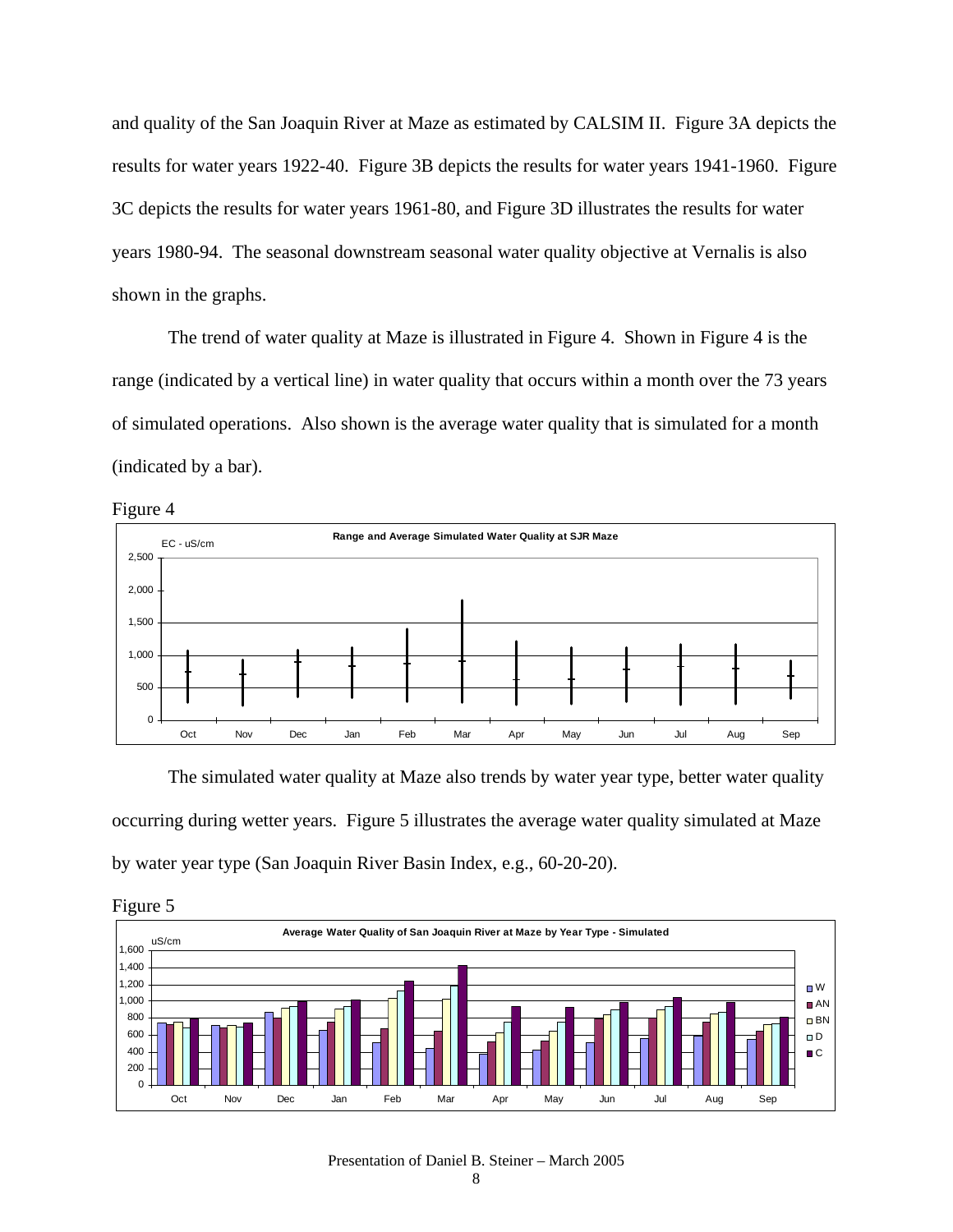### **Hydrologic Conditions at Vernalis**

Hydrologic conditions at Vernalis are primarily affected by the flow and quality of the San Joaquin River at Maze and the flow of water from the Stanislaus River. The Stanislaus River is assumed to operate according to the 1997 New Melones Interim Plan of Operations (IPO). The IPO allocates supply to four purposes: fisheries, water quality, X2 requirement support, and water supply for Stanislaus River CVP contractors. Reclamation provides water to Oakdale Irrigation District (OID) and South San Joaquin Irrigation District (SSJID) according to a separate agreement with these agencies.

The amount of water allocated to each purpose (other than to OID/SSJID) in the IPO

depends on end-of-February storage plus March-September forecasted inflow, as shown below in

Table 1. CALSIM II makes releases to the Stanislaus River below Goodwin Dam in the

following order:

- 1. Releases for the fishery according to an assumed pattern associated with the allocated volume.
- 2. Releases up to the amount needed above the fishery release to meet the Vernalis water quality requirement, these accumulated releases cannot exceed the annual Vernalis water quality allocation.
- 3. Releases for dissolved oxygen (DO) at Ripon (surrogated as a flow requirement at Goodwin), with no volume limitation except the flow requirement itself.
- 4. Releases for the Vernalis D-1641 Bay-Delta flow requirement. The IPO assumed that the Vernalis flow requirement release occurred as the second step; however, for modeling simplicity the release is modeled last. Results are rarely affected by the shift in order.

|       | <b>New Melones</b><br><b>Storage</b><br><b>Plus Inflow</b> |      | <b>Fishery</b> |      | <b>Vernalis</b><br>Water<br>Quality |      | <b>Bay-Delta</b> |      | <b>CVP</b><br>Contractors* |  |
|-------|------------------------------------------------------------|------|----------------|------|-------------------------------------|------|------------------|------|----------------------------|--|
| From  | To                                                         | From | To             | From | To                                  | From | To               | From | To                         |  |
| 0     | 1,400                                                      | 0    | 98             | 0    | 70                                  | 0    | 0                | 0    | 0                          |  |
| 1,400 | 2,000                                                      | 98   | 125            | 70   | 80                                  | 0    | 0                | 0    | 0                          |  |
| 2,000 | 2,500                                                      | 125  | 345            | 80   | 175                                 | 0    | $\mathbf 0$      | 0    | 59                         |  |
| 2,500 | 3,000                                                      | 345  | 467            | 175  | 250                                 | 75   | 75               | 90   | 90                         |  |
| 3,000 | 6,000                                                      | 467  | 467            | 250  | 250                                 | 75   | 75               | 90   | 90                         |  |

Table 1: New Melones Interim Plan of Operation Allocations (1,000 acre-feet)

\* CVP Contractors: Stockton East Water District and Central San Joaquin Water Conservation District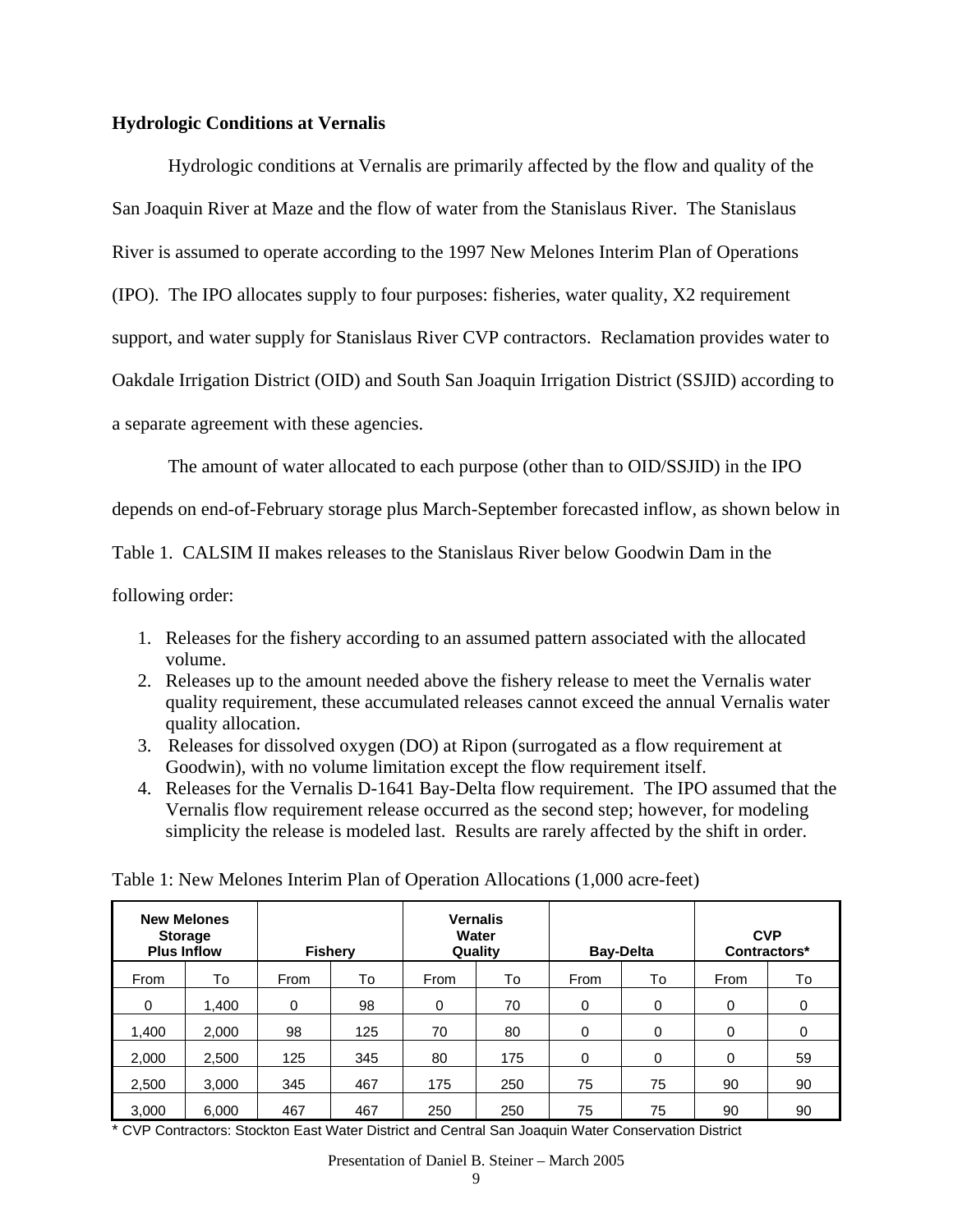The details of Stanislaus River modeling assumptions are provided in Attachment A of this paper. At times when not incidentally met by flows from the mainstem and non-Vernalis water quality or flow releases from Goodwin, CALSIM II will specifically make releases at Goodwin for the purpose of meeting water quality or flow objectives at Vernalis. The current water quality objective at Vernalis is a running 30-day average of 700 uS/cm for April 1 through August 31, and 1000 uS/cm for September 1 through March 31. The February through June flow objective at Vernalis is described in Table 2. Not included in Table 2 are the flow objectives during the 31-day VAMP test flow period that occurs during the April-May period.

| San Joaquin Basin Index | X2 Required At or West of<br><b>Chipps</b> | X2 Required East of Chipps |
|-------------------------|--------------------------------------------|----------------------------|
| Wet                     | 3420                                       | 2130                       |
| Above Normal            | 3420                                       | 2130                       |
| <b>Below Normal</b>     | 2280                                       | 1420                       |
| Drv                     | 2280                                       | 1420                       |
| Critical                | 1140                                       | 710                        |

| Table 2: February through June Vernalis Flow Objective |  |  |
|--------------------------------------------------------|--|--|
|--------------------------------------------------------|--|--|

 The results of the CALSIM II simulation of the upstream San Joaquin River operation in combination with the Stanislaus River operation, which is at times reactive to the upstream San Joaquin River operation, is shown in Figure 6A through Figure 6D. Illustrated are the simulated sequential average monthly flow and quality of the San Joaquin River at Vernalis for the 73-year study period. Also shown for contrast are the water quality at Maze and the Vernalis water quality objective.

 The average monthly flow at Vernalis by year type (San Joaquin River Basin Index), as simulated by CALSIM II, is illustrated in Figure 7. Figure 8 illustrates the average monthly water quality at Vernalis by year type.

 Under current conditions including the assumed operation of the IPO for the New Melones Project, the flow and quality at Vernalis as modeled by CALSIM II are at times is in a state of non-compliance with objectives. This simulated non-compliance is illustrated in the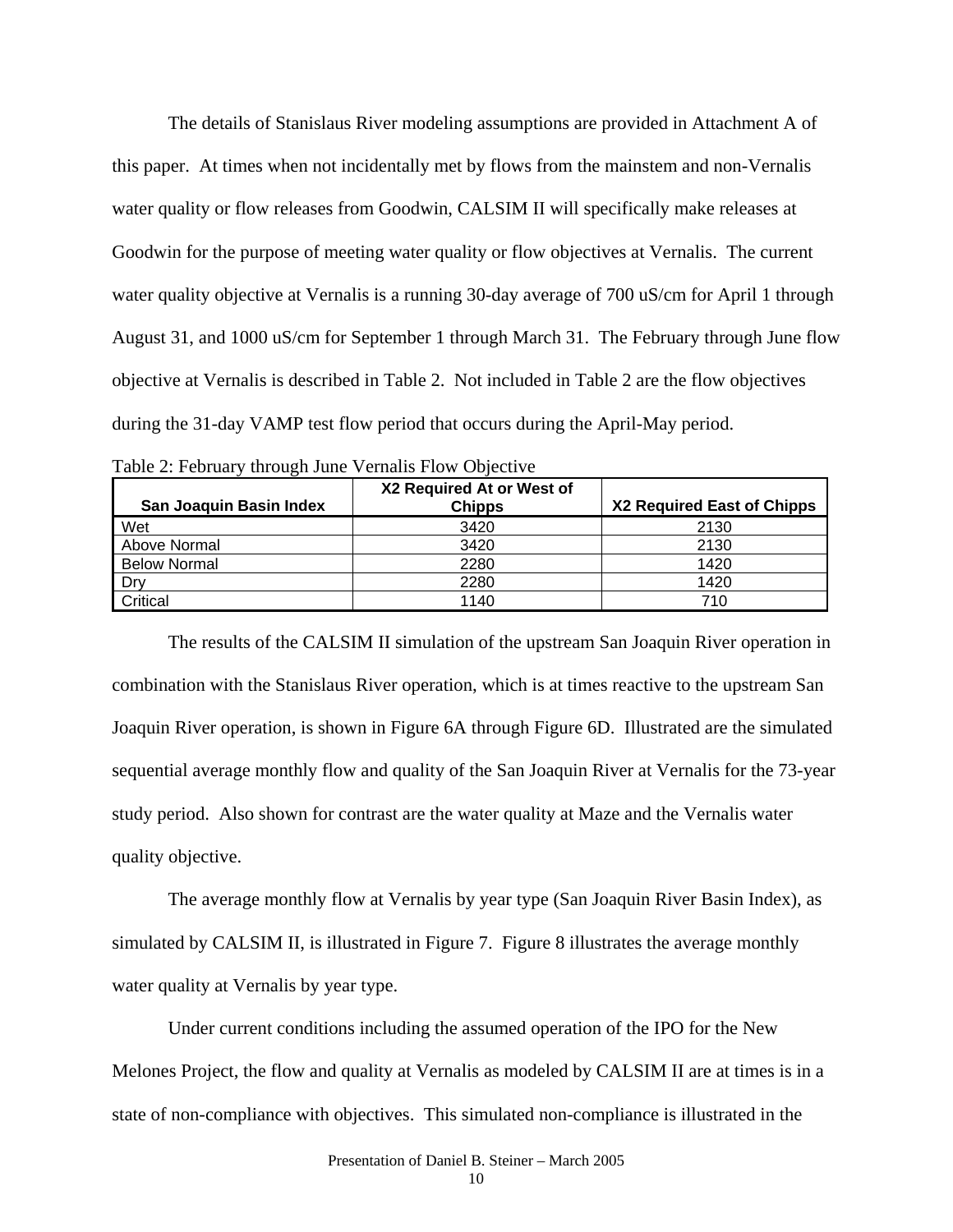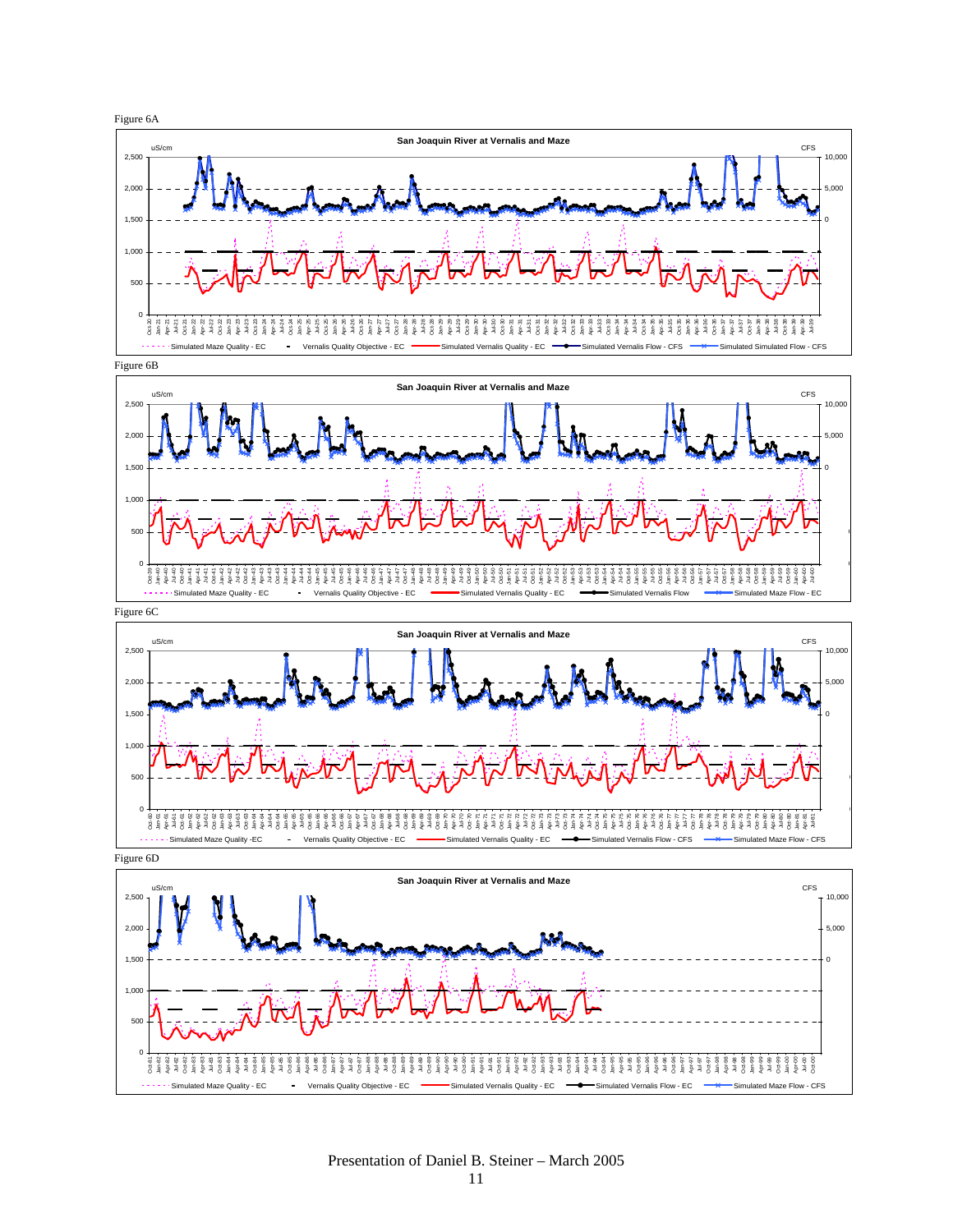





Figure 6 series when the Vernalis water quality line exceeds the line illustrating the objective. The instances when CALSIM II modeling shows water quality objective exceedences to occur are shown in Table 3. Table 3 shows that during 9 years of the 73 years of simulation at least one month of non-compliance would occur. The simulation shows a total of 15 periods of noncompliance. Table 3 also shows the storage that exists at New Melones Reservoir during these periods of non-compliance, and also the estimated amount of additional release from the Stanislaus River that would be required to achieve water quality compliance at Vernalis. The modeling results show that while water exists in New Melones to make additional releases for water quality compliance, the assumed IPO limit upon water quality allocations does not allow an additional release.

 Table 4 summarized the estimated required release of New Melones water for compliance to the existing water quality objective at Vernalis. This estimate assumes the ordered-structure of releases (water quality releases subsequent to releases for the fishery) described for the IPO.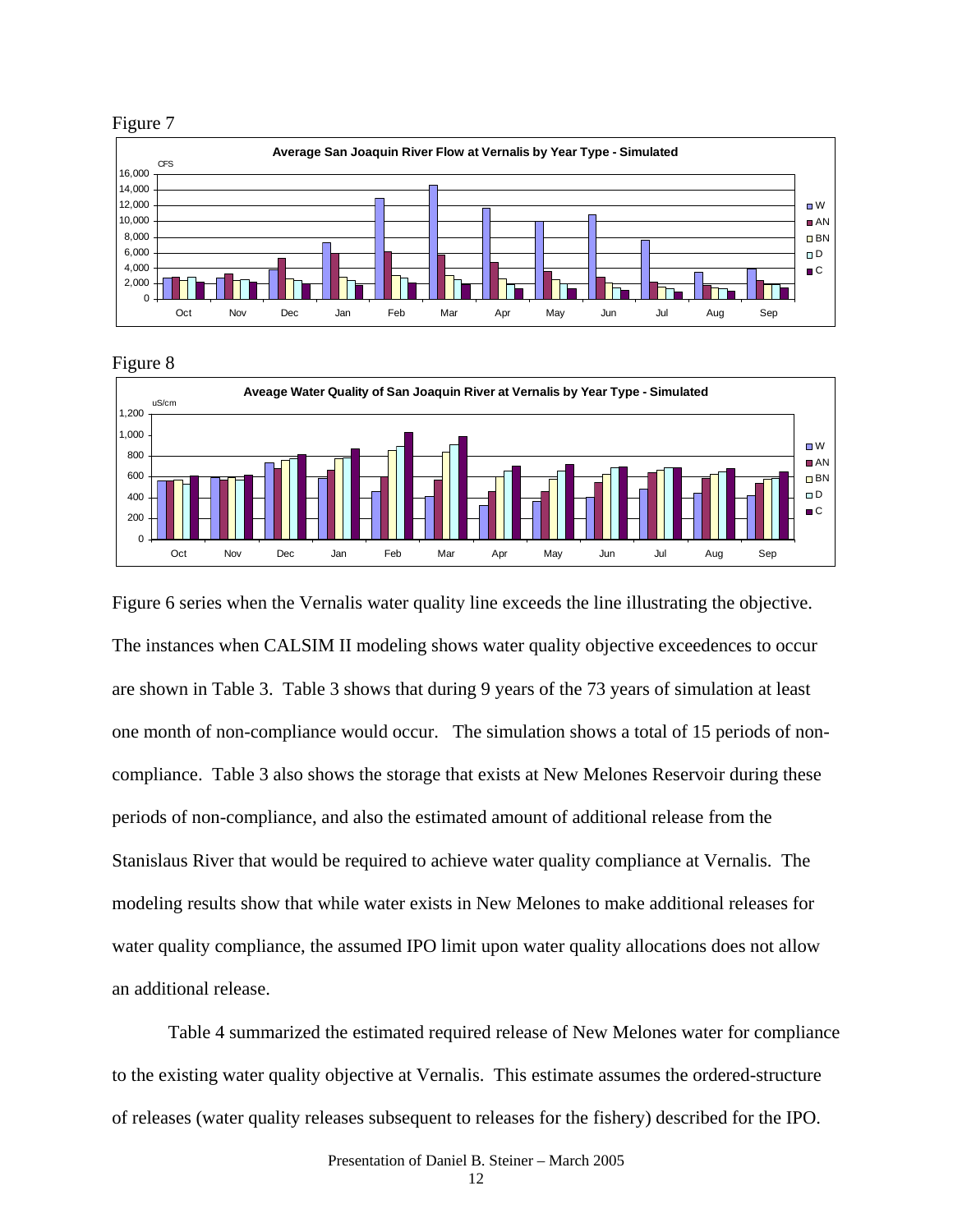|           |                                 |              | Average Monthly Water Quality at Vernalis - Simulated (uS/cm)                                                            |                       |                       |                       |                |                |                |              |                |                       |
|-----------|---------------------------------|--------------|--------------------------------------------------------------------------------------------------------------------------|-----------------------|-----------------------|-----------------------|----------------|----------------|----------------|--------------|----------------|-----------------------|
| <b>WY</b> | Oct                             | Nov          | Dec                                                                                                                      | Jan                   | Feb                   | Mar                   | Apr            | May            | Jun            | Jul          | Aug            | Sep                   |
| 1935      | C                               | C            | C                                                                                                                        | C                     | 1080                  | $\mathsf{C}$          | C              | C              | C              | $\mathsf{C}$ | С              | С                     |
| 1961      | C                               | C            | C                                                                                                                        | C                     | 1058                  | C                     | C              | C              | C              | C            | 717            | C                     |
| 1977      | C                               | $\mathsf{C}$ | $\mathsf{C}$                                                                                                             | $\mathsf{C}$          | $\mathsf{C}$          | $\mathsf{C}$          | Ċ              | $\mathsf{C}$   | $\mathsf{C}$   | C            | 710            | C                     |
| 1988      | $\overline{c}$                  | C            | С                                                                                                                        | C                     | $\overline{c}$        | C                     | С              | C              | $\overline{c}$ | C            | 708            | C                     |
| 1989      | С                               | С            | C                                                                                                                        | С                     | 1207                  | C                     | С              | С              | С              | С            | С              | $\overline{C}$        |
| 1990      | C                               | C            | $\overline{c}$                                                                                                           | $\mathbf C$           | 1139                  | C                     | C              | $\overline{c}$ | C              | $\mathbf C$  | $\mathsf{C}$   | $\overline{C}$        |
| 1991      | $\overline{c}$                  | C            | $\overline{c}$                                                                                                           | $\overline{c}$        | 1253                  | C                     | $\overline{c}$ | $\overline{c}$ | $\overline{c}$ | C            | $\overline{c}$ | $\overline{\text{c}}$ |
| 1992      | $\overline{c}$                  | $\mathsf{C}$ | C                                                                                                                        | C                     | C                     | $\mathsf{C}$          | 749            | 1011           | 723            | C            | 737            | $\overline{C}$        |
| 1994      | $\overline{c}$                  | C            | C                                                                                                                        | $\overline{\text{c}}$ | $\overline{\text{c}}$ | $\overline{\text{c}}$ | C              | C              | 735            | 718          | 725            | C                     |
| Notes:    | Water Quality Objective - uS/cm |              | "C" means water quality was within compliance for month. Exceedence during April or May is during non-pulse flow period. |                       |                       |                       |                |                |                |              |                |                       |
|           | Oct                             | Nov          | Dec                                                                                                                      | Jan                   | Feb                   | Mar                   | Apr            | May            | Jun            | Jul          | Aug            | Sep                   |
|           | 1000                            | 1000         | 1000                                                                                                                     | 1000                  | 1000                  | 1000                  | 700            | 700            | 700            | 700          | 700            | 1000                  |
|           |                                 |              | Estimated Additional New Melones Release Needed to Provided Water Quality Compliance - 1,000 acre-feet                   |                       |                       |                       |                |                |                |              |                |                       |
| WY        | Oct                             | Nov          | Dec                                                                                                                      | Jan                   | Feb                   | Mar                   | Apr            | May            | Jun            | Jul          | Aug            | Sep                   |
| 1935      |                                 |              |                                                                                                                          |                       | 10                    |                       |                |                |                |              |                |                       |
| 1961      |                                 |              |                                                                                                                          |                       | $\overline{7}$        |                       |                |                |                |              | 2              |                       |
| 1977      |                                 |              |                                                                                                                          |                       |                       |                       |                |                |                |              | $\mathbf{1}$   |                       |
| 1988      |                                 |              |                                                                                                                          |                       |                       |                       |                |                |                |              | $\mathbf{1}$   |                       |
| 1989      |                                 |              |                                                                                                                          |                       | 20                    |                       |                |                |                |              |                |                       |
| 1990      |                                 |              |                                                                                                                          |                       | 15                    |                       |                |                |                |              |                |                       |
| 1991      |                                 |              |                                                                                                                          |                       | 22                    |                       |                |                |                |              |                |                       |
| 1992      |                                 |              |                                                                                                                          |                       |                       |                       | 6              | 21             | $\mathbf{1}$   |              | 3              |                       |
| 1994      |                                 |              |                                                                                                                          |                       |                       |                       |                |                | $\overline{4}$ | $\mathbf{1}$ | $\overline{2}$ |                       |
|           |                                 |              | End of Month New Melones Storage - 1,000 acre-feet                                                                       |                       |                       |                       |                |                |                |              |                |                       |
| <b>WY</b> | Oct                             | Nov          | Dec                                                                                                                      | Jan                   | Feb                   | Mar                   | Apr            | May            | Jun            | Jul          | Aug            | Sep                   |
| 1935      | 584                             | 580          | 583                                                                                                                      | 616                   | 640                   | 690                   | 820            | 1012           | 1127           | 1074         | 1001           | 958                   |
| 1961      | 1201                            | 1216         | 1231                                                                                                                     | 1239                  | 1243                  | 1224                  | 1186           | 1132           | 1079           | 1023         | 966            | 934                   |
| 1977      | 1448                            | 1444         | 1436                                                                                                                     | 1428                  | 1400                  | 1339                  | 1273           | 1209           | 1181           | 1124         | 1069           | 1047                  |
| 1988      | 1443                            | 1424         | 1410                                                                                                                     | 1414                  | 1404                  | 1361                  | 1298           | 1222           | 1182           | 1145         | 1109           | 1081                  |
| 1989      | 1045                            | 1029         | 1022                                                                                                                     | 1020                  | 1029                  | 1079                  | 1047           | 1002           | 984            | 932          | 882            | 886                   |
| 1990      | 906                             | 908          | 923                                                                                                                      | 936                   | 952                   | 920                   | 856            | 786            | 733            | 676          | 633            | 609                   |
| 1991      | 598                             | 580          | 589                                                                                                                      | 587                   | 584                   | 626                   | 594            | 558            | 521            | 461          | 404            | 385                   |
| 1992      | 382                             | 371          | 386                                                                                                                      | 400                   | 450                   | 467                   | 441            | 361            | 308            | 252          | 194            | 166                   |
| 1994      | 716                             | 738          | 772                                                                                                                      | 802                   | 825                   | 775                   | 723            | 675            | 619            | 552          | 490            | 455                   |
|           |                                 |              |                                                                                                                          |                       |                       |                       |                |                |                |              |                |                       |

## Table 3: Vernalis Water Quality Objective Compliance and Other Information – Current **Conditions**

| Table 4: Estimated New Melones Release Requirements for Water Quality Compliance |  |  |  |
|----------------------------------------------------------------------------------|--|--|--|
|                                                                                  |  |  |  |

|              | Average Vernalis Required Water Quality Release within Year Type - 1,000 AF<br><b>Current Conditions</b> |     |     |     |     |     |     |     |     |     |     |     |
|--------------|----------------------------------------------------------------------------------------------------------|-----|-----|-----|-----|-----|-----|-----|-----|-----|-----|-----|
| <b>SJRBI</b> | Oct                                                                                                      | Nov | Dec | Jan | Feb | Mar | Apr | Mav | Jun | Jul | Aug | Sep |
| W            |                                                                                                          |     |     |     |     |     |     |     |     |     |     | 0   |
| ΑN           |                                                                                                          |     |     |     |     |     |     |     |     |     |     | 0   |
| ΒN           |                                                                                                          |     |     |     |     |     |     |     |     |     |     | 0   |
|              |                                                                                                          |     |     |     |     |     |     |     |     |     |     | 0   |
| ⌒            |                                                                                                          |     |     |     |     | 18  |     |     |     |     |     | 0   |
| Αll          |                                                                                                          |     |     |     |     |     |     |     |     |     |     | 0   |

 An average of about 70,000 acre-feet of water quality releases are needed during critical years to fully comply with the existing water quality objective at Vernalis. This amount of water is in addition to water released under the IPO for fishery purposes.

Simulated compliance with the Vernalis flow objective (February through June,

excluding the VAMP pulse flow period) is shown in Table 5. Shown in Table 5 is the estimated

Presentation of Daniel B. Steiner – March 2005 Vernalis non-pulse flow objective for the February through June period. The flow objective is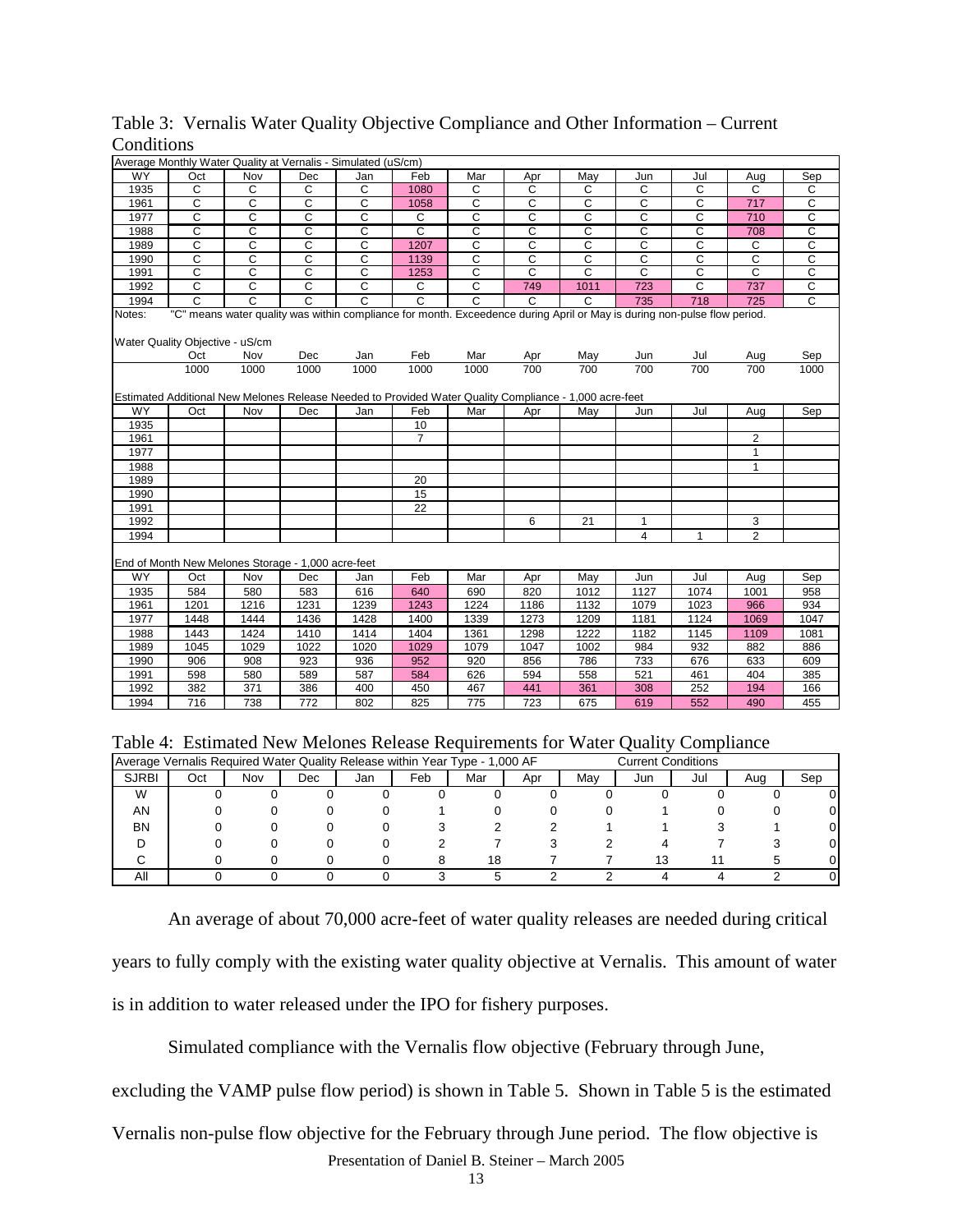based on a combination of the San Joaquin River Base Index and the required position of X2 (see Table 2). The second set of columns in Table 5 show the calculation of flow that is above or below the objective. Positive values indicate compliance with the objective, while highlighted negative flows indicate non-compliance with the objective. Also shown in Table 5 is the New Melones Index for each year (March through following year February basis). During years when the index is less than 2,500 TAF (non-highlighted index values) the assumed operation of the IPO does not allow releases for the Vernalis flow objective. Boxed values shown in the table represent periods when Goodwin is modeled to be releasing at least 1,500 cfs, an assumed limit of release unless flood control requires greater releases. There can be instances when the index allows releases for the Vernalis flow objective but the required release is not made because Goodwin is releasing at its assumed maximum rate. Non-compliance can occur during any San Joaquin River Index year type, most often during Above Normal, Below Normal and Dry years.

/ / / / / / / / / / /

/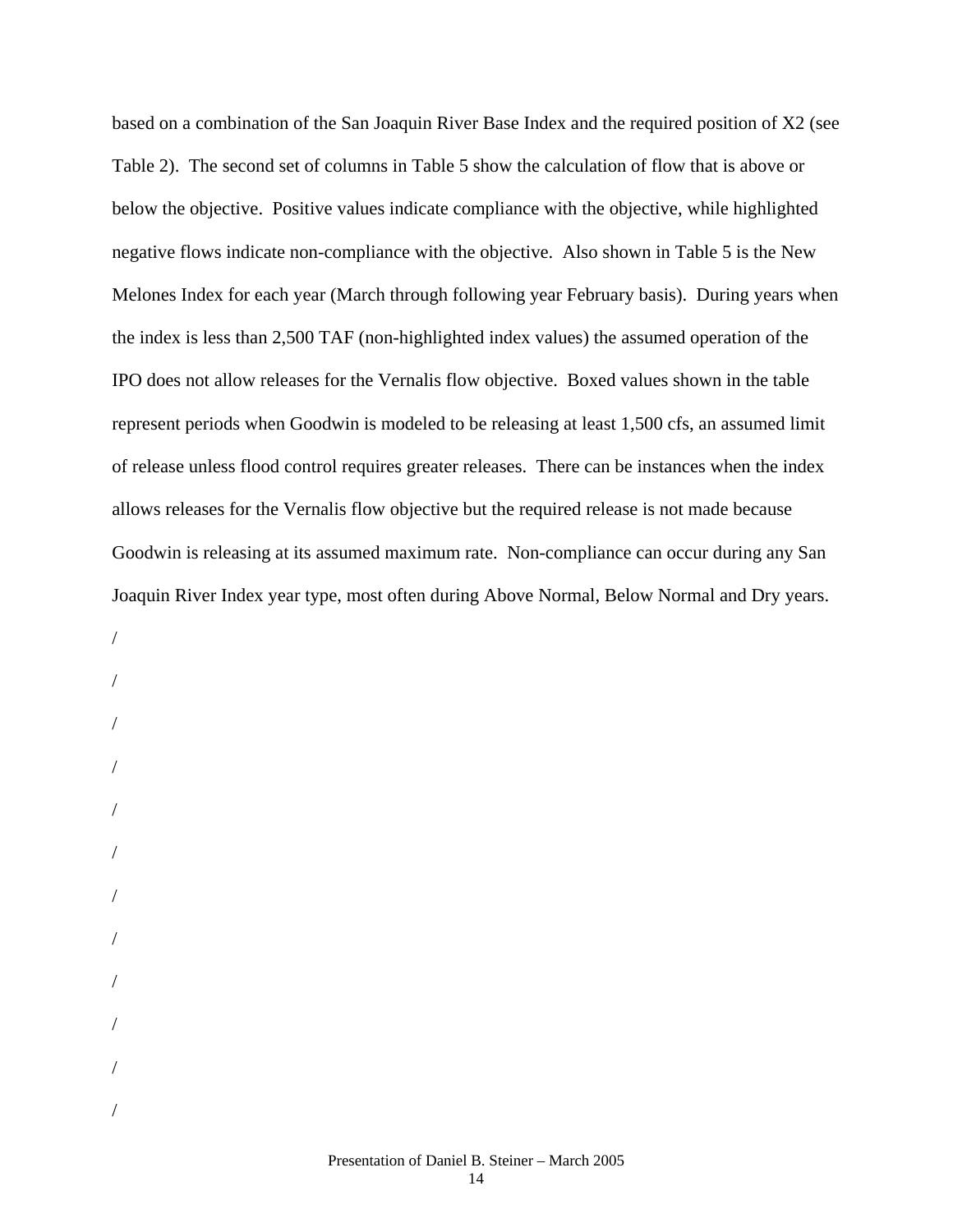| Water |                                                                                                                                                |      | Vernalis Flow Objective - cfs |      |      |              | Above/Below Flow Objective - cfs |         |             |                       | <b>NM</b>    |
|-------|------------------------------------------------------------------------------------------------------------------------------------------------|------|-------------------------------|------|------|--------------|----------------------------------|---------|-------------|-----------------------|--------------|
| Year  | Feb                                                                                                                                            | Mar  | Apr                           | May  | Jun  | Feb          | Mar                              | Apr     | May         | Jun                   | Index - TAF  |
| 1922  | 3420                                                                                                                                           | 3420 | 3334                          | 3420 | 3420 | 2448         | 6409                             | 3649    | 1508        | 7258                  | 2269         |
| 1923  | 3420                                                                                                                                           | 3254 | 2689                          | 3378 | 2818 | 2474         | $-1033$                          | 3316    | 364         | 569                   | 2494         |
| 1924  | 784                                                                                                                                            | 1043 | 710                           | 710  | 710  | 1415         | 657                              | 676     | 840         | 507                   | 1836         |
| 1925  | 2034                                                                                                                                           | 2280 | 2165                          | 2280 | 1907 | 189          | 27                               | 510     | 1264        | 594                   | 2233         |
| 1926  | 1666                                                                                                                                           | 2280 | 1993                          | 2280 | 1420 | 550          | $-295$                           | 122     | $-306$      | 1007                  | 1965         |
| 1927  | 3420                                                                                                                                           | 3420 | 3420                          | 3420 | 3205 | $-1053$      | 412                              | 1280    | $-202$      | $-1126$               | 2403         |
|       |                                                                                                                                                |      |                               |      |      |              |                                  |         |             |                       |              |
| 1928  | 2250                                                                                                                                           | 2280 | 2280                          | 2280 | 1535 | 855          | 4681                             | 1850    | 354         | 637                   | 2388         |
| 1929  | 802                                                                                                                                            | 1001 | 810                           | 710  | 724  | 1583         | 918                              | 930     | 663         | 787                   | 1888         |
| 1930  | 1140                                                                                                                                           | 1140 | 1126                          | 932  | 710  | 945          | 723                              | 270     | 615         | 445                   | 1747         |
| 1931  | 848                                                                                                                                            | 738  | 782                           | 710  | 710  | 1286         | 947                              | 511     | 758         | 488                   | 1373         |
| 1932  | 3376                                                                                                                                           | 3420 | 3377                          | 2921 | 3162 | $-915$       | $-978$                           | $-1534$ | $-376$      | $-1299$               | 1807         |
| 1933  | 1635                                                                                                                                           | 1448 | 2079                          | 1448 | 1449 | 530          | 511                              | $-588$  | 193         | $-142$                | 1556         |
| 1934  | 1140                                                                                                                                           | 1140 | 1040                          | 710  | 710  | 966          | 661                              | 158     | 717         | 505                   | 1244         |
| 1935  | 3420                                                                                                                                           | 3420 | 3248                          | 3420 | 3334 | $-1457$      | $-943$                           | $-188$  | $-493$      | $-1196$               | 1580         |
| 1936  | 3376                                                                                                                                           | 3420 | 3377                          | 3420 | 2861 | 3135         | 5368                             | 2844    | 780         | $-181$                | 2154         |
|       |                                                                                                                                                |      |                               |      |      | 8889         |                                  |         |             |                       |              |
| 1937  | 2360                                                                                                                                           | 3420 | 3420                          | 3420 | 3377 |              | 6811                             | 6761    | 4408        | $-698$                | 2374         |
| 1938  | 3420                                                                                                                                           | 3420 | 3420                          | 3420 | 3420 | 21045        | 28440                            | 13777   | 18446       | 17899                 | 3476         |
| 1939  | 1696                                                                                                                                           | 1503 | 2079                          | 1420 | 1420 | 1485         | 1976                             | $-346$  | 726         | 82                    | 2331         |
| 1940  | 3376                                                                                                                                           | 3420 | 3420                          | 3420 | 2947 | $-694$       | 4531                             | 4841    | 197         | 710                   | 2698         |
| 1941  | 3420                                                                                                                                           | 3420 | 3420                          | 3420 | 3420 | 12406        | 11281                            | 8212    | 5374        | 3610                  | 2879         |
| 1942  | 3420                                                                                                                                           | 3420 | 3291                          | 3420 | 3334 | 8196         | 3662                             | 4639    | 3622        | 4254                  | 3100         |
| 1943  | 3420                                                                                                                                           | 3420 | 3420                          | 3420 | 2732 | 8380         | 17982                            | 6598    | 1534        | 2984                  | 3090         |
| 1944  | 1687                                                                                                                                           | 2280 | 2108                          | 1448 | 1707 | 1389         | 1202                             | 913     | 1063        | 777                   | 2368         |
| 1945  | 3420                                                                                                                                           | 3420 | 3248                          | 3045 | 2947 | 4408         | 3554                             | 1620    | 2632        | 0                     | 2649         |
| 1946  | 3420                                                                                                                                           | 3420 | 3291                          | 3378 | 2861 | 3133         | 1725                             | 590     | 992         | 162                   | 2728         |
|       |                                                                                                                                                |      |                               |      |      |              |                                  |         |             |                       |              |
| 1947  | 1604                                                                                                                                           | 2280 | 2251                          | 1503 | 1420 | 1289         | $-331$                           | $-657$  | 97          | 29                    | 2206         |
| 1948  | 2250                                                                                                                                           | 1475 | 1850                          | 2280 | 2194 | $-267$       | 269                              | $-35$   | $-280$      | $-135$                | 2121         |
| 1949  | 1574                                                                                                                                           | 1642 | 2280                          | 2225 | 1735 | 570          | 560                              | $-578$  | $-403$      | $-3$                  | 1937         |
| 1950  | 2280                                                                                                                                           | 2280 | 2251                          | 2280 | 1936 | $-187$       | $-211$                           | $-342$  | $-730$      | 324                   | 2112         |
| 1951  | 3420                                                                                                                                           | 3420 | 3377                          | 3045 | 2388 | 6722         | 2490                             | 374     | $-142$      | 0                     | 2695         |
| 1952  | 3376                                                                                                                                           | 3420 | 3420                          | 3420 | 3420 | 3101         | 8427                             | 7785    | 11215       | 13961                 | 3399         |
| 1953  | 2280                                                                                                                                           | 2280 | 2165                          | 2225 | 1735 | 2747         | 132                              | 1072    | 1171        | 679                   | 2695         |
| 1954  | 2280                                                                                                                                           | 2280 | 2280                          | 2280 | 1649 | 254          | $-267$                           | 293     | 582         | 137                   | 2427         |
| 1955  | 2280                                                                                                                                           | 1697 | 1621                          | 1448 | 1649 | $-159$       | 223                              | 199     | 276         | $-287$                | 2051         |
|       |                                                                                                                                                |      |                               |      |      |              |                                  |         |             |                       |              |
| 1956  | 3376                                                                                                                                           | 3420 | 3420                          | 3378 | 3377 | 8889         | 3809                             | 2190    | 1526        | 5677                  | 3034         |
| 1957  | 1696                                                                                                                                           | 2280 | 2280                          | 1614 | 1993 | 745          | 1446                             | 588     | 1415        | 283                   | 2649         |
| 1958  | 3420                                                                                                                                           | 3420 | 3420                          | 3420 | 3420 | 535          | 7141                             | 14757   | 9134        | 11115                 | 3160         |
| 1959  | 2280                                                                                                                                           | 2280 | 2137                          | 1531 | 1420 | 1371         | 368                              | $-134$  | 548         | $-19$                 | 2374         |
| 1960  | 918                                                                                                                                            | 1140 | 1140                          | 863  | 724  | 1461         | 607                              | 284     | 606         | 396                   | 1952         |
| 1961  | 864                                                                                                                                            | 1140 | 1054                          | 724  | 710  | 1000         | 565                              | 173     | 661         | 343                   | 1562         |
| 1962  | 1696                                                                                                                                           | 2280 | 2223                          | 2280 | 1592 | 1833         | 728                              | $-401$  | $-449$      | 73                    | 1670         |
| 1963  | 3420                                                                                                                                           | 3420 | 3248                          | 3420 | 3377 | $-350$       | $-1143$                          | $-210$  | $-1016$     | $-673$                | 2095         |
| 1964  | 2250                                                                                                                                           | 1781 | 1535                          | 1448 | 1449 | $-36$        | 0                                | -8      | 198         | $-96$                 | 1916         |
|       |                                                                                                                                                |      |                               |      |      |              |                                  |         |             |                       |              |
| 1965  | 3420                                                                                                                                           | 3420 | 3162                          | 3420 | 2947 | 2374         | 1321                             | 3470    | 0           | 0                     | 2735         |
| 1966  | 2280                                                                                                                                           | 2280 | 2251                          | 2225 | 1449 | 2106         | 838                              | $-682$  | $-584$      | $-81$                 | 2293         |
| 1967  | 3420                                                                                                                                           | 3420 | 3420                          | 3420 | 3420 | $-802$       | 2228                             | 8823    | 7183        | 10555                 | 3168         |
| 1968  | 2250                                                                                                                                           | 2280 | 2251                          | 1475 | 1420 | 1088         | 1056                             | 119     | 753         | 64                    | 2413         |
| 1969  | 3420                                                                                                                                           | 3420 | 3420                          | 3420 | 3420 | 24180        | 19398                            | 16830   | 19245       | 23018                 | 3474         |
| 1970  | 3420                                                                                                                                           | 3420 | 3420                          | 2130 | 2216 | 6389         | 4362                             | 655     | 816         | 0                     | 2720         |
| 1971  | 2280                                                                                                                                           | 2280 | 2280                          | 2252 | 2108 | 749          | 1436                             | 1178    | 819         | $\overline{0}$        | 2606         |
| 1972  | 2250                                                                                                                                           | 2280 | 2280                          | 1725 | 1477 | 0            | $-650$                           | $-571$  | $-42$       | $-94$                 | 2232         |
| 1973  | 3420                                                                                                                                           | 3420 | 3420                          | 3295 | 3334 |              | 3987                             | 1380    |             |                       |              |
| 1974  | 3420                                                                                                                                           | 3420 | 3420                          | 3420 | 3334 | 1067<br>1741 | 2614                             | 3078    | -432<br>381 | -52<br>$\overline{0}$ | 2556<br>2947 |
|       |                                                                                                                                                |      |                               |      |      |              |                                  |         |             |                       |              |
| 1975  | 3420                                                                                                                                           | 3420 | 3420                          | 3129 | 3420 | 4442         | 5117                             | 1704    | $-501$      | 1579                  | 2927         |
| 1976  | 799                                                                                                                                            | 793  | 839                           | 710  | 710  | 1749         | 1040                             | 845     | 798         | 515                   | 2195         |
| 1977  | 771                                                                                                                                            | 724  | 710                           | 710  | 710  | 1103         | 536                              | 273     | 770         | $\overline{9}$        | 1580         |
| 1978  | 3420                                                                                                                                           | 3420 | 3420                          | 3420 | 3334 | 4678         | 4207                             | 7001    | 7500        | 6124                  | 2247         |
| 1979  | 3420                                                                                                                                           | 3420 | 3420                          | 2837 | 3291 | 6348         | 6276                             | 2475    | 2200        | $-172$                | 2525         |
| 1980  | 3376                                                                                                                                           | 3420 | 3420                          | 3295 | 2861 | 19696        | 12921                            | 3923    | 2222        | 5780                  | 3005         |
| 1981  | 2280                                                                                                                                           | 2280 | 2251                          | 1559 | 1420 | 461          | 2104                             | 255     | 865         | 89                    | 2381         |
| 1982  | 3420                                                                                                                                           | 3420 | 3420                          | 3420 | 3420 | 12321        | 11649                            | 21674   | 13138       | 7998                  | 3419         |
| 1983  | 3420                                                                                                                                           | 3420 | 3420                          | 3420 | 3420 | 34344        | 46138                            | 20464   | 20532       | 24128                 | 3965         |
|       |                                                                                                                                                |      |                               |      |      |              |                                  |         |             | 361                   |              |
| 1984  | 3376                                                                                                                                           | 3420 | 3420                          | 2588 | 2775 | 7556         | 3564                             | 1509    | 1584        |                       | 2765         |
| 1985  | 1727                                                                                                                                           | 2197 | 1879                          | 2003 | 1420 | 798          | 348                              | 472     | 320         | 120                   | 2352         |
| 1986  | 3420                                                                                                                                           | 3420 | 3420                          | 3337 | 2732 | 13315        | 24332                            | 8747    | 6740        | 6772                  | 3149         |
| 1987  | 848                                                                                                                                            | 1140 | 1126                          | 710  | 710  | 1359         | 1846                             | 495     | 908         | 642                   | 2179         |
| 1988  | 1125                                                                                                                                           | 890  | 796                           | 710  | 710  | 833          | 817                              | 864     | 634         | 371                   | 1707         |
| 1989  | 864                                                                                                                                            | 863  | 1140                          | 1126 | 710  | 706          | 888                              | 343     | 45          | 211                   | 1595         |
| 1990  | 1140                                                                                                                                           | 807  | 1025                          | 710  | 710  | 640          | 755                              | $-144$  | 850         | 154                   | 1262         |
| 1991  | 741                                                                                                                                            | 724  | 1126                          | 710  | 710  | 704          | 1590                             | 271     | 550         | 208                   | 985          |
| 1992  | 784                                                                                                                                            | 1140 | 1068                          | 738  | 710  | 1679         | 745                              | 166     | $-59$       | $-82$                 | 741          |
|       |                                                                                                                                                |      |                               |      |      |              |                                  |         |             |                       |              |
| 1993  | 3420                                                                                                                                           | 3420 | 3420                          | 3420 | 3377 | $-449$       | $-810$                           | $-241$  | $-1726$     | $-125$                | 1352         |
| 1994  | 833                                                                                                                                            | 1112 | 896                           | 710  | 710  | 1609         | 829                              | 409     | 801         | 377                   | 1096         |
|       | Notes: Boxed cells indicate Goodwin release of 1,500 cfs or more. New Melones Index: Sum of end-of-February storage plus projected M-S inflow. |      |                               |      |      |              |                                  |         |             |                       |              |

Table 5: Vernalis Flow Objective Compliance and Other Information – Current Conditions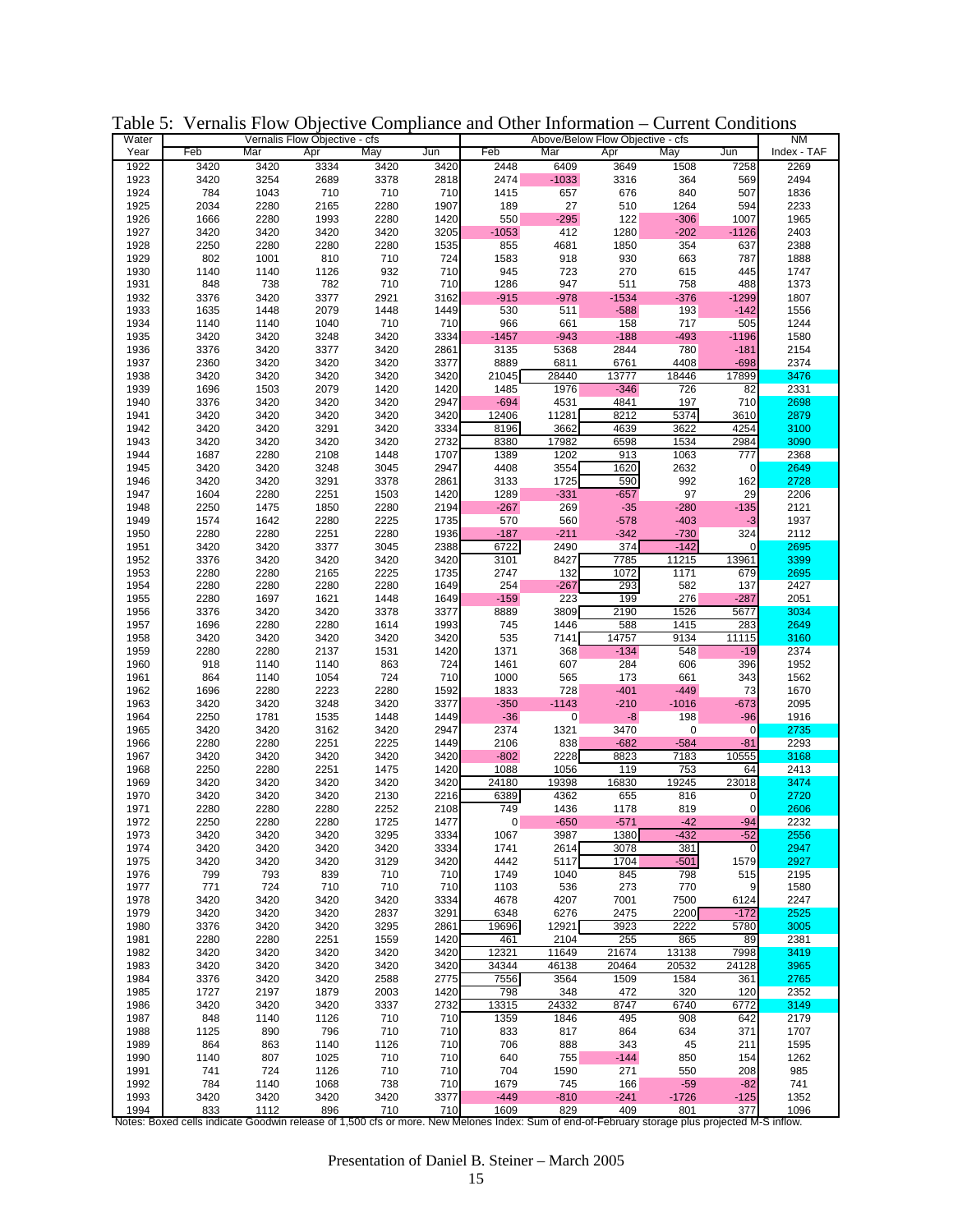Table 6 summarizes the instances of non-compliance, grouping the information by San Joaquin River Basin Index year type. Indicated in the table are the number of years within each year type that non-compliance is simulated to occur during at least one month during those years, and the range of the annual amount of release that would be required to comply with the flow objective. The frequency and range of simulated non-compliance for each month is also shown in Table 6.

| Table 6: Range of Vernalis Flow Objective Non-compliance - Simulated |  |  |
|----------------------------------------------------------------------|--|--|
|----------------------------------------------------------------------|--|--|

| Wet                                                                               |               |           |          |          |          |
|-----------------------------------------------------------------------------------|---------------|-----------|----------|----------|----------|
| Non-compliance in at least 1 month 4/20 years.                                    |               |           |          |          |          |
| Annual Range: 15-142 TAF                                                          |               |           |          |          |          |
|                                                                                   | Feb           | Mar       | Apr      | Mav      | Jun      |
| Non-compliance months                                                             | 2/20          | 1/20      | 1/20     | 2/20     | 2/20     |
| Range of Non-compliance - TAF                                                     | 25-45         | 50        | 7        | 15-53    | $7 - 42$ |
| <b>Above Normal</b>                                                               |               |           |          |          |          |
| Non-compliance in at least 1 month 10/14 years.                                   |               |           |          |          |          |
| Annual Range: 4-245 TAF                                                           |               |           |          |          |          |
|                                                                                   | Feb           | Mar       | Apr      | May      | Jun      |
| Non-compliance months                                                             | 5/14          | 4/14      | 3/14     | 6/14     | 7/14     |
| Range of Non-compliance - TAF                                                     | 19-81         | 58-70     | $6 - 46$ | $4 - 31$ | $3 - 77$ |
|                                                                                   |               |           |          |          |          |
| <b>Below Normal</b>                                                               |               |           |          |          |          |
| Non-compliance in at least 1 month 6/12 years.                                    |               |           |          |          |          |
| Annual Range: 16-56 TAF                                                           |               |           |          |          |          |
|                                                                                   | Feb           | Mar       | Apr      | May      | Jun      |
| Non-compliance months                                                             | $\sqrt{2/12}$ | 2/12      | 5/12     | 5/12     | 3/12     |
| Range of Non-compliance - TAF                                                     | $10 - 15$     | $13 - 16$ | $1 - 20$ | $9 - 22$ | $1 - 8$  |
|                                                                                   |               |           |          |          |          |
| Drv                                                                               |               |           |          |          |          |
| Non-compliance in at least 1 month 8/11 years.                                    |               |           |          |          |          |
| Annual Range: 5-64 TAF                                                            |               |           |          |          |          |
|                                                                                   | Feb           | Mar       | Apr      | May      | Jun      |
| Non-compliance months                                                             | 2/11          | 2/11      | 5/11     | 5/11     | 5/11     |
| Range of Non-compliance - TAF                                                     | $2 - 9$       | 18-40     | $4 - 20$ | $1 - 9$  | $1 - 17$ |
| <b>Critcal</b>                                                                    |               |           |          |          |          |
| Non-compliance in at least 1 month 2/16 years.                                    |               |           |          |          |          |
| Annual Range: 4-7 TAF                                                             |               |           |          |          |          |
|                                                                                   |               |           |          |          |          |
|                                                                                   | Feb           | Mar       | Apr      | May      | Jun      |
| Non-compliance months                                                             | 0/16          | 0/16      | 1/16     | 1/16     | 1/16     |
| Range of Non-compliance - TAF                                                     | ŋ             | 0         | 4        | 2        | 5        |
| Values shown for April/May represent non-compliance during non-pulse flow period. |               |           |          |          |          |

<sup>/</sup> 

/

/

/

/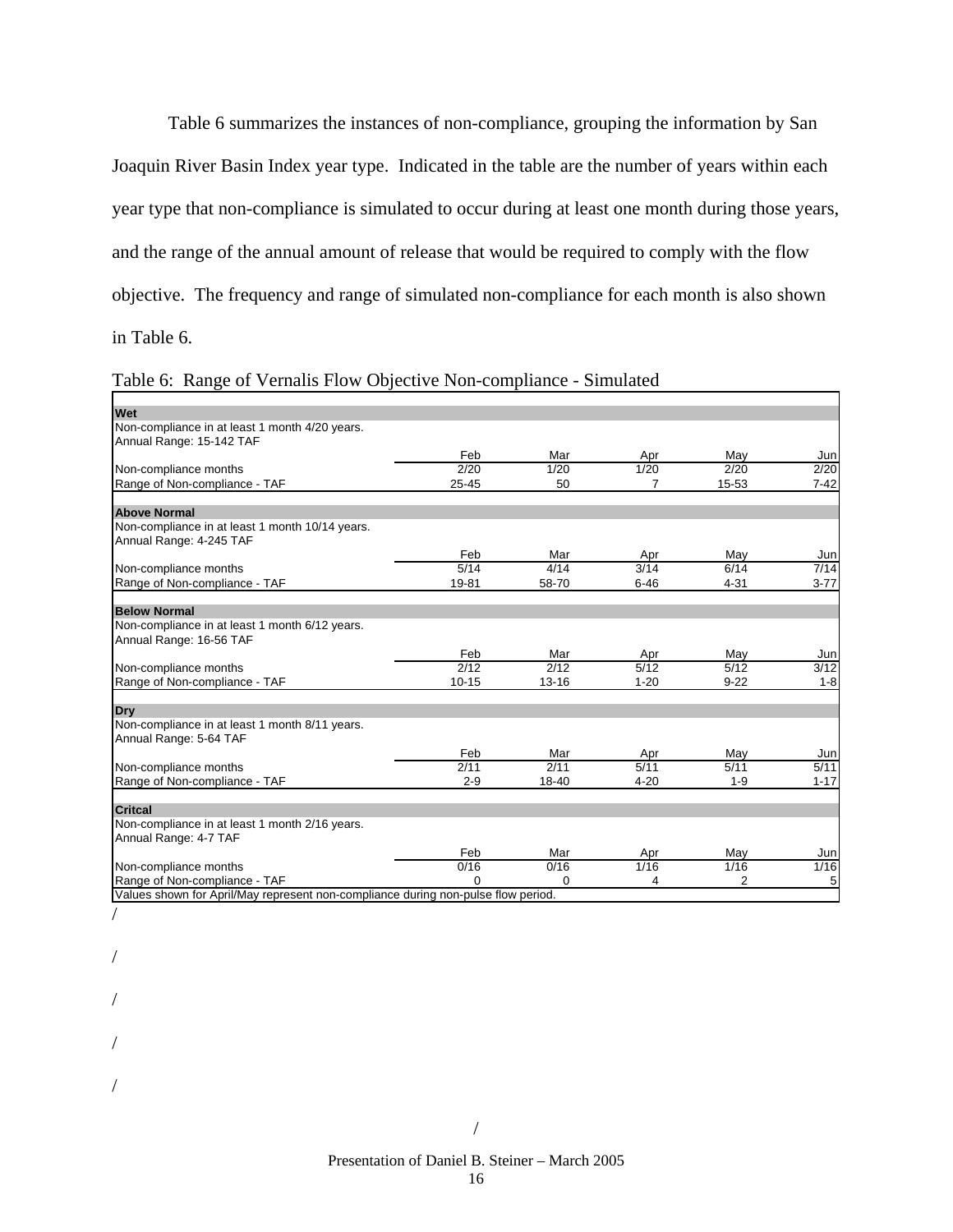### **Comparison to Previous Simulations of San Joaquin River Conditions**

The above described flow and water quality depiction of the San Joaquin River differs from that previously used in SWRCB proceedings, and the differences are the direct result of approximately three years of refinement and enhancement of the model(s) used to simulate the hydrology and operations of the San Joaquin River Basin. The version of CALSIM II that is used to develop the information presented herein incorporates several advancements to earlier modeling efforts, specifically regarding the San Joaquin River Basin. These advancements include:

- Re-definition of San Joaquin River Basin hydrology
- Land-use based water demands for Eastside system operations
- Re-definition of Eastside system operations/interdependencies
- Re-mapping of Westside and Eastside return flows
- Development of a disaggregated water quality calculation

The current, under-review version of CALSIM II significantly changes the simulated depiction of water quality associated with San Joaquin River flow occurring from upstream of the Stanislaus River confluence. Previous models of the San Joaquin River incorporated equations relating flow and quality at Maze. The fundamental relationship between flow and quality at Maze (referred to at the Kratzer Formula) relied upon observed data for the 1981 through 1985 hydrologic period. A modification was made to the relationship in the mid-1990s in an attempt to disaggregate Westside return flows from the relationship (referred to as the Modified Kratzer Formula). Versions of SANJASM and STANMOD (predecessor models to elements now incorporated into CALSIM II, and used for previous testimony) relied upon the Modified Kratzer Formula.

As described above, the revised version of CALSIM II depicts water quality in the San Joaquin River by calculating a conservation of flow and quality (mass) within the river assigning an associated water quality with each element of flow. The use of regression equations to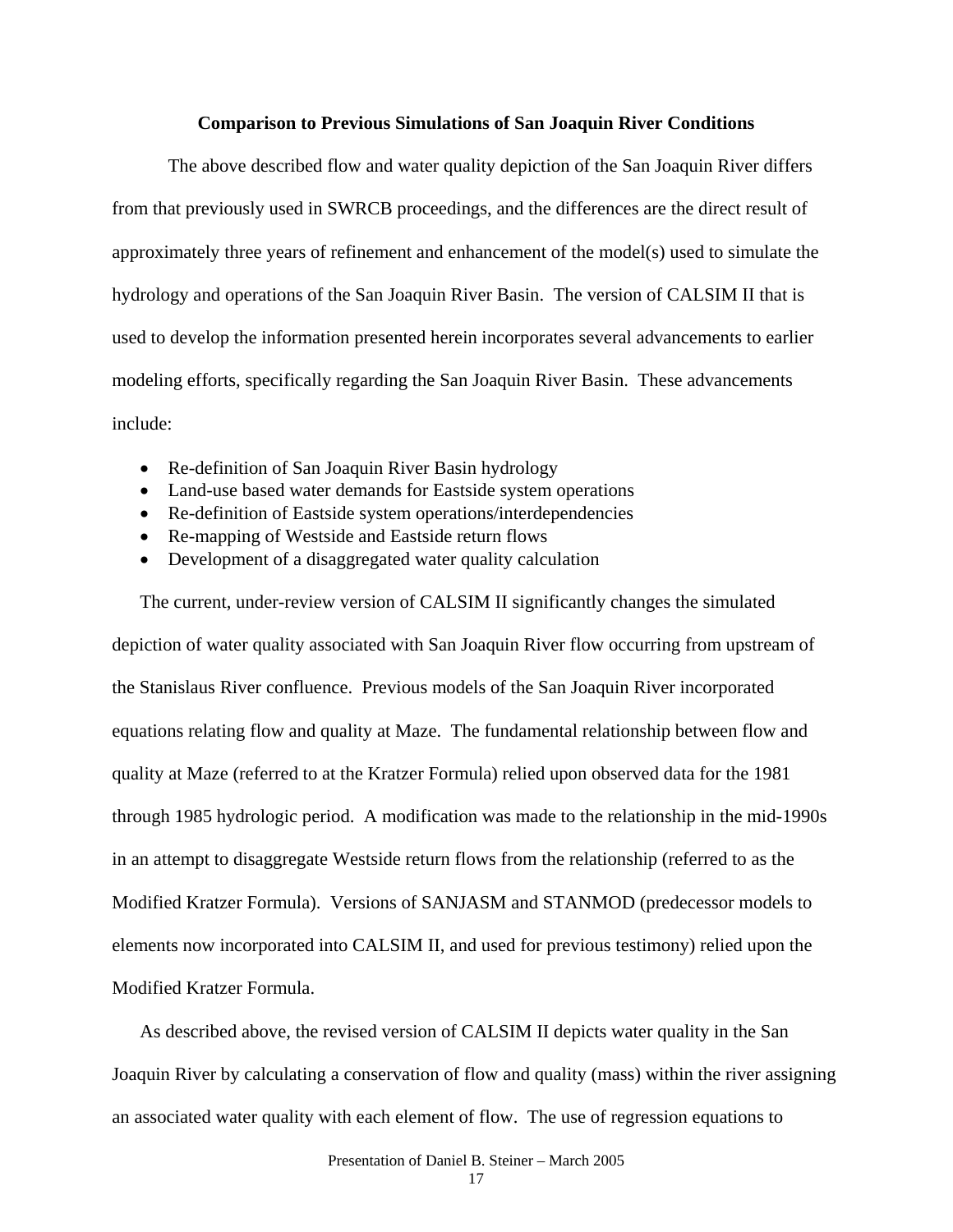describe the quality associated with flow has been greatly reduced. The change in water quality simulated by the models that has occurred is illustrated in Figure 9.



Figure 9: General Change in Simulated Water Quality at Maze



The revised version of CALSIM II incorporates a salinity "calibration" that relies upon recent, observed flow and quality data for the San Joaquin River, its tributaries, and numerous significant monitored inflows. The results of the revised version of CALSIM II reflect water quality conditions that are currently being experienced in the basin, and which have been affecting the operation of New Melones Reservoir. Recent operational experience for the New Melones Project has required water quality dilution flows in the spring-time and summer. The previous version of CALSIM II and SANJASM did not simulate the spring-time salinity condition. For the summer-time, the previous version of CALSIM II and SANJASM overestimated salinity, well in excess of observed data.

 As a second comparison of depicted water quality and flow by the models, Figure 10 illustrates the recorded and simulated conditions at Maze for the 1986 through 1992 period.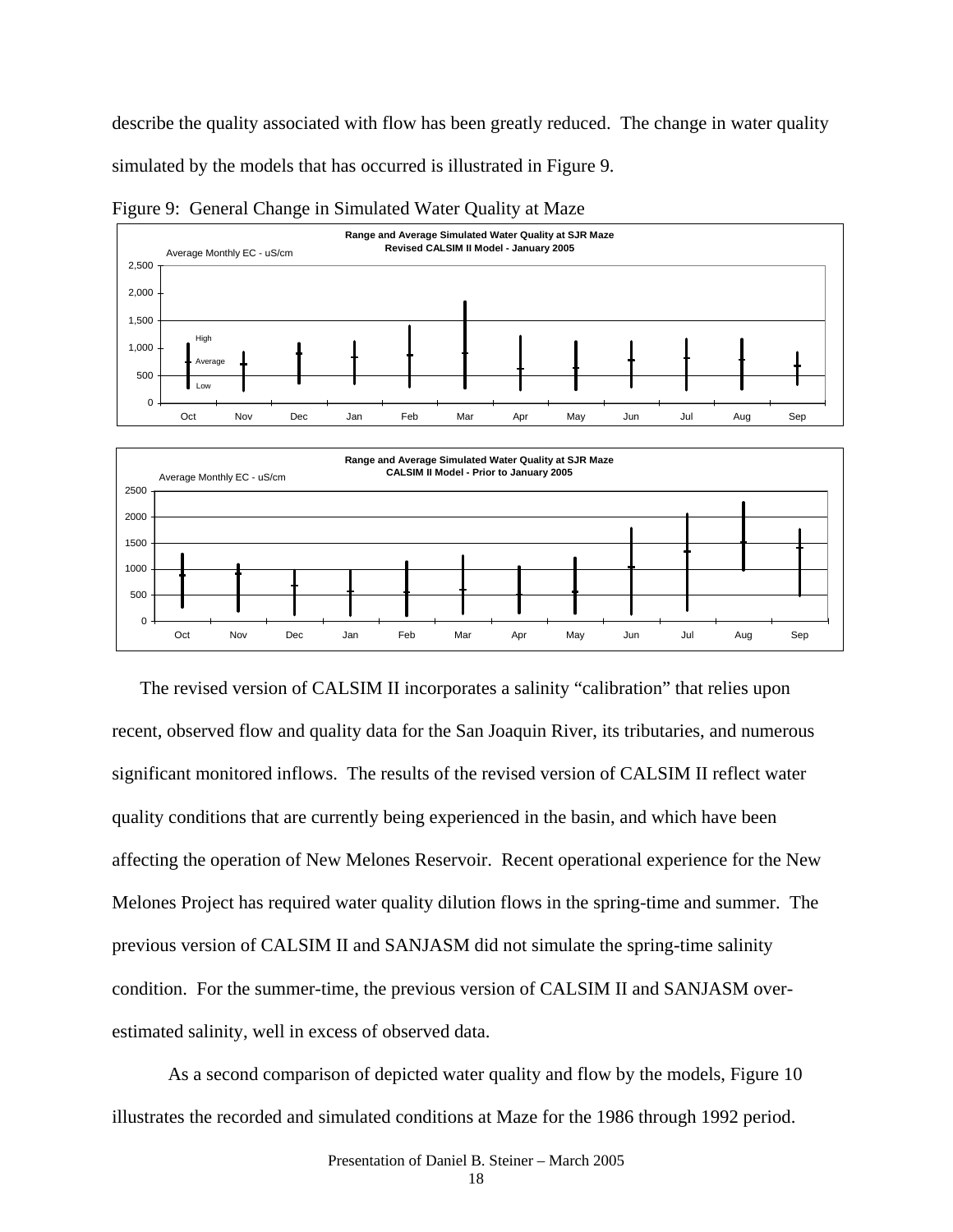

### Figure 10: Recorded and Simulated Flow and Quality at Maze

Figure 10 illustrates how the previous version of CALSIM II and SANJASM simulated water quality to be extremely high during the summer-time, much higher than was even recorded for the period. Even the original Kratzer Formula shows a high simulated water quality during the later part of the drought, when flows are simulated to be low. This type of overestimation of salinity at Maze contributed to an overestimation of the simulated water quality release needs from New Melones Reservoir, which has been prevalent in prior presentations. There is still a need for water quality releases; however, the severity of the need was exaggerated in past modeling efforts.

The revised CALSIM II results illustrate that the river is simulated to be different than those conditions actually experienced, in this illustration during the recurrence of the 1987 through 1992 period. A difference between simulated operations and historical recorded operations will typically occur due to the inability to capture anomalies between "real-time" actual operations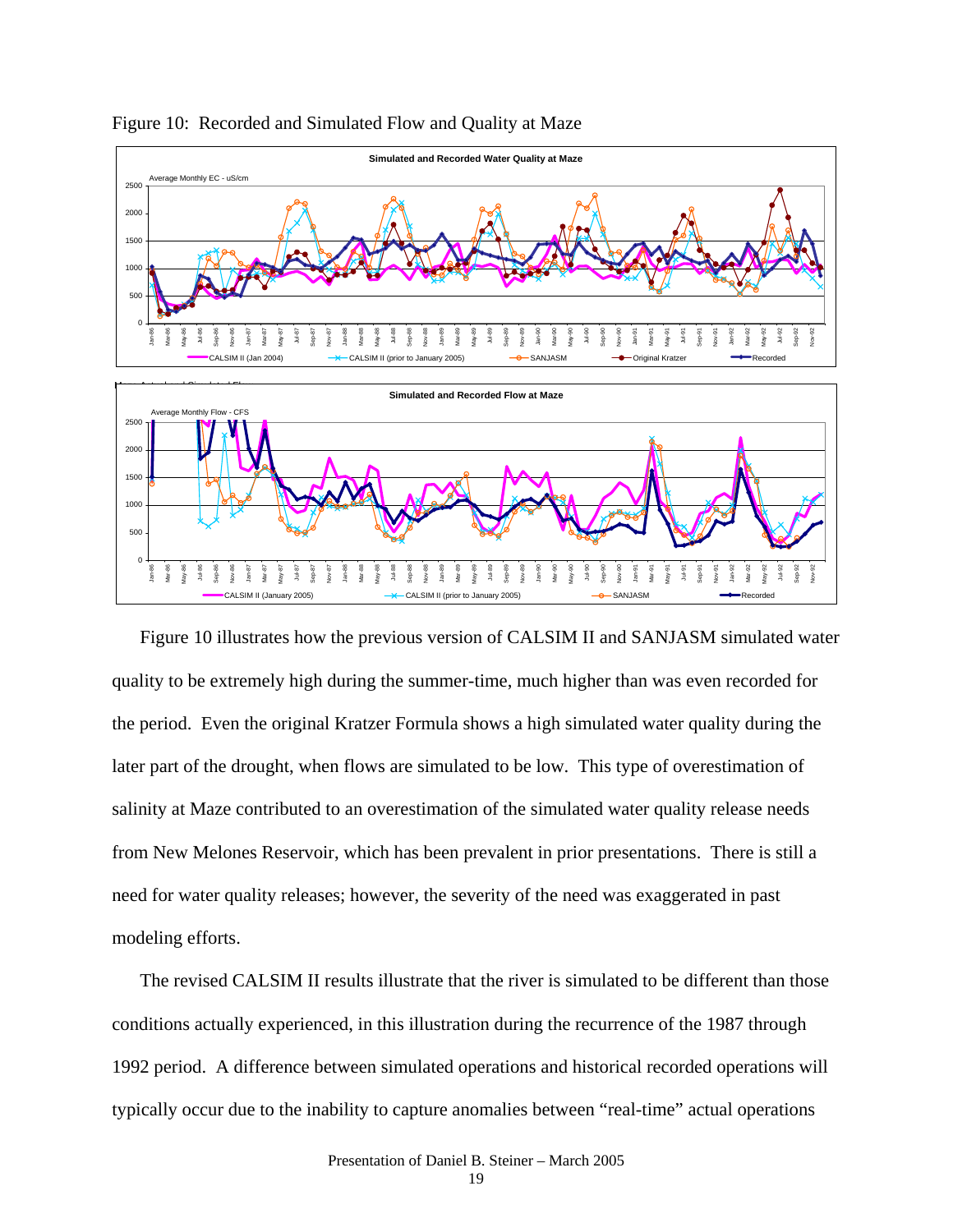and systematic operations and hydrology that are incorporated into the model. However, in this case of San Joaquin River water quality and flow, the modeled difference is also the result of changes to the operations within the basin that have occurred since the early 1990s. These changes include:

- Increased water use and system efficiency actions
- Increased instream flow requirements in the Tuolumne River
- Drainage management programs by Westside irrigation districts
- Alternative water operations of Refuge areas

Each of these items, and likely others, has changed the hydrology of the San Joaquin River from those conditions that existed in the past. As described above, the revised CALSIM II model has been refined and "calibrated" against recent recorded data. When the systematic operational assumptions that represent current operations are combined with the recent water quality attributes that are associated with flows entering the river system, it is anticipated that the river will be different than previously experienced.

Presentation of Daniel B. Steiner – March 2005 / / / / / / / / / / / /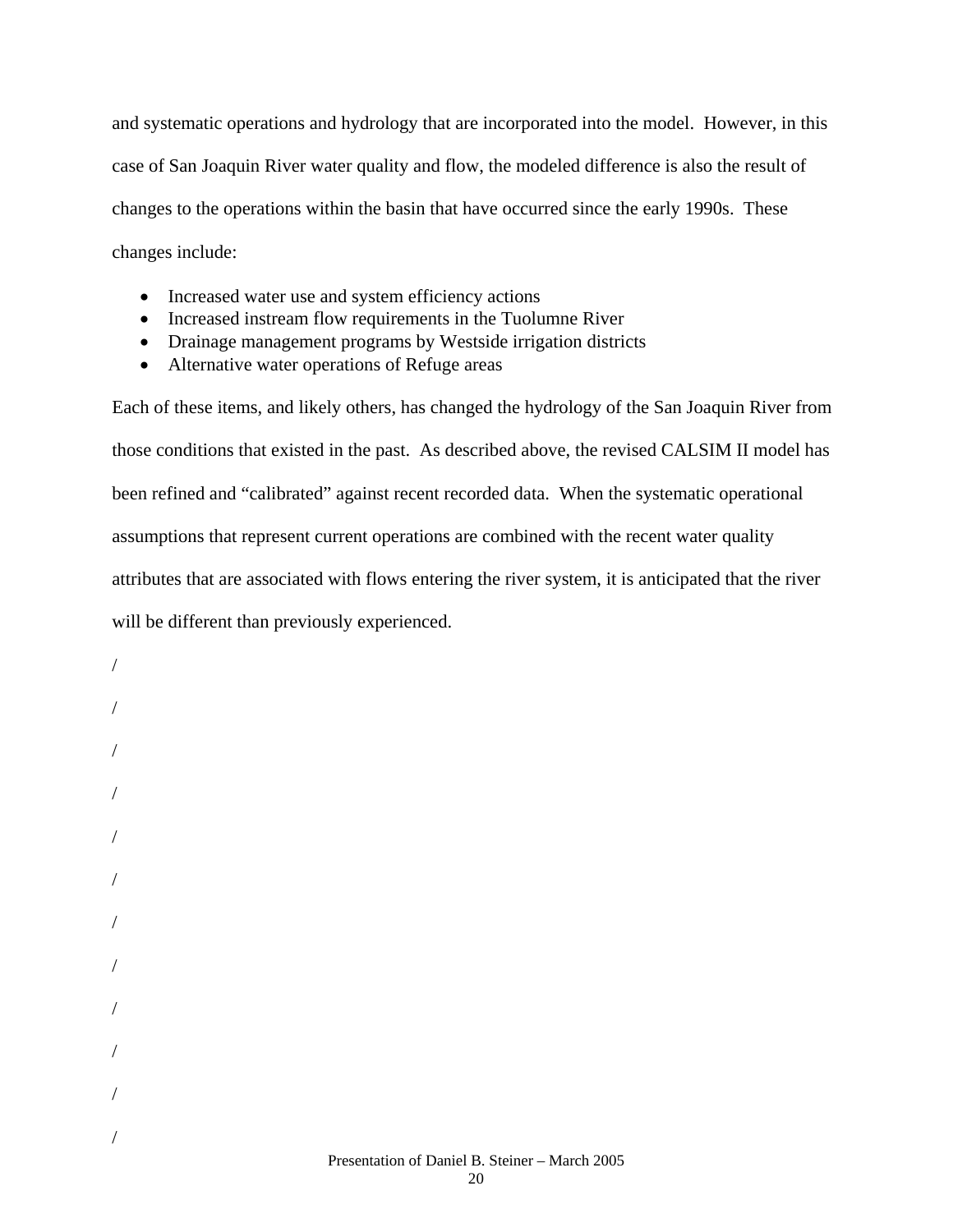### **Alternative Water Quality and Flow Objectives**

### **Alternative Vernalis Water Quality Objective**

The alternative Vernalis water quality objective consists of providing 1,000 uS/cm during the entire year, instead of providing 700 uS/cm during April through August and 1,000 uS/cm during the remainder of the year.

 The analysis was structured to develop a reasonable "bookend" of the flow and quality effects that may occur at Vernalis if the water quality objective is modified. A series of studies were made, each with the modified water quality objective. The difference between the studies was the assumption for other release objectives of the New Melones operation. In these studies all allocations of the IPO as modeled by CALSIM II remain the same except for the required release made for Stanislaus River dissolved oxygen objectives. As described before, the assumed operation of the IPO "layers" one component of flow upon another, e.g., the fishery release is assumed to provide the first water in the river. Then, if necessary to meet the water quality objective at Vernalis, supplemental releases are made. Currently, salinity objectives at Vernalis and Stanislaus River dissolved oxygen objectives during the summer require approximately the same level of release from New Melones. Therefore, a change to the Vernalis water quality objective at Vernalis during June through August did not result in a large, regular change in release from New Melones since the water quality release was replaced with a release for dissolved oxygen objectives. Thus, this scenario did not greatly change the summer-time flow or quality at Vernalis.

 In order to identify greater potential flow and quality changes that may occur due to the assumed change in Vernalis water quality objectives, an assumed modification of the Stanislaus River dissolved oxygen objective was implemented in the studies. The total removal of the dissolved oxygen objective in combination with the modified Vernalis water quality objective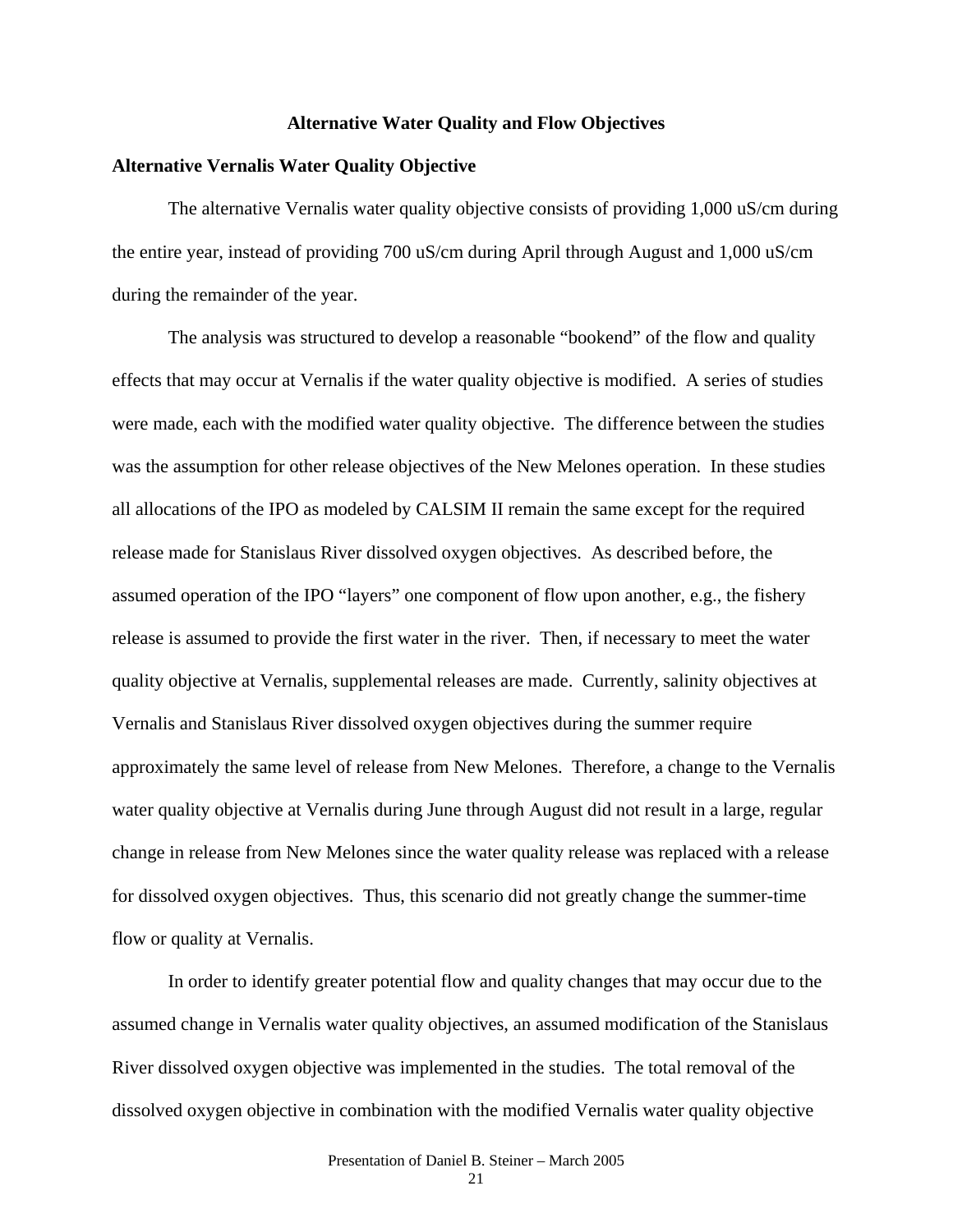would at times result in a "near-zero" release during the summer during a dry series of years. This outcome is the result of the structure of the IPO and the assumptions used to model the monthly distribution of Stanislaus River release allocations. Instead of this modeled outcome, an alternative surrogate for a minimum release at Goodwin was implemented in the model. A minimum of 100 cfs release from Goodwin was assumed required during the summer.

 In terms of resulting flow at Vernalis, results of this scenario that modifies the Vernalis water quality objective in combination with a reduction in Stanislaus River release objectives is shown in Table 7. The results are provided by water year annually ranked by the San Joaquin River Basin Index (SJRBI), wettest to driest year. Table 8 illustrates the difference in flow that occurs between the alternative scenario and the "current condition" scenario. Reductions in flow at Vernalis due to the alternative scenario are shown as negative values. Increases in flow at Vernalis are shown as positive values. Generally when reductions in flow occur in the summer due to less releases being required to meet the alternative Vernalis water quality objective, a reduction of up to approximately 170 cfs may occur. Flow reductions may also occur during the non-pulse periods of April and May.

 Additions to flows at Vernalis occur during the non-summer months. The increases in flows occur due to the reaction of the IPO to an increase in carry-over storage in New Melones Reservoir (higher allocations) and occasional increased spills. The simulated New Melones Reservoir storage for the alternative scenario is shown in Table 9.

- / /
- /
- /
- /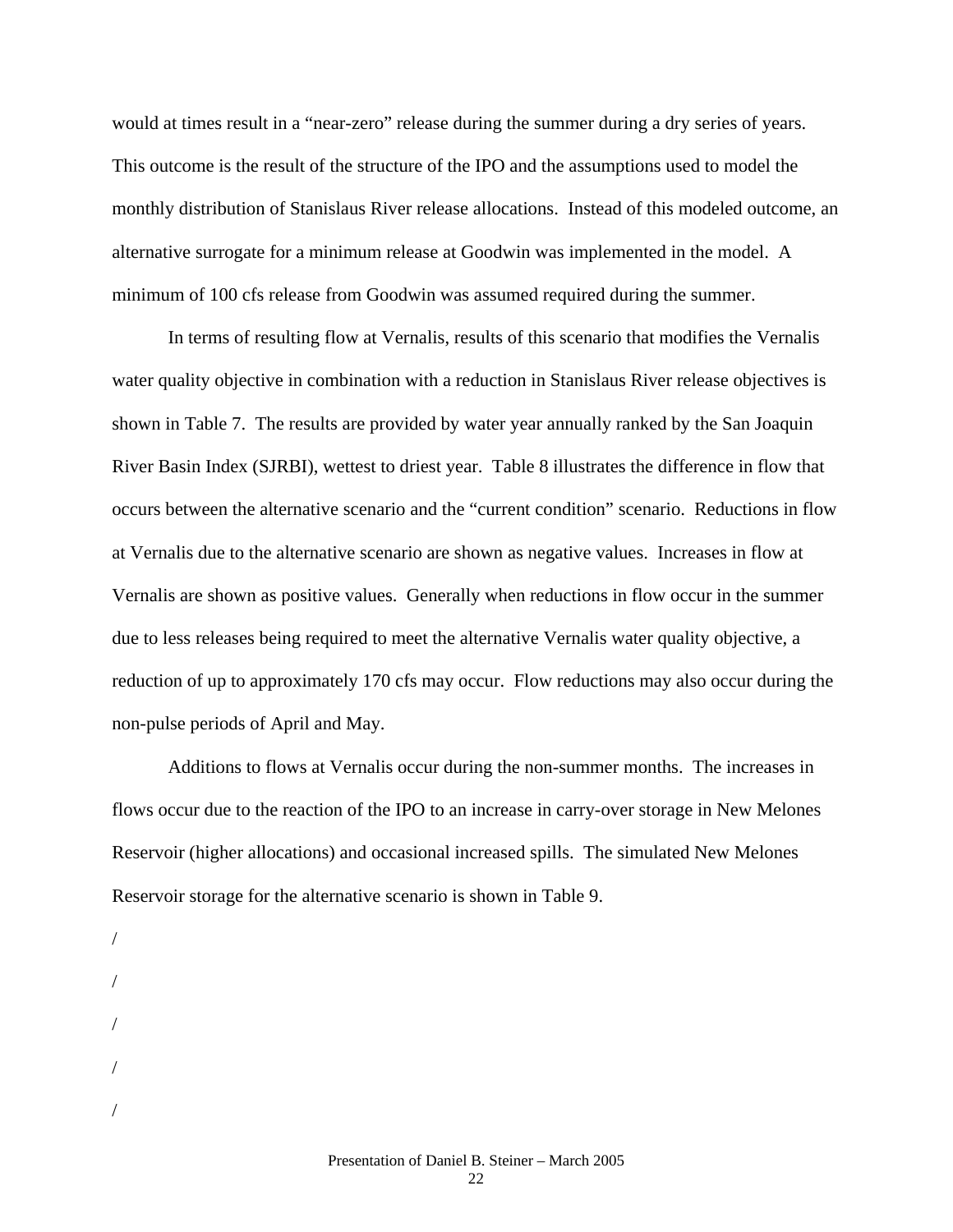| ante |  |
|------|--|
|------|--|

|              | Average Monthly Flow at Vernalis with Modified Vernalis Water Quality Objective - CFS |              |              |              |              |                |                |                |                |              |              |              | <b>SJRBI</b>       |
|--------------|---------------------------------------------------------------------------------------|--------------|--------------|--------------|--------------|----------------|----------------|----------------|----------------|--------------|--------------|--------------|--------------------|
| WY           | Oct                                                                                   | Nov          | Dec          | Jan          | Feb          | Mar            | Apr            | May            | Jun            | Jul          | Aug          | Sep          | <b>MAF</b>         |
| 1983         | 8414                                                                                  | 10325        | 20934        | 27393        | 37764        | 49558          | 23884          | 23952          | 27548          | 25925        | 9885         | 9207         | 7.22 W             |
| 1969         | 2052                                                                                  | 2180         | 2170         | 9769         | 27640        | 22818          | 20250          | 22665          | 26438          | 10200        | 3891         | 4379         | 6.09 W             |
| 1938         | 2668                                                                                  | 2481         | 6598         | 6862         | 24465        | 32050          | 17197          | 21866          | 21319          | 12293        | 5273         | 4763         | 5.89 W             |
| 1982         | 2278                                                                                  | 2238         | 2400         | 4550         | 15816        | 15069          | 25094          | 16558          | 11418          | 8705         | 4677         | 8283         | 5.45 W             |
| 1967         | 1942                                                                                  | 1810         | 2146         | 2401         | 2642         | 5648           | 12243          | 11079          | 13975          | 17348        | 4438         | 4690         | 5.25 W<br>5.17 W   |
| 1952<br>1958 | 2268<br>2432                                                                          | 2247<br>2151 | 2276<br>2194 | 3910<br>2501 | 6477<br>3955 | 11847<br>10561 | 11205<br>18177 | 14858<br>12554 | 17381<br>14535 | 9583<br>7863 | 4140<br>4143 | 4087<br>4213 | 4.77 W             |
| 1980         | 2878                                                                                  | 2664         | 2332         | 11528        | 23814        | 16341          | 7343           | 6235           | 8641           | 7038         | 2934         | 3238         | 4.73 W             |
| 1978         | 1222                                                                                  | 1438         | 1445         | 2518         | 8099         | 7670           | 11928          | 12305          | 9451           | 4130         | 2530         | 3729         | 4.58 W             |
| 1922         | 2178                                                                                  | 2240         | 2481         | 3574         | 5868         | 9829           | 7623           | 6216           | 10656          | 7893         | 2361         | 2308         | 4.54 W             |
| 1956         | 1861                                                                                  | 1896         | 5655         | 15919        | 12333        | 7229           | 6346           | 5918           | 9054           | 6052         | 2694         | 3978         | 4.46 W             |
| 1942         | 3149                                                                                  | 2802         | 4393         | 9240         | 11616        | 7082           | 7930           | 7042           | 7588           | 7477         | 4159         | 4317         | 4.44 W             |
| 1941         | 2532                                                                                  | 2333         | 2751         | 4919         | 15827        | 14702          | 11632          | 9356           | 7049           | 7861         | 2866         | 2654         | 4.43 W             |
| 1986         | 2375                                                                                  | 2475         | 2416         | 1820         | 16887        | 27752          | 12167          | 10577          | 9504           | 3097         | 2825         | 3771         | 4.31 W             |
| 1993         | 1215                                                                                  | 1354         | 1458         | 4016         | 2986         | 2620           | 3862           | 2899           | 3181           | 3988         | 1989         | 2447         | 4.20 W             |
| 1943         | 3350                                                                                  | 2826         | 4061         | 12416        | 11800        | 21402          | 10018          | 5944           | 5716           | 2023         | 2053         | 2523         | 4.03 W             |
| 1937         | 2984                                                                                  | 2470         | 2633         | 3419         | 11309        | 10260          | 10828          | 9164           | 3377           | 3180         | 2136         | 2447         | 3.90 W             |
| 1974         | 2728                                                                                  | 2093         | 3178         | 7565         | 5165         | 6046           | 6766           | 5342           | 3363           | 2573         | 2492         | 2675         | 3.90 W             |
| 1975         | 3783                                                                                  | 3316         | 2998         | 2584         | 7862         | 8537           | 6119           | 4197           | 4999           | 3418         | 2583         | 2721         | 3.85 W             |
| 1965         | 2195                                                                                  | 1977         | 2121         | 9415         | 5803         | 4767           | 6850           | 5159           | 2947           | 1834         | 1927         | 2642         | 3.81 W             |
| 1936         | 2602                                                                                  | 2341         | 2488         | 2340         | 6618         | 8877           | 7113           | 5823           | 2700           | 2645         | 2101         | 2448         | 3.74 AN            |
| 1984         | 6794                                                                                  | 15925        | 24677        | 16894        | 10931        | 6984           | 6034           | 5535           | 3136           | 2033         | 2325         | 3352         | 3.69 AN            |
| 1979         | 2478                                                                                  | 3046         | 2504         | 5334         | 9809         | 9702           | 6520           | 6018           | 3119           | 1671         | 1826         | 2333         | 3.67 AN            |
| 1945         | 2450                                                                                  | 2537         | 2397<br>1948 | 2624<br>1767 | 7828         | 6975<br>2326   | 6003           | 6472<br>4632   | 2947<br>2655   | 3185<br>1752 | 3080<br>1588 | 2980<br>2096 | 3.59 AN<br>3.57 AN |
| 1963         | 2043                                                                                  | 1831         | 2272         |              | 3074         |                | 5154<br>5374   |                | 2139           |              |              | 2337         | 3.56 AN            |
| 1927<br>1935 | 1983<br>1711                                                                          | 1938<br>1937 | 1930         | 1910<br>1837 | 2367<br>2142 | 3841<br>2485   | 4470           | 4493<br>4265   | 2016           | 2571<br>2386 | 1853<br>1452 | 2031         | 3.56 AN            |
| 1923         | 2473                                                                                  | 2327         | 4390         | 7288         | 5894         | 3254           | 6547           | 5326           | 3408           | 2802         | 1708         | 2383         | 3.55 AN            |
| 1973         | 2204                                                                                  | 2591         | 2366         | 2593         | 4487         | 7410           | 5299           | 4308           | 3282           | 1546         | 1579         | 2187         | 3.50 AN            |
| 1932         | 1647                                                                                  | 1869         | 2010         | 2010         | 2466         | 2447           | 3234           | 3468           | 1741           | 2809         | 1438         | 1902         | 3.41 AN            |
| 1940         | 2179                                                                                  | 2162         | 2077         | 2069         | 2681         | 7952           | 8321           | 5255           | 3668           | 2217         | 1589         | 2184         | 3.36 AN            |
| 1946         | 3544                                                                                  | 2822         | 7764         | 6381         | 6554         | 5146           | 5539           | 5587           | 3029           | 1772         | 1759         | 2210         | 3.30 AN            |
| 1970         | 4238                                                                                  | 2979         | 4260         | 16550        | 9809         | 7782           | 5630           | 4472           | 2216           | 1824         | 1492         | 2097         | 3.18 AN            |
| 1951         | 2163                                                                                  | 1849         | 14310        | 12537        | 10142        | 5910           | 5484           | 4907           | 2388           | 1485         | 1456         | 1991         | 3.14 AN            |
| 1962         | 1440                                                                                  | 1708         | 1785         | 1466         | 3529         | 3012           | 3854           | 3699           | 1540           | 1311         | 1324         | 1768         | 3.07 BN            |
| 1953         | 2994                                                                                  | 2745         | 2570         | 6437         | 5027         | 2412           | 5239           | 5136           | 2414           | 1833         | 1546         | 2080         | 3.03 BN            |
| 1957         | 2906                                                                                  | 2584         | 2196         | 2394         | 2441         | 3726           | 5066           | 4946           | 2276           | 1506         | 1537         | 2002         | 3.01 BN            |
| 1925         | 1722                                                                                  | 1928         | 1973         | 1685         | 2223         | 2294           | 4286           | 4975           | 2435           | 2038         | 1297         | 1821         | 2.93 BN            |
| 1971         | 2644                                                                                  | 2430         | 2500         | 2599         | 3029         | 3716           | 5342           | 4816           | 2108           | 1598         | 1442         | 1914         | 2.89 BN            |
| 1950         | 2035                                                                                  | 2094         | 1988         | 2129         | 2093         | 2073           | 3869           | 3563           | 2208           | 1271         | 1293         | 1844         | 2.85 BN            |
| 1944         | 2934                                                                                  | 2728         | 2924         | 2660         | 3076         | 3482           | 5135           | 4044           | 2484           | 1697         | 1496         | 2213         | 2.76 BN            |
| 1954         | 2572                                                                                  | 2394         | 2193         | 2121         | 2534         | 2013           | 3574           | 3631           | 1786           | 1350         | 1395         | 1830         | 2.72 BN            |
| 1948<br>1928 | 2161<br>2918                                                                          | 2207         | 2073<br>2726 | 1794<br>2423 | 1983         | 1744<br>6964   | 3086           | 3123<br>4144   | 1966<br>2180   | 1556         | 1338<br>1438 | 1723<br>2104 | 2.70 BN<br>2.63 BN |
| 1949         | 2274                                                                                  | 2614<br>2161 | 1961         | 1872         | 3114<br>2143 | 2202           | 5698<br>2364   | 2384           | 1611           | 1506<br>1136 | 1228         | 1657         | 2.53 BN            |
| 1966         | 2572                                                                                  | 2524         | 5653         | 5429         | 4412         | 3142           | 4020           | 3362           | 1383           | 1203         | 1218         | 1667         | 2.51 BN            |
| 1933         | 2323                                                                                  | 2294         | 2075         | 1940         | 2165         | 1959           | 2309           | 2304           | 1185           | 1116         | 1116         | 1567         | 2.44 D             |
| 1981         | 3114                                                                                  | 2989         | 2433         | 2347         | 2741         | 4384           | 4204           | 3811           | 1507           | 1387         | 1313         | 1792         | 2.44 D             |
| 1985         | 3934                                                                                  | 3026         | 2217         | 2260         | 2526         | 2545           | 3470           | 3352           | 1540           | 1401         | 1687         | 2244         | 2.40 D             |
| 1926         | 2283                                                                                  | 2434         | 2343         | 2107         | 2208         | 1985           | 3359           | 3172           | 2317           | 1243         | 1255         | 1866         | 2.30 D             |
| 1955         | 2084                                                                                  | 2066         | 2276         | 2747         | 2121         | 1921           | 2451           | 2312           | 1237           | 1009         | 1119         | 1657         | 2.30 D             |
| 1959         | 2790                                                                                  | 2511         | 2519         | 2617         | 3651         | 2648           | 3967           | 3403           | 1401           | 1188         | 1294         | 1983         | 2.21 D             |
| 1968         | 3107                                                                                  | 2373         | 2604         | 2511         | 3338         | 3336           | 4140           | 3563           | 1484           | 1297         | 1406         | 1849         | 2.21 D             |
| 1939         | 3734                                                                                  | 2891         | 2958         | 2772         | 3181         | 3479           | 3841           | 3523           | 1491           | 1208         | 1316         | 2015         | 2.20 D             |
| 1964         | 2375                                                                                  | 2105         | 2132         | 2252         | 2214         | 1781           | 2329           | 2301           | 1225           | 1003         | 1064         | 1591         | 2.19 D             |
| 1947         | 2654                                                                                  | 2606         | 2940         | 2913         | 2894         | 1949           | 2360           | 2306           | 1391           | 1070         | 1214         | 1744         | 2.18 D             |
| 1972         | 2695                                                                                  | 2029         | 2091         | 1694         | 2250         | 1630           | 3069           | 2951           | 1316           | 1197         | 1257         | 1566         | 2.16 D             |
| 1994         | 2469                                                                                  | 2184         | 1976         | 1607         | 2452         | 1941           | 1530           | 1678           | 941            | 652          | 704          | 1035         | 2.05 C             |
| 1930<br>1929 | 1823<br>2324                                                                          | 2072<br>2464 | 1910<br>2373 | 1586<br>2299 | 2085<br>2389 | 1863<br>1920   | 2317<br>2433   | 2307<br>2203   | 1006<br>1389   | 990<br>938   | 1053<br>1037 | 1650<br>1617 | 2.02 C<br>2.00C    |
| 1989         | 1235                                                                                  | 1665         | 1693         | 1434         | 1933         | 1750           | 1710           | 1330           | 792            | 681          | 858          | 1979         | 1.96 C             |
| 1991         | 1782                                                                                  | 1983         | 1661         | 1178         | 1852         | 2325           | 1397           | 1300           | 721            | 539          | 629          | 1006         | 1.96 C             |
| 1987         | 3744                                                                                  | 3451         | 2390         | 2155         | 2207         | 2986           | 2357           | 2282           | 1209           | 1045         | 1125         | 1594         | 1.86 C             |
| 1960         | 2057                                                                                  | 1906         | 1794         | 1773         | 2379         | 1747           | 2262           | 2210           | 966            | 768          | 903          | 1399         | 1.85 C             |
| 1976         | 3813                                                                                  | 3128         | 2313         | 2154         | 2548         | 1834           | 2399           | 2240           | 1094           | 1023         | 1309         | 1670         | 1.57 C             |
| 1992         | 1334                                                                                  | 1584         | 1511         | 1242         | 2474         | 1885           | 1202           | 963            | 504            | 386          | 539          | 971          | 1.56 C             |
| 1990         | 1843                                                                                  | 1992         | 1813         | 1528         | 2057         | 1563           | 1009           | 1624           | 669            | 661          | 950          | 1307         | 1.51 C             |
| 1988         | 1834                                                                                  | 2249         | 1912         | 1822         | 1958         | 1707           | 2359           | 2152           | 867            | 597          | 811          | 1367         | 1.48 C             |
| 1934         | 2110                                                                                  | 2025         | 1950         | 2046         | 2106         | 1801           | 1557           | 1622           | 1076           | 864          | 938          | 1450         | 1.44 C             |
| 1924         | 2967                                                                                  | 2649         | 2533         | 2050         | 2201         | 1699           | 1651           | 1686           | 1073           | 874          | 993          | 1456         | 1.42 C             |
| 1961         | 1551                                                                                  | 1763         | 1801         | 1718         | 1985         | 1705           | 1271           | 1395           | 863            | 643          | 745          | 1248         | 1.38 C             |
| 1931         | 2010                                                                                  | 2171         | 2076         | 1769         | 2135         | 1685           | 1341           | 1511           | 1051           | 909          | 948          | 1429         | 1.20 C             |
| 1977         | 2037                                                                                  | 2221         | 1867         | 1680         | 1875         | 1260           | 1442           | 1604           | 548            | 456          | 486          | 925          | 0.84C              |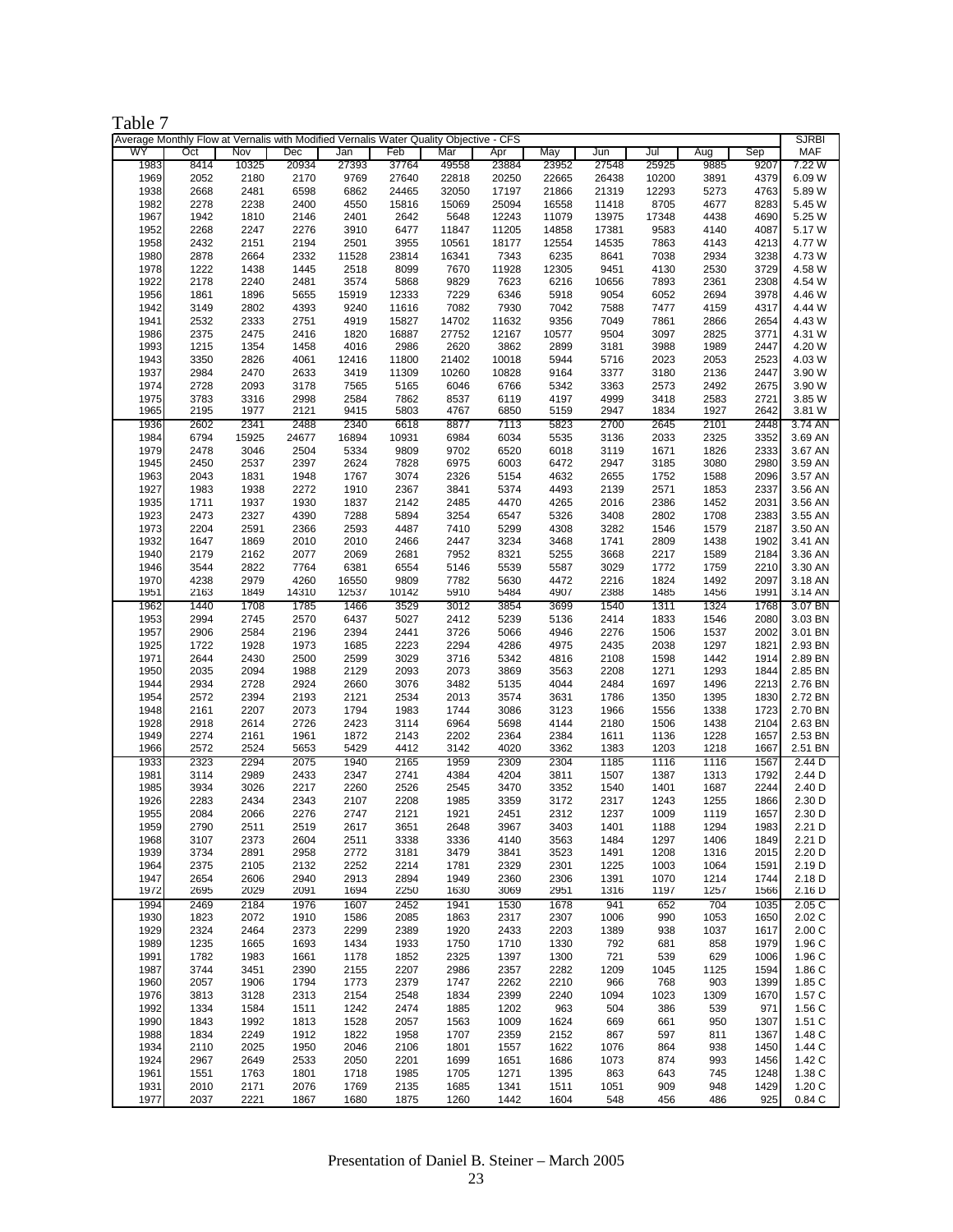# Table 8

|              |                         |                   | Change in Average Monthly Vernalis Flow - CFS |                         |                         |                | Negative values indicate reduction in flow due to alternative |                      |                   |                                   |                  |                         | <b>SJRBI</b>       |
|--------------|-------------------------|-------------------|-----------------------------------------------|-------------------------|-------------------------|----------------|---------------------------------------------------------------|----------------------|-------------------|-----------------------------------|------------------|-------------------------|--------------------|
| WY           | Oct                     | Nov               | Dec                                           | Jan                     | Feb                     | Mar            | Apr                                                           | May                  | Jun               | Jul                               | Aug              | Sep                     | <b>MAF</b>         |
| 1983         | 0                       | 0                 | 0                                             | $\overline{0}$          | $\overline{0}$          | 0              | $\overline{0}$                                                | $\overline{0}$       | $\overline{0}$    | 0                                 | $\overline{0}$   | $\mathbf 0$             | 7.22 W             |
| 1969         | 0                       | 0                 | $\pmb{0}$                                     | 0                       | 40                      | 0              | 0                                                             | 0                    | 0                 | 0                                 | 0                | $\mathbf 0$             | 6.09 W             |
| 1938<br>1982 | 37<br>0                 | 28<br>0           | 28<br>0                                       | 28<br>0                 | 1<br>75                 | 190<br>0       | 0<br>0                                                        | $\mathbf 0$<br>0     | 0<br>0            | 0<br>0                            | 0<br>0           | $\mathbf 0$<br>0        | 5.89 W<br>5.45 W   |
| 1967         | 0                       | 24                | 24                                            | 24                      | 24                      | 0              | $\mathbf 0$                                                   | $\mathbf 0$          | 0                 | 1131                              | 0                | $\mathbf 0$             | 5.25 W             |
| 1952         | 0                       | 0                 | 0                                             | $-1$                    | 0                       | 0              | 0                                                             | 0                    | 0                 | 0                                 | 0                | 0                       | 5.17 W             |
| 1958         | 0                       | 0                 | $\mathbf 0$                                   | 0                       | 0                       | 0              | 0                                                             | 0                    | 0                 | 0                                 | 0                | 0                       | 4.77 W             |
| 1980         | 13                      | 6                 | 6                                             | 6                       | 743                     | 0              | 0                                                             | 0                    | 0                 | 0                                 | $\mathbf 0$      | 0                       | 4.73 W             |
| 1978         | 48                      | 4                 | $\overline{4}$                                | 2                       | $\overline{\mathbf{c}}$ | 42             | 122                                                           | 128                  | $-7$              | $-48$                             | $-52$            | $-25$                   | 4.58 W             |
| 1922         | 0                       | 0                 | 0                                             | 0                       | $\mathbf 0$             | 0              | $\mathbf 0$                                                   | 0                    | $-22$             | -63                               | -67              | -40                     | 4.54 W             |
| 1956         | 0                       | 0                 | 0                                             | 0                       | 69                      | 0              | 0                                                             | 0                    | 0                 | 0                                 | $\mathbf 0$      | 788                     | 4.46 W             |
| 1942         | 0                       | 1                 | $\mathbf{1}$                                  | 77                      | $\mathbf 0$             | 0              | 0                                                             | $\mathbf 0$          | 0                 | 0                                 | $\mathbf 0$      | $\mathbf{0}$            | 4.44 W             |
| 1941         | $\overline{\mathbf{c}}$ | 1                 | $\mathbf{1}$                                  | 1                       | $\mathbf{1}$            | 1              | 0                                                             | $\mathbf 0$          | 19                | 0                                 | 0                | 0                       | 4.43 W             |
| 1986         | 0                       | $\mathbf 0$       | $\mathbf 0$                                   | $\pmb{0}$               | 152                     | 0              | 0                                                             | $\mathbf 0$          | 0                 | 0                                 | $\mathbf 0$      | $\mathbf 0$             | 4.31 W             |
| 1993         | 98                      | 25                | 25                                            | 0                       | 15                      | 10             | 5                                                             | $-121$               | $-71$             | $-163$                            | $-167$           | $-140$                  | 4.20 W             |
| 1943         | $\mathbf 0$             | 0                 | $\pmb{0}$                                     | 0                       | 0                       | 0              | 0                                                             | 0                    | 0                 | 0                                 | $\mathbf 0$      | $\mathbf 0$             | 4.03 W             |
| 1937         | 81                      | 63                | 63                                            | 90                      | 61                      | 28             | 209                                                           | 231                  | 698               | 5                                 | 2                | 28                      | 3.90 W             |
| 1974         | 7                       | 3                 | 3                                             | 3                       | 3                       | 12             | 0                                                             | 0                    | 29                | 0                                 | 0                | $\overline{\mathbf{c}}$ | 3.90 W             |
| 1975         | 347                     | 5                 | 5                                             | $-10$                   | 0                       | $\mathbf 0$    | $\mathbf 0$                                                   | $\mathbf 0$          | 0                 | $\mathbf 0$                       | 0                | $\mathbf 0$             | 3.85 W             |
| 1965         | 7                       | 4                 | 4                                             | 71                      | 9                       | 26             | 22                                                            | 6                    | 0                 | 4                                 | 4                | $\overline{4}$          | 3.81 W             |
| 1936         | $\overline{6}$          | 3                 | 3                                             | पु                      | 107                     | 90             | 429                                                           | 268                  | 20                | -22                               | 142              | 1                       | 3.74 AN            |
| 1984         | 0                       | 0                 | $\pmb{0}$                                     | 0                       | 0                       | 0              | $\mathbf 0$                                                   | 0                    | 0                 | 0                                 | 0                | $\mathbf{0}$            | 3.69 AN            |
| 1979         | 56                      | 36                | 36                                            | 41                      | 41                      | 6              | 35                                                            | 39                   | 0                 | 6                                 | 6                | 6                       | 3.67 AN            |
| 1945         | 0                       | 0                 | 0                                             | 0                       | 0                       | 1              | 3                                                             | 4                    | 0                 | 1                                 | $\mathbf{1}$     | 1                       | 3.59 AN            |
| 1963         | 3                       | 2                 | $\overline{2}$                                | 4                       | $\overline{4}$          | 49             | 9                                                             | 331                  | $-49$             | -91                               | $-94$            | -67                     | 3.57 AN            |
| 1927         | 0                       | 0                 | $\pmb{0}$                                     | 0                       | 0                       | 8              | 140                                                           | 74                   | 60                | -9                                | $-12$            | 12                      | 3.56 AN            |
| 1935<br>1923 | 14<br>0                 | 40<br>0           | 40<br>$\mathbf 0$                             | 16<br>$\pmb{0}$         | 180<br>0                | 9<br>1033      | $\overline{2}$<br>11                                          | $\overline{2}$<br>12 | $-122$<br>22      | $-164$<br>$\overline{\mathbf{c}}$ | $-167$<br>1      | $-140$                  | 3.56 AN<br>3.55 AN |
| 1973         | 0                       | 0                 | 0                                             | 0                       | 0                       | 3              | 19                                                            | 0                    | 0                 | 3                                 | 3                | $\overline{c}$<br>3     | 3.50 AN            |
| 1932         | 4                       | 6                 | 6                                             | 5                       | 5                       | 5              | $\mathbf{1}$                                                  | 1                    | $-122$            | $-164$                            | $-167$           | $-141$                  | 3.41 AN            |
| 1940         | 0                       | 0                 | 0                                             | 0                       | 0                       | 1              | 6                                                             | 6                    | 11                | 1                                 | 1                |                         | 3.36 AN            |
| 1946         | 1                       | 1                 | 1                                             | $\mathbf{1}$            | 1                       | 1              | 3                                                             | 3                    | 6                 | 1                                 | $\mathbf{1}$     | 0                       | 3.30 AN            |
| 1970         | 0                       | 0                 | $\mathbf 0$                                   | 0                       | 0                       | 0              | $\mathbf 0$                                                   | $\pmb{0}$            | 0                 | 0                                 | $\mathbf 0$      | $\mathbf{0}$            | 3.18 AN            |
| 1951         | 29                      | $-46$             | 1136                                          | $-113$                  | 0                       | 0              | $\mathbf 0$                                                   | 0                    | 0                 | $\mathbf 0$                       | 0                | $\mathbf 0$             | 3.14 AN            |
| 1962         | 1                       | $\mathbf{1}$      | 1                                             | 2                       | $\overline{0}$          | 4              | -36                                                           | 1                    | $-126$            | $-162$                            | $-166$           | $-140$                  | 3.07 BN            |
| 1953         | 0                       | 0                 | 0                                             | 0                       | 0                       | 0              | 0                                                             | 0                    | 0                 | 0                                 | 0                | 0                       | 3.03 BN            |
| 1957         | 0                       | $\mathbf 0$       | $\mathbf 0$                                   | 0                       | 0                       | 0              | 0                                                             | 0                    | $\mathbf 0$       | $\mathbf 0$                       | $\mathbf 0$      | $\mathbf 0$             | 3.01 BN            |
| 1925         | $-2$                    | $-1$              | $-1$                                          | -3                      | 0                       | $-14$          | -691                                                          | $-241$               | $-66$             | $-108$                            | $-111$           | $-84$                   | 2.93 BN            |
| 1971         | $\mathbf 0$             | 0                 | $\pmb{0}$                                     | $\pmb{0}$               | 0                       | 0              | 0                                                             | 0                    | 0                 | 0                                 | $\mathbf 0$      | $\mathbf 0$             | 2.89 BN            |
| 1950         | $\overline{\mathbf{c}}$ | 3                 | 3                                             | 2                       | 0                       | 4              | 605                                                           | 610                  | $-52$             | $-94$                             | $-97$            | $-71$                   | 2.85 BN            |
| 1944         | 0                       | 0                 | 0                                             | 0                       | 0                       | 0              | $\mathbf 0$                                                   | $\mathbf 0$          | 0                 | $-34$                             | $-37$            | $-11$                   | 2.76 BN            |
| 1954         | 0                       | $\mathbf 0$       | $\mathbf 0$                                   | 0                       | $\mathbf 0$             | 0              | 0                                                             | $\mathbf 0$          | 0                 | $-12$                             | $-16$            | 0                       | 2.72 BN            |
| 1948         | 1                       | 0                 | 0                                             | 1                       | 0                       | 0              | $-130$                                                        | $-62$                | $-93$             | $-135$                            | $-138$           | $-111$                  | 2.70 BN            |
| 1928         | 10                      | 8                 | 8                                             | 8                       | 8                       | 4              | 45                                                            | 49                   | 8                 | $-18$                             | $-22$            | 5                       | 2.63 BN            |
| 1949         | 9                       | 20                | 20                                            | 12                      | 0                       | 0              | $-137$                                                        | $-104$               | $-122$            | $-163$                            | $-167$           | $-140$                  | 2.53 BN            |
| 1966         | 8                       | 26                | 26                                            | 26                      | 26                      | 24             | 256                                                           | 247                  | 16                | $-17$                             | $-19$            | 7                       | 2.51 BN            |
| 1933         | 4                       | 10                | 10                                            | 5                       | $\overline{0}$          | $\overline{0}$ | $-94$                                                         | $-86$                | $-122$            | $-163$                            | $-167$           | $-140$                  | 2.44 <sub>D</sub>  |
| 1981<br>1985 | 0<br>0                  | 0<br>0            | 0<br>$\pmb{0}$                                | 0<br>0                  | 0<br>0                  | 0<br>0         | $\mathbf 0$<br>0                                              | 0<br>0               | $-1$<br>$\pmb{0}$ | $-29$<br>$-79$                    | $-32$<br>$-43$   | -6<br>$-17$             | 2.44 D<br>2.40 D   |
| 1926         |                         |                   |                                               |                         |                         |                |                                                               | 4                    |                   |                                   |                  |                         |                    |
| 1955         | $-10$<br>0              | 36<br>$\mathbf 0$ | 36<br>$\mathbf 0$                             | $-14$<br>0              | -8<br>0                 | 0<br>0         | $\overline{2}$<br>$-105$                                      | $-127$               | $-110$<br>$-125$  | $-155$<br>$-180$                  | $-156$<br>$-167$ | $-135$<br>$-140$        | 2.30 D<br>2.30 D   |
| 1959         | 0                       | 0                 | $\mathbf 0$                                   | 0                       | 0                       | 0              | 0                                                             | 0                    | 0                 | $-32$                             | $-35$            | -9                      | 2.21 D             |
| 1968         | 0                       | 0                 | 0                                             | 0                       | 0                       | 0              | 0                                                             | 0                    | 0                 | $-17$                             | $-20$            | $\mathbf 0$             | 2.21 D             |
| 1939         | 0                       | 0                 | $\pmb{0}$                                     | $\pmb{0}$               | 0                       | 0              | $\mathbf 0$                                                   | 0                    | $-12$             | $-49$                             | $-52$            | $-25$                   | 2.20 D             |
| 1964         | 35                      | 20                | 20                                            | 49                      | 0                       | 0              | $-90$                                                         | -92                  | $-128$            | $-162$                            | $-166$           | $-140$                  | 2.19 D             |
| 1947         | $\mathbf{1}$            | 1                 | $\mathbf{1}$                                  | $\mathbf{1}$            | 0                       | 0              | $-90$                                                         | -68                  | $-58$             | $-103$                            | $-103$           | $-77$                   | 2.18 D             |
| 1972         | 0                       | 0                 | 0                                             | 0                       | 0                       | 0              | $-99$                                                         | -65                  | -67               | -86                               | -89              | -63                     | 2.16 D             |
| 1994         | 8                       | 10                | 10                                            | 10                      | 10                      | 0              | $-145$                                                        | -74                  | $-146$            | $-163$                            | $-166$           | $-140$                  | 2.05 C             |
| 1930         | 0                       | 0                 | 0                                             | $\pmb{0}$               | $\pmb{0}$               | 0              | $-41$                                                         | $-35$                | $-149$            | $-163$                            | $-167$           | $-140$                  | 2.02 C             |
| 1929         | 0                       | 4                 | 4                                             | 4                       | 4                       | 0              | $-86$                                                         | $-48$                | $-122$            | $-164$                            | $-167$           | $-140$                  | 2.00 C             |
| 1989         | 11                      | 1                 | $\mathbf{1}$                                  | 2                       | 363                     | 0              | $-101$                                                        | $-127$               | $-129$            | $-164$                            | $-167$           | $-140$                  | 1.96 C             |
| 1991         | 8                       | 15                | 15                                            | 9                       | 407                     | 11             | $-162$                                                        | $-145$               | $-197$            | $-163$                            | $-167$           | $-140$                  | 1.96 C             |
| 1987         | 0                       | 0                 | 0                                             | 0                       | 0                       | 0              | $-106$                                                        | $-102$               | $-144$            | $-146$                            | $-121$           | $-95$                   | 1.86 C             |
| 1960         | 0                       | 0                 | 0                                             | 0                       | 0                       | 0              | $-110$                                                        | $-91$                | $-155$            | $-163$                            | $-167$           | $-140$                  | 1.85 C             |
| 1976         | 0                       | 0                 | 0                                             | 0                       | 0                       | 0              | $-93$                                                         | -87                  | $-132$            | $-145$                            | $-111$           | $-85$                   | 1.57 C             |
| 1992         | $10$                    | 18                | 18                                            | 11                      | 11                      | 0              | $-114$                                                        | 45                   | $-123$            | $-165$                            | $-168$           | $-141$                  | 1.56 C             |
| 1990         | 2                       | 1                 | $\mathbf{1}$                                  | 3                       | 277                     | 0              | $-67$                                                         | -95                  | $-195$            | $-163$                            | $-167$           | $-140$                  | 1.51 C             |
| 1988         | 0                       | 0                 | 0                                             | 0                       | 0                       | 0              | $-121$                                                        | -83                  | $-214$            | $-185$                            | $-167$           | $-141$                  | 1.48 C             |
| 1934         | 5                       | 3                 | 3                                             | 6                       | 0                       | 0              | $-69$                                                         | -82                  | $-139$            | $-168$                            | $-167$           | $-140$                  | 1.44 C             |
| 1924         | 4                       | 2                 | $\overline{\mathbf{c}}$                       | 2                       | $\overline{\mathbf{c}}$ | 0              | $-63$                                                         | $-82$                | $-144$            | $-166$                            | $-167$           | $-140$                  | 1.42 C             |
| 1961         | 0                       | 0                 | 0                                             | 0                       | 122                     | 0              | $-94$                                                         | $-111$               | $-190$            | $-191$                            | $-170$           | $-142$                  | 1.38 C             |
| 1931         | 2                       | 1                 | 1                                             | $\overline{\mathbf{c}}$ | 0                       | 0              | $-73$                                                         | $-75$                | $-148$            | $-182$                            | $-167$           | $-140$                  | 1.20 C             |
| 1977         | 0                       | $\pmb{0}$         | $\pmb{0}$                                     | 0                       | 0                       | 0              | -84                                                           | $-127$               | $-170$            | $-163$                            | $-167$           | $-140$                  | 0.84C              |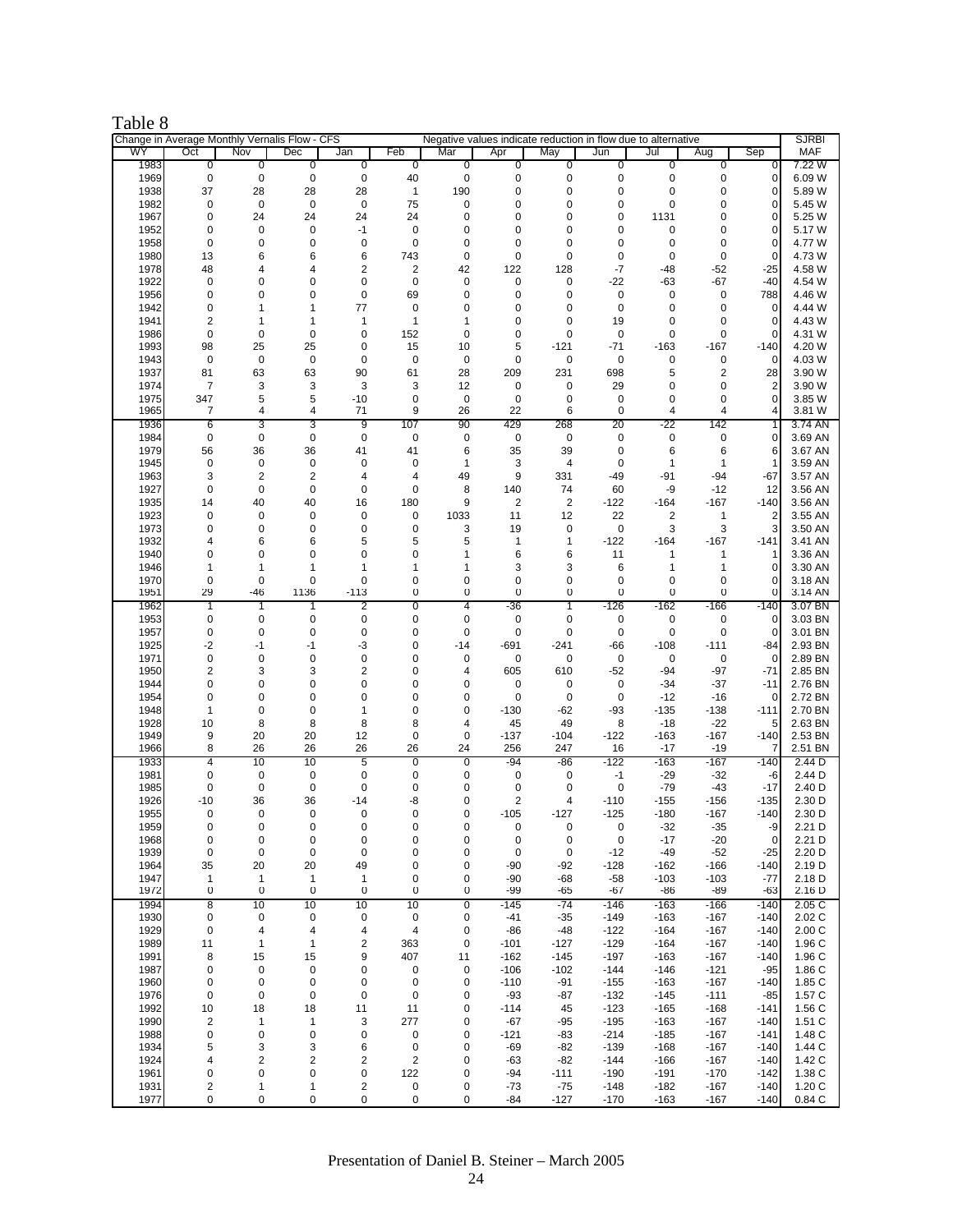| 'able |  |
|-------|--|
|-------|--|

|      | New Melones Reservoir Storage with Modified Vernalis Water Quality Objective - 1,000 acre-feet |      |      |      |      |      |      |      |      |      |      |      |
|------|------------------------------------------------------------------------------------------------|------|------|------|------|------|------|------|------|------|------|------|
| WY   | Oct                                                                                            | Nov  | Dec  | Jan  | Feb  | Mar  | Apr  | May  | Jun  | Jul  | Aug  | Sep  |
| 1922 | 981                                                                                            | 985  | 1010 | 1041 | 1149 | 1223 | 1218 | 1436 | 1693 | 1658 | 1581 | 1533 |
| 1923 | 1506                                                                                           | 1516 | 1578 | 1638 | 1685 | 1621 | 1633 | 1722 | 1732 | 1669 | 1573 | 1537 |
| 1924 | 1521                                                                                           | 1507 | 1514 | 1524 | 1526 | 1473 | 1411 | 1337 | 1291 | 1256 | 1214 | 1210 |
| 1925 | 1198                                                                                           | 1199 | 1207 | 1222 | 1358 | 1433 | 1461 | 1603 | 1659 | 1624 | 1546 | 1510 |
| 1926 | 1481                                                                                           | 1467 | 1464 | 1466 | 1529 | 1534 | 1561 | 1513 | 1459 | 1392 | 1327 | 1300 |
| 1927 | 1281                                                                                           | 1293 | 1341 | 1386 | 1525 | 1587 | 1634 | 1712 | 1798 | 1728 | 1644 | 1607 |
| 1928 | 1607                                                                                           | 1630 | 1642 | 1651 | 1691 | 1851 | 1820 | 1853 | 1795 | 1697 | 1603 | 1560 |
|      |                                                                                                |      |      |      |      |      |      |      |      |      |      |      |
| 1929 | 1531                                                                                           | 1532 | 1534 | 1535 | 1544 | 1518 | 1484 | 1439 | 1418 | 1365 | 1312 | 1289 |
| 1930 | 1266                                                                                           | 1251 | 1255 | 1276 | 1298 | 1338 | 1321 | 1276 | 1296 | 1242 | 1183 | 1155 |
| 1931 | 1146                                                                                           | 1157 | 1162 | 1175 | 1179 | 1153 | 1107 | 1045 | 1008 | 968  | 919  | 900  |
| 1932 | 864                                                                                            | 863  | 907  | 939  | 1048 | 1081 | 1086 | 1252 | 1399 | 1384 | 1329 | 1295 |
| 1933 | 1272                                                                                           | 1257 | 1266 | 1276 | 1279 | 1263 | 1217 | 1188 | 1221 | 1168 | 1109 | 1081 |
| 1934 | 1070                                                                                           | 1066 | 1081 | 1104 | 1128 | 1139 | 1089 | 1021 | 981  | 934  | 881  | 857  |
| 1935 | 824                                                                                            | 817  | 817  | 849  | 864  | 913  | 1042 | 1229 | 1350 | 1306 | 1242 | 1207 |
| 1936 | 1201                                                                                           | 1205 | 1214 | 1288 | 1464 | 1532 | 1598 | 1723 | 1793 | 1725 | 1640 | 1598 |
| 1937 | 1573                                                                                           | 1555 | 1557 | 1571 | 1665 | 1759 | 1747 | 1869 | 1857 | 1764 | 1670 | 1617 |
| 1938 | 1584                                                                                           | 1578 | 1651 | 1719 | 1902 | 2030 | 2160 | 2420 | 2420 | 2300 | 2130 | 2000 |
| 1939 | 1955                                                                                           | 1933 | 1929 | 1937 | 1944 | 1962 | 1892 | 1785 | 1721 | 1646 | 1570 | 1543 |
| 1940 | 1509                                                                                           | 1486 | 1487 | 1583 | 1714 | 1873 | 1941 | 2051 | 2030 | 1930 | 1837 | 1787 |
| 1941 |                                                                                                | 1734 | 1761 | 1806 | 1885 | 1985 | 1996 | 2139 | 2167 | 2108 | 2015 | 1957 |
|      | 1751                                                                                           |      |      |      |      |      |      |      |      |      |      |      |
| 1942 | 1925                                                                                           | 1906 | 1938 | 1970 | 1970 | 2020 | 2095 | 2240 | 2348 | 2300 | 2130 | 2000 |
| 1943 | 1955                                                                                           | 1965 | 1964 | 1970 | 1970 | 2030 | 2142 | 2190 | 2169 | 2084 | 1994 | 1937 |
| 1944 | 1899                                                                                           | 1879 | 1869 | 1866 | 1874 | 1893 | 1819 | 1769 | 1759 | 1685 | 1601 | 1559 |
| 1945 | 1549                                                                                           | 1579 | 1600 | 1632 | 1757 | 1833 | 1803 | 1869 | 1915 | 1846 | 1752 | 1707 |
| 1946 | 1702                                                                                           | 1721 | 1795 | 1852 | 1902 | 1945 | 1962 | 2040 | 1996 | 1901 | 1807 | 1764 |
| 1947 | 1739                                                                                           | 1746 | 1758 | 1766 | 1780 | 1756 | 1691 | 1629 | 1595 | 1536 | 1477 | 1451 |
| 1948 | 1455                                                                                           | 1449 | 1445 | 1447 | 1435 | 1429 | 1417 | 1453 | 1570 | 1519 | 1453 | 1422 |
| 1949 | 1412                                                                                           | 1404 | 1410 | 1416 | 1417 | 1443 | 1420 | 1464 | 1473 | 1422 | 1369 | 1344 |
| 1950 | 1312                                                                                           | 1289 | 1290 | 1339 | 1393 | 1440 | 1430 | 1536 | 1613 | 1556 | 1490 | 1472 |
| 1951 | 1466                                                                                           | 1736 | 1970 | 1970 | 1970 | 2030 | 2014 | 2009 | 1943 | 1847 | 1754 | 1703 |
| 1952 | 1674                                                                                           | 1679 | 1723 | 1856 | 1939 | 2030 | 2095 | 2401 | 2420 | 2300 | 2130 | 2000 |
| 1953 | 1947                                                                                           | 1941 | 1950 | 1970 | 1970 | 1979 | 1926 | 1857 | 1917 | 1869 | 1784 | 1738 |
| 1954 | 1706                                                                                           | 1700 | 1704 | 1712 | 1728 | 1767 | 1744 | 1798 | 1769 | 1696 | 1621 | 1577 |
| 1955 | 1540                                                                                           | 1539 | 1545 | 1571 | 1584 | 1577 | 1559 | 1517 | 1532 | 1471 | 1406 | 1370 |
|      |                                                                                                |      |      |      |      |      |      |      |      |      |      |      |
| 1956 | 1344                                                                                           | 1348 | 1593 | 1852 | 1970 | 2030 | 2039 | 2184 | 2256 | 2200 | 2108 | 2000 |
| 1957 | 1955                                                                                           | 1939 | 1940 | 1948 | 1970 | 2003 | 1899 | 1906 | 1937 | 1849 | 1765 | 1716 |
| 1958 | 1678                                                                                           | 1670 | 1668 | 1710 | 1783 | 1929 | 2078 | 2381 | 2420 | 2300 | 2130 | 2000 |
| 1959 | 1955                                                                                           | 1938 | 1934 | 1950 | 1970 | 1983 | 1896 | 1764 | 1707 | 1635 | 1560 | 1556 |
| 1960 | 1525                                                                                           | 1511 | 1511 | 1512 | 1549 | 1547 | 1514 | 1464 | 1438 | 1385 | 1334 | 1299 |
| 1961 | 1255                                                                                           | 1270 | 1284 | 1293 | 1290 | 1271 | 1238 | 1191 | 1149 | 1103 | 1057 | 1033 |
| 1962 | 1000                                                                                           | 999  | 1000 | 1008 | 1089 | 1123 | 1141 | 1185 | 1257 | 1223 | 1161 | 1125 |
| 1963 | 1109                                                                                           | 1111 | 1127 | 1181 | 1312 | 1361 | 1373 | 1561 | 1658 | 1608 | 1534 | 1510 |
| 1964 | 1509                                                                                           | 1535 | 1550 | 1580 | 1591 | 1562 | 1515 | 1461 | 1455 | 1400 | 1345 | 1310 |
| 1965 | 1301                                                                                           | 1317 | 1528 | 1733 | 1838 | 1883 | 1941 | 2011 | 2041 | 1993 | 1920 | 1876 |
| 1966 | 1830                                                                                           | 1853 | 1875 | 1903 | 1928 | 1944 | 1876 | 1848 | 1778 | 1694 | 1615 | 1566 |
| 1967 | 1525                                                                                           | 1530 | 1604 | 1701 | 1762 | 1862 | 1934 | 2140 | 2392 | 2300 | 2130 | 2000 |
| 1968 | 1955                                                                                           | 1951 | 1948 | 1959 | 1970 | 2011 | 1926 | 1842 | 1787 | 1704 | 1622 | 1573 |
| 1969 | 1557                                                                                           | 1577 | 1582 | 1879 | 1970 | 2030 | 2184 | 2420 | 2420 | 2300 | 2130 | 2000 |
| 1970 | 1955                                                                                           | 1955 | 1964 | 1970 | 1970 | 2030 | 1969 | 1966 | 1951 | 1851 | 1751 | 1709 |
|      | 1678                                                                                           | 1700 | 1758 | 1809 | 1847 |      |      |      | 1862 | 1793 | 1701 | 1658 |
| 1971 |                                                                                                |      |      |      |      | 1884 | 1829 | 1823 |      |      |      |      |
| 1972 | 1623                                                                                           | 1630 | 1669 | 1700 | 1704 | 1702 | 1622 | 1634 | 1603 | 1541 | 1477 | 1456 |
| 1973 | 1446                                                                                           | 1453 | 1479 | 1589 | 1732 | 1839 | 1810 | 1897 | 1850 | 1749 | 1650 | 1607 |
| 1974 | 1608                                                                                           | 1650 | 1717 | 1824 | 1897 | 2030 | 2117 | 2237 | 2232 | 2156 | 2054 | 1998 |
| 1975 | 1955                                                                                           | 1953 | 1964 | 1970 | 1970 | 2030 | 1995 | 2017 | 2114 | 2046 | 1964 | 1917 |
| 1976 | 1909                                                                                           | 1912 | 1923 | 1924 | 1925 | 1865 | 1785 | 1689 | 1623 | 1573 | 1528 | 1499 |
| 1977 | 1487                                                                                           | 1483 | 1475 | 1467 | 1439 | 1378 | 1317 | 1261 | 1242 | 1196 | 1150 | 1136 |
| 1978 | 1089                                                                                           | 1073 | 1084 | 1162 | 1249 | 1385 | 1473 | 1589 | 1704 | 1685 | 1608 | 1603 |
| 1979 | 1564                                                                                           | 1568 | 1577 | 1639 | 1752 | 1868 | 1841 | 1940 | 1843 | 1738 | 1640 | 1598 |
| 1980 | 1589                                                                                           | 1598 | 1602 | 1898 | 1970 | 2030 | 2058 | 2109 | 2147 | 2124 | 2032 | 1982 |
| 1981 | 1955                                                                                           | 1933 | 1936 | 1970 | 1970 | 2006 | 1947 | 1841 | 1757 | 1672 | 1597 | 1573 |
| 1982 | 1563                                                                                           | 1617 | 1744 | 1945 | 1970 | 2030 | 2220 | 2357 | 2398 | 2300 | 2130 | 2000 |
| 1983 | 1970                                                                                           | 1970 | 1970 | 1970 | 1970 | 2030 | 2094 | 2249 | 2420 | 2300 | 2130 | 2000 |
| 1984 | 1955                                                                                           | 1970 | 1970 | 1970 | 1970 | 2030 | 1963 | 1967 | 1940 | 1869 | 1798 | 1769 |
| 1985 | 1769                                                                                           | 1799 | 1828 | 1836 | 1867 | 1894 | 1848 | 1773 | 1707 | 1628 | 1555 | 1525 |
| 1986 | 1517                                                                                           | 1519 | 1527 | 1602 | 1970 | 2030 | 2069 | 2101 | 2099 | 2001 | 1918 | 1891 |
| 1987 | 1873                                                                                           | 1862 | 1863 | 1852 | 1852 | 1876 | 1802 | 1683 | 1618 | 1570 | 1527 | 1510 |
| 1988 | 1486                                                                                           | 1466 | 1453 | 1457 | 1447 | 1404 | 1347 | 1275 | 1249 | 1222 | 1196 | 1177 |
| 1989 | 1139                                                                                           | 1123 | 1116 | 1114 | 1102 | 1153 | 1127 | 1089 | 1078 | 1036 | 996  | 1008 |
| 1990 | 1027                                                                                           | 1029 | 1044 | 1057 | 1058 | 1025 | 965  | 900  | 858  | 810  | 777  | 761  |
|      |                                                                                                |      |      |      |      |      |      |      |      |      |      |      |
| 1991 | 749                                                                                            | 730  | 738  | 736  | 710  | 751  | 728  | 701  | 675  | 623  | 576  | 565  |
| 1992 | 560                                                                                            | 548  | 562  | 575  | 625  | 642  | 621  | 538  | 491  | 444  | 395  | 374  |
| 1993 | 339                                                                                            | 331  | 346  | 495  | 599  | 753  | 801  | 930  | 1039 | 1015 | 962  | 939  |
| 1994 | 944                                                                                            | 966  | 999  | 1028 | 1051 | 1000 | 954  | 910  | 862  | 803  | 750  | 722  |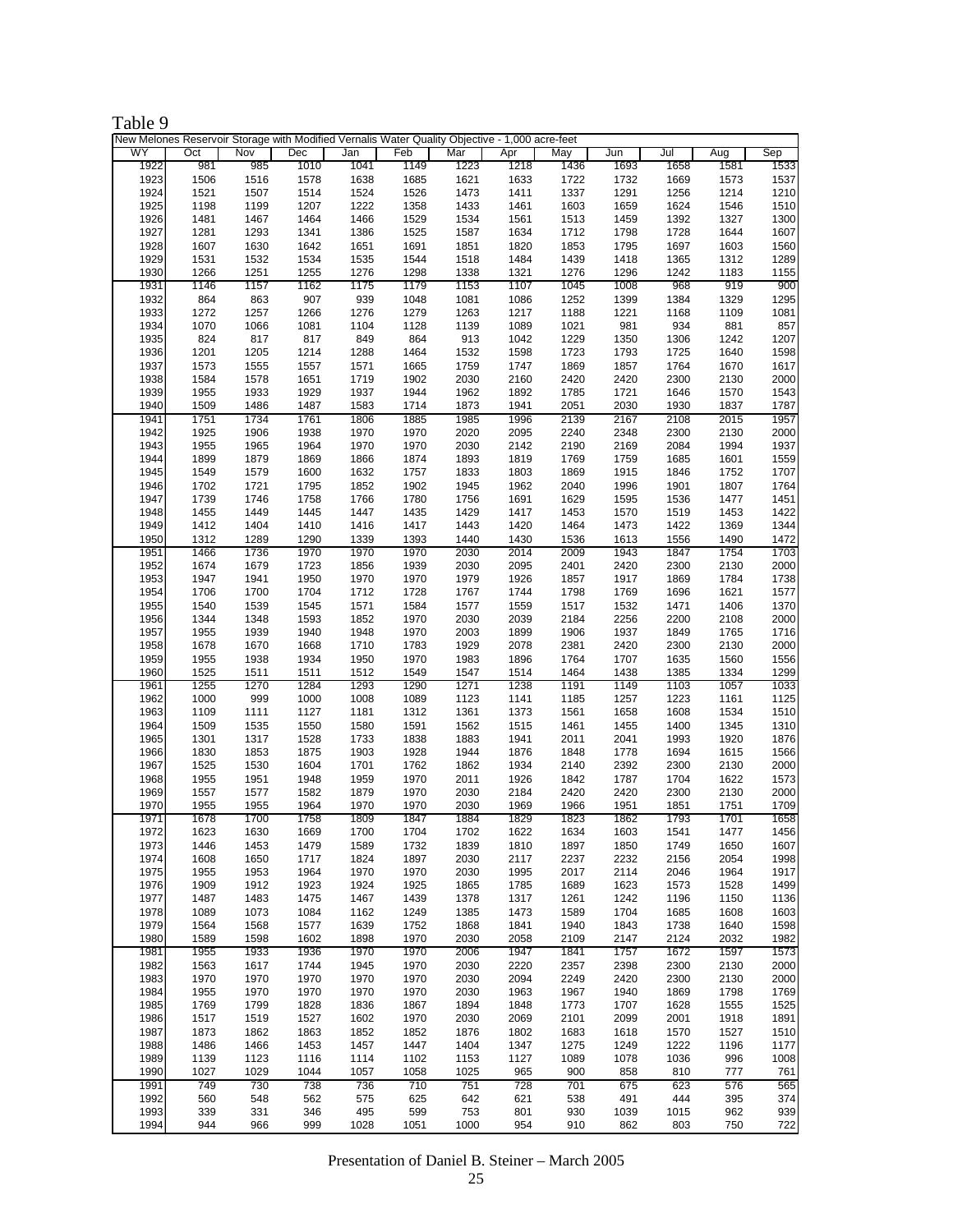The average flow and change in flow at Vernalis, by SJRBI year type, for the alternative Vernalis water quality objective scenario is shown in Table 10. The values shown for April and May are for the non-pulse period of those months.

|              | Average Vernalis Flow (non-pulse) within Year Type - cfs |      |      |      |       | Alternative Water Quality Objective Scenario |        |        |        |                                              |        |        |  |
|--------------|----------------------------------------------------------|------|------|------|-------|----------------------------------------------|--------|--------|--------|----------------------------------------------|--------|--------|--|
| <b>SJRBI</b> | Oct                                                      | Nov  | Dec  | Jan  | Feb   | Mar                                          | Apr    | May    | Jun    | Jul                                          | Aug    | Sep    |  |
| W            | 2726                                                     | 2666 | 3831 | 7315 | 12991 | 14586                                        | 11624  | 9986   | 10908  | 7622                                         | 3499   | 3954   |  |
| AN           | 2750                                                     | 3297 | 5384 | 5865 | 6119  | 5791                                         | 4739   | 3675   | 2746   | 2192                                         | 1803   | 2324   |  |
| BN           | 2431                                                     | 2343 | 2545 | 2750 | 2993  | 3064                                         | 2554   | 2513   | 2033   | 1500                                         | 1379   | 1885   |  |
| D            | 2826                                                     | 2484 | 2417 | 2378 | 2690  | 2510                                         | 1837   | 1875   | 1463   | 1192                                         | 1276   | 1807   |  |
| С            | 2183                                                     | 2219 | 1973 | 1752 | 2192  | 1854                                         | 1150   | 1220   | 923    | 752                                          | 877    | 1382   |  |
| All          | 2578                                                     | 2609 | 3297 | 4323 | 6111  | 6395                                         | 5042   | 4404   | 4272   | 3100                                         | 1916   | 2414   |  |
|              |                                                          |      |      |      |       |                                              |        |        |        |                                              |        |        |  |
|              | Change in Vernalis Flows within Year Type - cfs          |      |      |      |       |                                              |        |        |        | Alternative Water Quality Objective Scenario |        |        |  |
| <b>SJRBI</b> | Oct                                                      | Nov  | Dec  | Jan  | Feb   | Mar                                          | Apr    | May    | Jun    | Jul                                          | Aug    | Sep    |  |
| W            | 32                                                       | 8    | 8    | 15   | 61    | 15                                           | 35     | 21     | 32     | 43                                           | -14    | 31     |  |
| AN           | 8                                                        | 3    | 87   | $-3$ | 24    | 86                                           | 72     | 59     | $-12$  | $-31$                                        | $-20$  | $-23$  |  |
| BN           | 2                                                        | 5    | 5    | 4    | 3     | 2                                            | $-12$  | 23     | $-36$  | $-62$                                        | $-64$  | $-45$  |  |
| D            | 3                                                        | 6    | 6    | 4    | $-1$  | 0                                            | $-93$  | $-76$  | $-57$  | $-96$                                        | $-94$  | -68    |  |
| С            | 3                                                        | 3    | 3    | 3    | 75    |                                              | $-220$ | $-177$ | $-156$ | $-166$                                       | $-161$ | $-134$ |  |
| All          | 12                                                       | 5    | 21   | 5    | 38    | 21                                           | $-41$  | $-29$  | $-42$  | $-55$                                        | $-68$  | -43    |  |

Table 10

Water quality at Vernalis will also change due to an alternative water quality objective.

Releases from New Melones Reservoir for dilution purposes will be directly affected by an alternative objective at Vernalis, reduced in most instances during the spring and summer. Table 11 shows the average water quality at Vernalis, by SJRBI year type, for the alternative Vernalis water quality objective scenario. The April and May values are for the non-pulse flow periods of those months. A positive value indicates a reduction in water quality.

| Table 11     |                                                                     |          |      |      |          |          |     |     |                                              |     |     |      |
|--------------|---------------------------------------------------------------------|----------|------|------|----------|----------|-----|-----|----------------------------------------------|-----|-----|------|
|              | Average Vernalis Water Quality (non-pulse) within Year Type - uS/cm |          |      |      |          |          |     |     | Alternative Water Quality Objective Scenario |     |     |      |
| <b>SJRBI</b> | Oct                                                                 | Nov      | Dec  | Jan  | Feb      | Mar      | Apr | May | Jun                                          | Jul | Aug | Sep  |
| W            | 555                                                                 | 588      | 729  | 584  | 459      | 410      | 325 | 367 | 393                                          | 479 | 447 | 417  |
| AN           | 560                                                                 | 569      | 678  | 655  | 592      | 547      | 458 | 453 | 555                                          | 647 | 594 | 539  |
| BN           | 571                                                                 | 589      | 757  | 768  | 854      | 835      | 609 | 572 | 632                                          | 681 | 648 | 592  |
| D            | 528                                                                 | 568      | 766  | 776  | 888      | 900      | 693 | 679 | 711                                          | 737 | 684 | 607  |
| С            | 607                                                                 | 615      | 813  | 868  | 980      | 988      | 819 | 800 | 801                                          | 811 | 790 | 696  |
| All          | 566                                                                 | 587      | 748  | 719  | 728      | 707      | 561 | 559 | 601                                          | 656 | 619 | 559  |
|              |                                                                     |          |      |      |          |          |     |     |                                              |     |     |      |
|              | Change in Vernalis Water Quality within Year Type - uS/cm           |          |      |      |          |          |     |     | Alternative Water Quality Objective Scenario |     |     |      |
| <b>SJRBI</b> | Oct                                                                 | Nov      | Dec  | Jan  | Feb      | Mar      | Apr | May | Jun                                          | Jul | Aug | Sep  |
| W            | $-7$                                                                | $-2$     | $-2$ | -1   | -1       | $-1$     | -1  | 4   | -5                                           |     | 3   | $-2$ |
| AN           | $-2$                                                                | $\Omega$ | $-4$ | $-1$ | $-7$     | $-22$    | -4  | -5  | 4                                            |     | 9   | 5    |
| ΒN           | $\Omega$                                                            | -1       | -1   | -1   | 0        | $\Omega$ | 12  | -4  | 11                                           | 24  | 25  | 13   |
| D            | $-1$                                                                | $-1$     | $-2$ | -1   | $\Omega$ | $\Omega$ | 39  | 30  | 24                                           | 47  | 41  | 20   |
| С            | -1                                                                  | -1       | $-2$ | $-2$ | $-42$    | $\Omega$ | 118 | 83  | 101                                          | 122 | 105 | 55   |
| All          | -3                                                                  | -1       | $-2$ | -1   | $-11$    | -4       | 33  | 22  | 27                                           | 39  | 36  | 18   |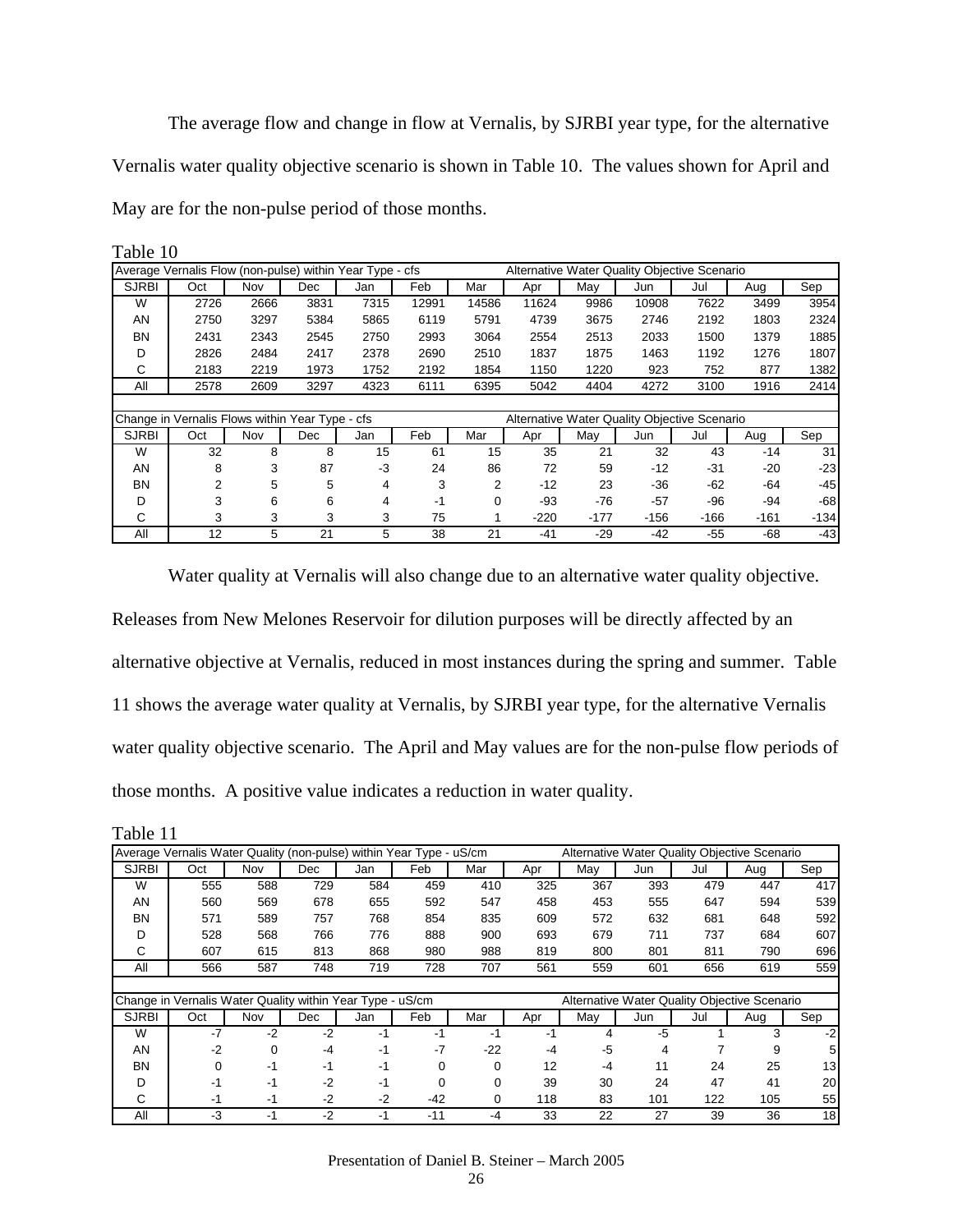Table 12 shows the simulated water quality at Vernalis for the alternative Vernalis water quality objective scenario. Results are provided by water year annually ranked by the San Joaquin River Basin Index (SJRBI), wettest to driest year. Table 13 illustrates the difference in water quality that occurs between the alternative scenario and the "current condition" scenario. Instances of non-compliance to the alternative Vernalis water quality objective are eliminated.

### **Alternative Vernalis Flow Objective**

The results of the alternative Vernalis water quality objective scenario were used to evaluate the viability of an alternative flow objective during the non-pulse periods of February through June. The alternative Vernalis flow objective consists of a two-component determination based on the state of the New Melones Index and the state of the SJRBI. The

adjacent table illustrates the parameters of the determination. The flow objective applicable to

each month during February through June is established

by first determining which column of flow objectives applies for the month, either the high flow column when the New Melones Index is greater than 2,500 TAF, or the

|              | Vernalis Flow Objective - cfs |               |
|--------------|-------------------------------|---------------|
|              | NM                            | NM            |
|              | Index                         | Index         |
| <b>SJRBI</b> | $< 2,500$ TAF                 | $> 2,500$ TAF |
| $1 - W$      | 2000                          | 2500          |
| $2 - AN$     | 2000                          | 2500          |
| $3 - BN$     | 1250                          | 1750          |
| $4 - D$      | 1250                          | 1750          |
| $5 - C$      | 700                           | 1000          |

low flow column when the New Melones Index is 2,500 TAF or less. The flow objective is established by the SJRBI.

Table 14 shows the results for the determination of the alternative Vernalis flow objective post-processing the results of the alternative Vernalis water quality objective scenario. The table illustrates the shortages in compliance with the alternative objective. These shortages (less than 33 TAF in a month) could be remedied by supplemental releases from New Melones Reservoir.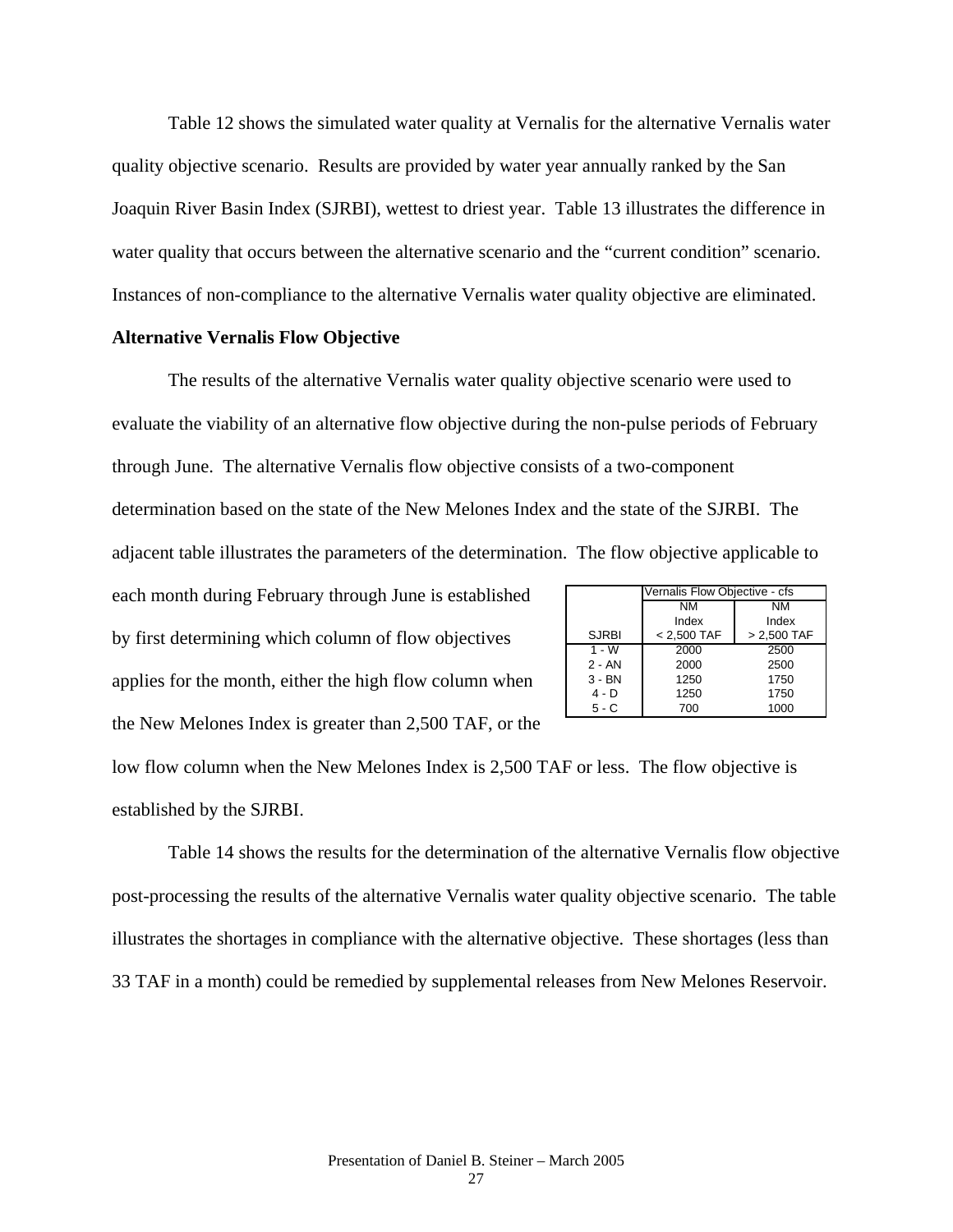| Table |  |
|-------|--|
|-------|--|

|              | Average Monthly Quality at Vernalis with Modified Vernalis Water Quality Objective - uS/cm |            |            |            |            |            |            |            |            |            |            |            | SJRBI             |
|--------------|--------------------------------------------------------------------------------------------|------------|------------|------------|------------|------------|------------|------------|------------|------------|------------|------------|-------------------|
| WY           | Oct                                                                                        | Nov        | Dec        | Jan        | Feb        | Mar        | Apr        | May        | Jun        | Jul        | Aug        | Sep        | <b>MAF</b>        |
| 1983         | 230                                                                                        | 257        | 367        | 326        | 309        | 248        | 315        | 311        | 265        | 210        | 211        | 254        | 7.22 W            |
| 1969         | 605                                                                                        | 614        | 791        | 536        | 364        | 388        | 313        | 276        | 261        | 378        | 367        | 355        | 6.09 W            |
| 1938         | 539                                                                                        | 567        | 528        | 513        | 372        | 322        | 281        | 262        | 245        | 347        | 333        | 334        | 5.89 W            |
| 1982         | 584                                                                                        | 603        | 781        | 643        | 272        | 247        | 220        | 265        | 362        | 413        | 339        | 252        | 5.45 W            |
| 1967         | 621                                                                                        | 672        | 798        | 777        | 900        | 456        | 249        | 265        | 326        | 284        | 348        | 340        | 5.25 W            |
| 1952         | 575                                                                                        | 595        | 775        | 659        | 360        | 351        | 217        | 254        | 282        | 379        | 355        | 363        | 5.17 W            |
| 1958         | 561                                                                                        | 615        | 776        | 763        | 688        | 428        | 219        | 224        | 315        | 421        | 361        | 362        | 4.77 W            |
| 1980         | 514                                                                                        | 541        | 781        | 354        | 328        | 376        | 347        | 373        | 404        | 468        | 471        | 451        | 4.73 W            |
| 1978         | 720                                                                                        | 747        | 877        | 798        | 710        | 661        | 390        | 363        | 414        | 563        | 516        | 415        | 4.58 W            |
| 1922         | 610                                                                                        | 608        | 766        | 704        | 631        | 441        | 334        | 386        | 385        | 448        | 533        | 540        | 4.54 W            |
| 1956         | 650                                                                                        | 657        | 711        | 423        | 376        | 387        | 376        | 371        | 398        | 495        | 493        | 367        | 4.46 W            |
| 1942         | 488                                                                                        | 537        | 632        | 419        | 330        | 339        | 321        | 353        | 425        | 455        | 364        | 353        | 4.44 W            |
| 1941         | 552                                                                                        | 588        | 714        | 614        | 409        | 394        | 244        | 287        | 436        | 445        | 479        | 499        | 4.43 W            |
| 1986         | 573                                                                                        | 568        | 757        | 825        | 388        | 304        | 286        | 298        | 392        | 603        | 483        | 404        | 4.31 W            |
|              |                                                                                            |            |            |            |            |            |            |            |            |            |            |            |                   |
| 1993         | 733                                                                                        | 777        | 899        | 669        | 849        | 925        | 538        | 595        | 631        | 594        | 587        | 533        | 4.20 W            |
| 1943         | 468                                                                                        | 519        | 630        | 337        | 317        | 315        | 254        | 374        | 448        | 637        | 555        | 511        | 4.03 W            |
| 1937         | 505                                                                                        | 570        | 739        | 700        | 286        | 355        | 295        | 280        | 525        | 612        | 558        | 523        | 3.90 W            |
| 1974         | 530                                                                                        | 616        | 736        | 481        | 533        | 425        | 365        | 394        | 424        | 610        | 514        | 494        | 3.90 W            |
| 1975         | 429                                                                                        | 462        | 707        | 708        | 316        | 262        | 383        | 395        | 457        | 588        | 505        | 493        | 3.85 W            |
| 1965         | 606                                                                                        | 650        | 815        | 423        | 433        | 567        | 360        | 336        | 461        | 639        | 575        | 500        | 3.81 W            |
| 1936         | 555                                                                                        | 596        | 775        | 812        | 481        | 382        | 352        | 390        | 631        | 657        | 558        | 524        | 3.74 AN           |
| 1984         | 357                                                                                        | 195        | 305        | 351        | 291        | 371        | 367        | 367        | 526        | 633        | 524        | 438        | 3.69 AN           |
| 1979         | 557                                                                                        | 496        | 751        | 585        | 328        | 303        | 375        | 394        | 434        | 657        | 581        | 532        | 3.67 AN           |
| 1945         | 565                                                                                        | 566        | 771        | 755        | 521        | 335        | 387        | 369        | 515        | 591        | 462        | 473        | 3.59 AN           |
| 1963         | 628                                                                                        | 675        | 824        | 873        | 836        | 954        | 426        | 441        | 596        | 665        | 625        | 566        | 3.57 AN           |
| 1927         | 632                                                                                        | 660        | 795        | 851        | 972        | 691        | 425        | 386        | 641        | 639        | 587        | 535        | 3.56 AN           |
| 1935         | 668                                                                                        | 653        | 807        | 868        | 997        | 937        | 455        | 448        | 694        | 677        | 667        | 588        | 3.56 AN           |
| 1923         | 563                                                                                        | 591        | 640        | 497        | 443        | 680        | 372        | 367        | 579        | 625        | 613        | 527        | 3.55 AN           |
| 1973         | 596                                                                                        | 561        | 787        | 777        | 650        | 425        | 417        | 409        | 401        | 656        | 603        | 541        | 3.50 AN           |
| 1932         | 674                                                                                        | 664        | 802        | 851        | 956        | 935        | 533        | 527        | 709        | 646        | 680        | 604        | 3.41 AN           |
| 1940         | 595                                                                                        | 621        | 800        | 802        | 892        | 357        | 309        | 322        | 546        | 654        | 610        | 549        | 3.36 AN           |
| 1946         |                                                                                            |            |            |            |            |            |            |            |            |            |            | 543        | 3.30 AN           |
|              | 446                                                                                        | 520        | 476        | 536        | 389        | 521        | 405        | 397        | 534        | 651        | 582        |            |                   |
| 1970         | 399                                                                                        | 500        | 598        | 274        | 268        | 313        | 385        | 398        | 451        | 643        | 604        | 547        | 3.18 AN           |
| 1951         | 603                                                                                        | 670        | 362        | 342        | 267        | 457        | 393        | 245        | 511        | 663        | 618        | 571        | 3.14 AN           |
| 1962         | 705                                                                                        | 690        | 829        | 927        | 749        | 831        | 500        | 484        | 743        | 728        | 681        | 619        | 3.07 BN           |
| 1953         | 506                                                                                        | 527        | 725        | 516        | 559        | 926        | 385        | 351        | 527        | 611        | 605        | 557        | 3.03 BN           |
| 1957         | 503                                                                                        | 547        | 759        | 755        | 923        | 710        | 360        | 363        | 560        | 650        | 606        | 563        | 3.01 BN           |
| 1925         | 663                                                                                        | 654        | 803        | 880        | 998        | 957        | 468        | 433        | 659        | 687        | 678        | 608        | 2.93 BN           |
| 1971         | 539                                                                                        | 571        | 764        | 751        | 847        | 711        | 386        | 378        | 524        | 622        | 607        | 566        | 2.89 BN           |
| 1950         | 629                                                                                        | 632        | 817        | 836        | 998        | 997        | 531        | 488        | 596        | 708        | 668        | 597        | 2.85 BN           |
| 1944         | 513                                                                                        | 533        | 703        | 733        | 814        | 756        | 428        | 469        | 632        | 668        | 624        | 550        | 2.76 BN           |
| 1954         | 547                                                                                        | 579        | 778        | 787        | 920        | 998        | 482        | 482        | 658        | 680        | 636        | 594        | 2.72 BN           |
| 1948         | 603                                                                                        | 608        | 796        | 841        | 999        | 1000       | 577        | 580        | 650        | 681        | 667        | 627        | 2.70 BN           |
| 1928         | 511                                                                                        | 548        | 732        | 767        | 817        | 338        | 409        | 425        | 658        | 679        | 630        | 560        | 2.63 BN           |
| 1949         | 593                                                                                        | 620        | 813        | 848        | 999        | 999        | 639        | 627        | 688        | 756        | 702        | 642        | 2.53 BN           |
| 1966         | 546                                                                                        | 559        | 565        | 577        | 626        | 801        | 421        | 463        | 689        | 703        | 666        | 614        | 2.51 BN           |
| 1933         | 591                                                                                        | 599        | 796        | 852        | 998        | 999        | 616        | 616        | 747        | 767        | 737        | 654        | 2.44 <sub>D</sub> |
| 1981         | 495                                                                                        | 503        | 734        | 747        | 868        | 615        | 466        | 458        | 696        | 675        | 657        | 597        | 2.44 D            |
| 1985         | 418                                                                                        | 495        | 774        | 773        | 913        | 898        | 539        | 508        | 688        | 728        | 615        | 544        | 2.40 D            |
| 1926         | 589                                                                                        | 578        | 770        | 813        | 998        | 998        | 520        | 535        | 683        | 773        | 722        | 611        | 2.30 D            |
| 1955         | 606                                                                                        | 620        | 766        | 742        | 998        | 999        | 609        | 639        | 752        | 793        | 734        | 643        | 2.30 D            |
| 1959         | 526                                                                                        | 556        | 720        | 734        | 707        | 879        | 449        | 489        | 689        | 698        | 651        | 569        | 2.21 D            |
| 1968         | 501                                                                                        | 568        | 726        | 743        | 715        | 772        | 429        | 464        | 684        | 697        | 639        | 590        | 2.21 D            |
| 1939         | 425                                                                                        | 513        | 703        | 727        | 801        | 748        | 467        | 509        | 700        | 716        | 666        | 572        | 2.20 D            |
| 1964         | 578                                                                                        | 631        | 878        | 833        | 998        | 999        | 611        | 617        | 755        | 775        | 733        | 648        | 2.19 D            |
|              |                                                                                            |            |            |            |            |            |            |            |            |            |            |            |                   |
| 1947<br>1972 | 536<br>542                                                                                 | 552<br>632 | 758<br>806 | 755<br>815 | 857<br>915 | 999<br>998 | 596<br>565 | 597<br>565 | 703<br>725 | 748<br>732 | 690<br>681 | 615<br>637 | 2.18 D<br>2.16 D  |
| 1994         | 561                                                                                        | 614        | 840        | 920        |            | 1006       | 710        | 681        | 828        | 854        | 857        | 759        | 2.05 C            |
| 1930         |                                                                                            |            | 820        |            | 963        |            | 594        |            |            |            | 737        |            | 2.02 C            |
|              | 653                                                                                        | 637        |            | 890        | 998        | 999        |            | 601        | 777        | 768        |            | 637        |                   |
| 1929         | 579                                                                                        | 574        | 775        | 781        | 949        | 999        | 609        | 603        | 746        | 780        | 747        | 642        | 2.00 C            |
| 1989         | 723                                                                                        | 707        | 859        | 928        | 997        | 1001       | 673        | 710        | 783        | 779        | 782        | 589        | 1.96 C            |
| 1991         | 657                                                                                        | 649        | 848        | 985        | 998        | 979        | 761        | 745        | 844        | 831        | 829        | 771        | 1.96 C            |
| 1987         | 431                                                                                        | 446        | 726        | 769        | 977        | 831        | 607        | 621        | 763        | 772        | 719        | 650        | 1.86 C            |
| 1960         | 609                                                                                        | 659        | 823        | 827        | 954        | 999        | 616        | 626        | 784        | 799        | 769        | 692        | 1.85 C            |
| 1976         | 411                                                                                        | 496        | 769        | 769        | 906        | 998        | 603        | 612        | 763        | 772        | 684        | 633        | 1.57 C            |
| 1992         | 729                                                                                        | 715        | 878        | 989        | 959        | 999        | 811        | 826        | 854        | 846        | 905        | 794        | 1.56 C            |
| 1990         | 653                                                                                        | 642        | 832        | 921        | 998        | 999        | 698        | 699        | 853        | 832        | 774        | 709        | 1.51 C            |
| 1988         | 644                                                                                        | 597        | 810        | 854        | 998        | 1004       | 616        | 623        | 833        | 853        | 822        | 702        | 1.48 C            |
| 1934         | 618                                                                                        | 645        | 816        | 842        | 998        | 999        | 692        | 695        | 767        | 797        | 762        | 672        | 1.44 C            |
| 1924         | 505                                                                                        | 547        | 750        | 794        | 982        | 999        | 676        | 688        | 770        | 796        | 759        | 673        | 1.42 C            |
| 1961         | 690                                                                                        | 689        | 840        | 883        | 999        | 999        | 708        | 717        | 815        | 844        | 840        | 724        | 1.38 C            |
| 1931         | 629                                                                                        | 620        | 807        | 871        | 999        | 999        | 701        | 699        | 774        | 802        | 766        | 681        | 1.20 C            |
| 1977         | 619                                                                                        | 604        | 818        | 868        | 999        | 999        | 694        | 699        | 862        | 850        | 890        | 815        | 0.84C             |
|              |                                                                                            |            |            |            |            |            |            |            |            |            |            |            |                   |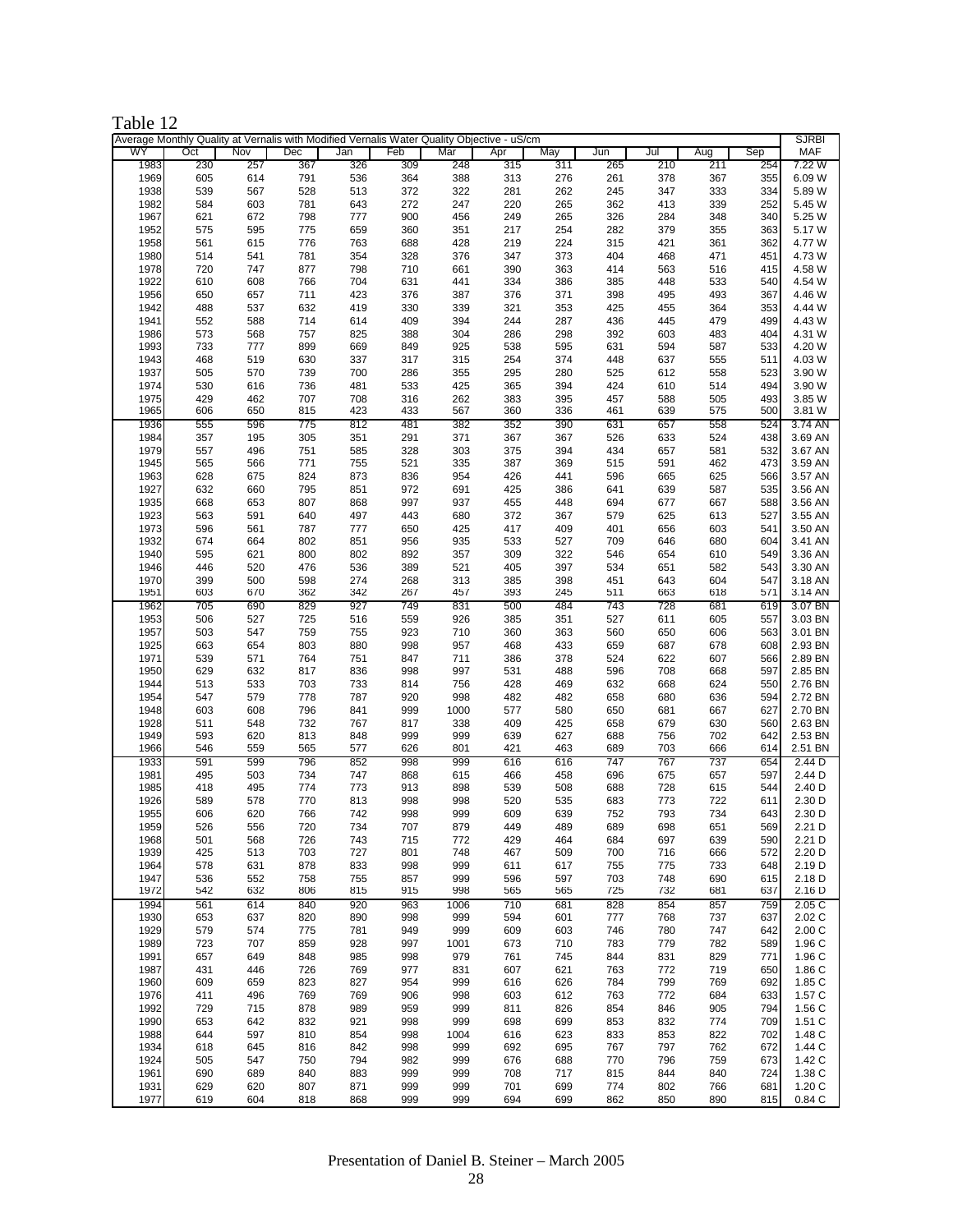| Table |
|-------|
|-------|

|              |                         |                      | Change in Average Monthly Vernalis Quality - uS/cm |                                        |                  |                             |                     |                  |                   |                   | Positive values indicate reduction in water quality due to alternative |                         | <b>SJRBI</b>         |
|--------------|-------------------------|----------------------|----------------------------------------------------|----------------------------------------|------------------|-----------------------------|---------------------|------------------|-------------------|-------------------|------------------------------------------------------------------------|-------------------------|----------------------|
| WY<br>1983   | Oct<br>0                | Nov<br>0             | Dec<br>$\overline{0}$                              | Jan<br>0                               | Feb<br>0         | Mar<br>0                    | Apr<br>0            | May<br>0         | Jun<br>0          | Jul<br>0          | Aug<br>0                                                               | Sep<br>0                | <b>MAF</b><br>7.22 W |
| 1969         | 0                       | 0                    | $\pmb{0}$                                          | $\pmb{0}$                              | $\pmb{0}$        | $\pmb{0}$                   | $\pmb{0}$           | $\pmb{0}$        | 0                 | $\mathbf 0$       | $\pmb{0}$                                                              | $\mathbf 0$             | 6.09 W               |
| 1938         | -6                      | -5                   | $-2$                                               | $-2$                                   | $\mathbf 0$      | -1                          | 0                   | 0                | 0                 | 0                 | 0                                                                      | $\overline{0}$          | 5.89 W               |
| 1982         | 0                       | 0                    | $\mathbf 0$                                        | $\pmb{0}$                              | $-1$             | 0                           | $\mathbf 0$         | $\mathbf 0$      | 0                 | $\mathbf 0$       | $\mathbf 0$                                                            | 0                       | 5.45 W               |
| 1967         | 0                       | -8                   | -8                                                 | $-7$                                   | -7               | 0                           | 0                   | 0                | 0                 | $-14$             | 0                                                                      | $\mathbf 0$             | 5.25 W               |
| 1952         | 0                       | 0                    | $\mathbf 0$                                        | 0                                      | 0                | 0                           | 0                   | 0                | 0                 | $\mathbf 0$       | 0                                                                      | $\overline{0}$          | 5.17 W               |
| 1958         | $\pmb{0}$               | 0                    | $\mathbf 0$                                        | 0                                      | $\mathbf 0$      | 0                           | 0                   | 0                | 0                 | $\mathbf 0$       | 0                                                                      | $\mathbf 0$             | 4.77 W               |
| 1980         | $-2$                    | $-1$                 | $-2$                                               | 0                                      | -8               | 0                           | 0                   | 0                | 0                 | 0                 | 0                                                                      | $\mathbf 0$             | 4.73 W               |
| 1978         | $-26$                   | $-2$                 | $-2$                                               | 0                                      | 0                | -3                          | -4                  | -3               | 0                 | 5                 | 8                                                                      | $\overline{\mathbf{c}}$ | 4.58 W               |
| 1922         | 0                       | 0                    | $\mathbf 0$                                        | 0                                      | $\mathbf 0$      | $\mathbf 0$                 | 0                   | 0                | 1                 | 3                 | 12                                                                     | 8                       | 4.54 W               |
| 1956         | 0                       | 0                    | 0                                                  | 0                                      | $-2$             | 0                           | 0                   | 0                | 0                 | 0                 | $\mathbf 0$                                                            | -68                     | 4.46 W               |
| 1942         | 0                       | 0                    | 0                                                  | -3                                     | $\mathbf 0$      | 0                           | 0                   | 0                | 0                 | 0                 | 0                                                                      | $\mathbf 0$             | 4.44 W               |
| 1941         | 0                       | 0                    | 0                                                  | $\mathbf 0$                            | $\mathbf 0$      | 0                           | 0                   | 0                | -1                | $\mathbf 0$       | 0                                                                      | $\mathbf 0$             | 4.43 W               |
| 1986         | $\mathbf 0$             | $\mathbf 0$<br>$-13$ | $\mathbf 0$<br>$-14$                               | 0<br>0                                 | -3<br>-4         | $\mathbf 0$                 | $\mathbf 0$<br>-1   | $\mathbf 0$      | $\mathbf 0$<br>11 | $\mathbf 0$<br>19 | $\mathbf 0$<br>37                                                      | $\mathbf{O}$<br>24      | 4.31 W               |
| 1993<br>1943 | $-56$<br>$\pmb{0}$      | 0                    | $\mathbf 0$                                        | $\mathbf 0$                            | $\pmb{0}$        | -3<br>$\mathbf 0$           | $\mathbf 0$         | 48<br>0          | $\mathbf 0$       | $\mathbf 0$       | 0                                                                      | $\mathbf 0$             | 4.20 W<br>4.03 W     |
| 1937         | $-12$                   | $-13$                | $-16$                                              | $-17$                                  | -1               | -1                          | -4                  | -6               | $-111$            | $-1$              | 0                                                                      | -5                      | 3.90 W               |
| 1974         | $-1$                    | $-1$                 | $-1$                                               | $\pmb{0}$                              | $\mathbf 0$      | -1                          | 0                   | 0                | $-3$              | $\mathbf 0$       | $\mathbf 0$                                                            | $\mathbf 0$             | 3.90 W               |
| 1975         | $-34$                   | $-1$                 | $-1$                                               | $\overline{2}$                         | 0                | $\mathbf 0$                 | 0                   | 0                | 0                 | $\mathbf 0$       | 0                                                                      | $\mathbf{0}$            | 3.85 W               |
| 1965         | $-2$                    | $-1$                 | $-1$                                               | -3                                     | $-1$             | -3                          | $-1$                | $-1$             | 0                 | $-1$              | $-1$                                                                   | $-1$                    | 3.81 W               |
| 1936         | -1                      | -1                   | -1                                                 | -3                                     | -7               | -3                          | -17                 | -24              | -4                | 4                 | -16                                                                    | 0                       | 3.74 AN              |
| 1984         | $\mathbf 0$             | 0                    | $\mathbf 0$                                        | 0                                      | 0                | 0                           | 0                   | 0                | 0                 | $\mathbf 0$       | 0                                                                      | $\mathbf 0$             | 3.69 AN              |
| 1979         | $-11$                   | $-5$                 | $-10$                                              | -4                                     | $-1$             | $\pmb{0}$                   | $-2$                | -3               | $\mathbf 0$       | $-2$              | $-2$                                                                   | $-1$                    | 3.67 AN              |
| 1945         | 0                       | 0                    | $\mathbf 0$                                        | 0                                      | $\mathbf 0$      | 0                           | 0                   | 0                | 0                 | $\mathbf 0$       | 0                                                                      | $\mathbf 0$             | 3.59 AN              |
| 1963         | -1                      | 0                    | $-1$                                               | $-2$                                   | $-1$             | $-19$                       | $-2$                | $-12$            | 9                 | 27                | 28                                                                     | 14                      | 3.57 AN              |
| 1927         | $\pmb{0}$               | 0                    | $\mathbf 0$                                        | $\pmb{0}$                              | 0                | $-1$                        | $-13$               | -8               | $-15$             | $\overline{2}$    | 3                                                                      | $-2$                    | 3.56 AN<br>3.56 AN   |
| 1935<br>1923 | -5<br>0                 | $-12$<br>0           | $-15$<br>$\mathbf 0$                               | $-7$<br>0                              | $-83$<br>0       | $-3$<br>$-274$              | $\mathbf 0$<br>$-1$ | $-4$<br>-1       | 33<br>-3          | 36<br>$\mathbf 0$ | 56<br>$\mathbf 0$                                                      | 31<br>$\mathbf 0$       | 3.55 AN              |
| 1973         | 0                       | 0                    | $\pmb{0}$                                          | 0                                      | 0                | 0                           | $-1$                | -1               | $\pmb{0}$         | $-1$              | $-1$                                                                   | -1                      | 3.50 AN              |
| 1932         | -1                      | $-2$                 | $-2$                                               | $-2$                                   | $-2$             | $-2$                        | $-1$                | 3                | 38                | 29                | 57                                                                     | 34                      | 3.41 AN              |
| 1940         | 0                       | 0                    | $\mathbf 0$                                        | 0                                      | 0                | 0                           | 0                   | 0                | $-1$              | $\mathbf 0$       | 0                                                                      | $\mathbf 0$             | 3.36 AN              |
| 1946         | 0                       | 0                    | $\mathbf 0$                                        | 0                                      | 0                | $\mathbf 0$                 | 0                   | $\mathbf 0$      | $-1$              | $\mathbf 0$       | $\mathbf 0$                                                            | $\mathbf{0}$            | 3.30 AN              |
| 1970         | $\pmb{0}$               | 0                    | $\mathbf 0$                                        | 0                                      | 0                | 0                           | 0                   | 0                | 0                 | 0                 | 0                                                                      | $\mathbf 0$             | 3.18 AN              |
| 1951         | $-7$                    | 14                   | $-24$                                              | 2                                      | 0                | 0                           | 0                   | 0                | $\mathbf 0$       | $\mathbf 0$       | 0                                                                      | 0                       | 3.14 AN              |
| 1962         | -1                      | 0                    | $\overline{0}$                                     | -1                                     | $\overline{0}$   | -1                          | 12                  | -1               | 47                | 65                | 62                                                                     | 38                      | 3.07 BN              |
| 1953         | 0                       | 0                    | $\pmb{0}$                                          | $\pmb{0}$                              | 0                | $\pmb{0}$                   | $\mathbf 0$         | $\mathbf 0$      | 0                 | $\mathbf 0$       | $\mathbf 0$                                                            | 0                       | 3.03 BN              |
| 1957         | 0                       | 0                    | $\mathbf 0$                                        | 0                                      | 0                | $\mathbf 0$                 | $\mathbf 0$         | 0                | 0                 | $\mathbf 0$       | $\mathbf 0$                                                            | $\mathbf{0}$            | 3.01 BN              |
| 1925<br>1971 | 1                       | 0<br>$\mathbf 0$     | $\mathbf 0$<br>$\mathbf 0$                         | $\overline{\mathbf{c}}$<br>$\mathbf 0$ | 0<br>$\mathbf 0$ | 5                           | 16<br>$\mathbf 0$   | 8<br>$\mathbf 0$ | 14<br>$\mathbf 0$ | 28                | 44                                                                     | 22                      | 2.93 BN<br>2.89 BN   |
| 1950         | 0<br>0                  | -1                   | $-1$                                               | -1                                     | 0                | $\pmb{0}$<br>$-2$           | -3                  | $-26$            | 11                | $\mathbf 0$<br>39 | 0<br>38                                                                | $\mathbf 0$<br>18       | 2.85 BN              |
| 1944         | 0                       | 0                    | $\mathbf 0$                                        | $\mathbf 0$                            | 0                | $\pmb{0}$                   | $\mathbf 0$         | 0                | $\mathbf 0$       | 11                | 12                                                                     | $\overline{\mathbf{c}}$ | 2.76 BN              |
| 1954         | 0                       | 0                    | 0                                                  | 0                                      | 0                | 0                           | 0                   | 0                | 0                 | 5                 | 6                                                                      | $\mathbf 0$             | 2.72 BN              |
| 1948         | 0                       | 0                    | $\pmb{0}$                                          | $\pmb{0}$                              | $\mathbf 0$      | $\mathbf 0$                 | 47                  | 23               | 24                | 44                | 51                                                                     | 32                      | 2.70 BN              |
| 1928         | -1                      | $-1$                 | $-2$                                               | $-2$                                   | $-2$             | 0                           | $-4$                | -8               | $-2$              | $\overline{7}$    | 8                                                                      | $-1$                    | 2.63 BN              |
| 1949         | $-2$                    | -5                   | $-7$                                               | -5                                     | 0                | $\pmb{0}$                   | 57                  | 37               | 40                | 77                | 68                                                                     | 42                      | 2.53 BN              |
| 1966         | -1                      | -5                   | -2                                                 | -2                                     | -3               | -5                          | -72                 | -69              | -6                | 8                 | 8                                                                      | -2                      | 2.51 BN              |
| 1933         | -1                      | -2                   | $-4$                                               | -2                                     | $\overline{0}$   | $\overline{0}$              | 41                  | 35               | 57                | 79                | 78                                                                     | 45                      | 2.44 <sub>D</sub>    |
| 1981<br>1985 | 0<br>0                  | 0<br>0               | $\mathbf 0$<br>0                                   | $\pmb{0}$<br>0                         | 0<br>0           | $\pmb{0}$<br>0              | $\pmb{0}$<br>0      | 0<br>0           | $\mathbf{1}$<br>0 | 11<br>32          | 13<br>12                                                               | 2<br>3                  | 2.44 D<br>2.40 D     |
| 1926         | $\overline{\mathbf{c}}$ | $-7$                 | $-11$                                              | 5                                      | 3                | 0                           | 0                   | $\mathbf{1}$     | 27                | 77                | 71                                                                     | 35                      | 2.30 D               |
| 1955         | 0                       | 0                    | 0                                                  | $\mathbf 0$                            | 0                | 0                           | 39                  | 50               | 57                | 98                | 78                                                                     | 42                      | 2.30 D               |
| 1959         | 0                       | 0                    | $\mathbf 0$                                        | $\mathbf 0$                            | $\mathbf 0$      | 0                           | 0                   | $\mathbf 0$      | $\mathbf 0$       | 14                | 14                                                                     | $\overline{2}$          | 2.21 D               |
| 1968         | 0                       | 0                    | 0                                                  | 0                                      | 0                | 0                           | 0                   | 0                | 0                 | $\overline{7}$    | $\overline{7}$                                                         | $\mathbf 0$             | 2.21 D               |
| 1939         | 0                       | 0                    | $\pmb{0}$                                          | $\pmb{0}$                              | 0                | 0                           | 0                   | $\pmb{0}$        | 4                 | 22                | 20                                                                     | 6                       | 2.20 D               |
| 1964         | $-7$                    | -5                   | $-7$                                               | $-17$                                  | 0                | 0                           | 39                  | 37               | 60                | 87                | 80                                                                     | 44                      | 2.19 D               |
| 1947         | 0                       | 0                    | 0                                                  | 0                                      | 0                | 0                           | 37                  | 26               | 23                | 53                | 44                                                                     | 22                      | 2.18 D               |
| 1972         | 0                       | 0                    | 0                                                  | 0                                      | 0                | 0                           | 39                  | 24               | 29                | 39                | 36                                                                     | 20                      | 2.16 D               |
| 1994<br>1930 | -2<br>$\pmb{0}$         | $-2$<br>$\pmb{0}$    | -4<br>$\pmb{0}$                                    | $-5$<br>$\pmb{0}$                      | -4<br>$\pmb{0}$  | $\overline{0}$<br>$\pmb{0}$ | 79<br>18            | 42<br>11         | 93<br>83          | 135<br>87         | 132<br>82                                                              | 76<br>42                | 2.05C<br>2.02 C      |
| 1929         | 0                       | -1                   | $-1$                                               | -1                                     | $-1$             | 0                           | 32                  | 21               | 50                | 92                | 84                                                                     | 43                      | 2.00C                |
| 1989         | -6                      | 0                    | $\pmb{0}$                                          | $-1$                                   | $-210$           | 0                           | 51                  | 83               | 89                | 118               | 103                                                                    | 32                      | 1.96 C               |
| 1991         | -3                      | -4                   | -7                                                 | -7                                     | $-256$           | -4                          | 101                 | 93               | 148               | 148               | 137                                                                    | 79                      | 1.96 C               |
| 1987         | 0                       | 0                    | 0                                                  | 0                                      | 0                | 0                           | 45                  | 41               | 67                | 76                | 57                                                                     | 30                      | 1.86 C               |
| 1960         | 0                       | 0                    | 0                                                  | 0                                      | 0                | 0                           | 54                  | 40               | 89                | 111               | 96                                                                     | 53                      | 1.85 C               |
| 1976         | 0                       | 0                    | $\mathbf 0$                                        | 0                                      | 0                | 0                           | 37                  | 37               | 68                | 77                | 44                                                                     | 26                      | 1.57 C               |
| 1992         | -5                      | -7                   | -9                                                 | -8                                     | -4               | 0                           | 86                  | -32              | 131               | 186               | 168                                                                    | 85                      | 1.56 C               |
| 1990         | $-1$                    | 0                    | 0                                                  | -2                                     | $-141$           | 0                           | 63                  | 44               | 157               | 129               | 93                                                                     | 58                      | 1.51 C               |
| 1988         | 0                       | 0                    | $\mathbf 0$                                        | $\mathbf 0$                            | 0                | 0                           | 50                  | 41               | 137               | 158               | 114                                                                    | 55                      | 1.48 C               |
| 1934<br>1924 | $-1$<br>-1              | -1<br>0              | -1<br>$-1$                                         | $-2$<br>-1                             | 0<br>$-1$        | 0<br>0                      | 33<br>33            | 43<br>39         | 72<br>75          | 103<br>102        | 92<br>88                                                               | 50<br>50                | 1.44 C<br>1.42 C     |
| 1961         | 0                       | 0                    | $\pmb{0}$                                          | 0                                      | $-59$            | 0                           | 55                  | 55               | 119               | 149               | 123                                                                    | 62                      | 1.38 C               |
| 1931         | 0                       | 0                    | 0                                                  | -1                                     | 0                | 0                           | 41                  | 36               | 79                | 108               | 93                                                                     | 51                      | 1.20 C               |
| 1977         | 0                       | 0                    | $\mathbf 0$                                        | $\pmb{0}$                              | 0                | $\pmb{0}$                   | 59                  | 61               | 166               | 173               | 180                                                                    | 91                      | 0.84C                |
|              |                         |                      |                                                    |                                        |                  |                             |                     |                  |                   |                   |                                                                        |                         |                      |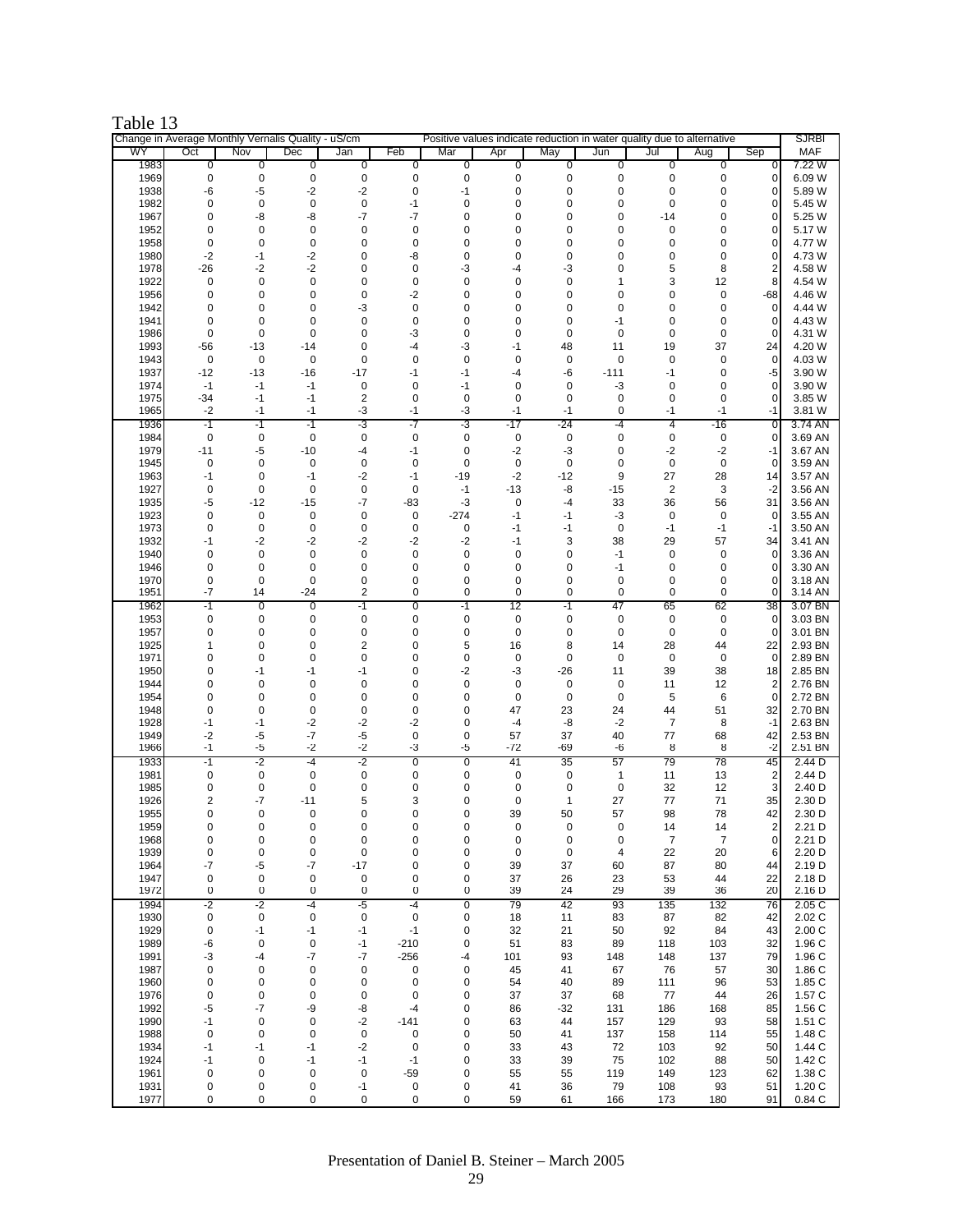| Table 14 |  |
|----------|--|
|----------|--|

| Alternative Vernalis Flow Objective Using New Melones Index and SJRBI<br>Flow Objective - cfs<br><b>SJRBI</b><br>Flow Above/Below Objective - cfs<br>ΝM |              |              |              |              |                   |              |                              |               |               |               |               |                   |
|---------------------------------------------------------------------------------------------------------------------------------------------------------|--------------|--------------|--------------|--------------|-------------------|--------------|------------------------------|---------------|---------------|---------------|---------------|-------------------|
| <b>WY</b>                                                                                                                                               | Mar          | Apr          | May          | Jun          | <b>Follow Feb</b> | Index        | 602020                       | Mar           | Apr           | May           | Jun           | <b>Follow Feb</b> |
| 1922                                                                                                                                                    | 2000         | 2000         | 2000         | 2000         | 2000              | 2269         | $\mathbf{1}$                 | 7829          | 4983          | 2928          | 8656          | 3894              |
| 1923                                                                                                                                                    | 2500         | 2500         | 2500         | 2500         | 2500              | 2506         | $\mathbf 2$                  | 754           | 3528          | 1267          | 908           | $-299$            |
| 1924                                                                                                                                                    | 700          | 700          | 700          | 700          | 700               | 1750         | 5                            | 999           | 552           | 692           | 373           | 1523              |
| 1925<br>1926                                                                                                                                            | 1250<br>1250 | 1250<br>1250 | 1250<br>1250 | 1250<br>1250 | 1250<br>1250      | 2197<br>1970 | 3<br>4                       | 1044<br>735   | 1420<br>870   | 2289<br>733   | 1185<br>1067  | 958<br>1117       |
| 1927                                                                                                                                                    | 2000         | 2000         | 2000         | 2000         | 2000              | 2443         | 2                            | 1841          | 3001          | 1361          | 139           | 1114              |
| 1928                                                                                                                                                    | 1250         | 1250         | 1250         | 1250         | 1250              | 2408         | 3                            | 5714          | 2975          | 1479          | 930           | 1139              |
| 1929                                                                                                                                                    | 700          | 700          | 700          | 700          | 700               | 1901         | 5                            | 1220          | 856           | 579           | 689           | 1385              |
| 1930                                                                                                                                                    | 700          | 700          | 700          | 700          | 700               | 1802         | 5                            | 1163          | 607           | 779           | 306           | 1435              |
| 1931<br>1932                                                                                                                                            | 700<br>2000  | 700<br>2000  | 700<br>2000  | 700<br>2000  | 700<br>2000       | 1468<br>1944 | 5<br>$\overline{\mathbf{c}}$ | 985<br>447    | 402<br>$-156$ | 594<br>547    | 351<br>$-259$ | 1766<br>165       |
| 1933                                                                                                                                                    | 1250         | 1250         | 1250         | 1250         | 1250              | 1721         | 4                            | 709           | 40            | 222           | $-65$         | 856               |
| 1934                                                                                                                                                    | 700          | 700          | 700          | 700          | 700               | 1446         | 5                            | 1101          | 350           | 568           | 376           | 1442              |
| 1935                                                                                                                                                    | 2000         | 2000         | 2000         | 2000         | 2000              | 1804         | $\mathbf 2$                  | 485           | 1064          | 930           | 16            | 4618              |
| 1936<br>1937                                                                                                                                            | 2000<br>2500 | 2000<br>2500 | 2000<br>2500 | 2000<br>2500 | 2000<br>2500      | 2400<br>2511 | 2<br>1                       | 6877<br>7760  | 4741<br>8128  | 2719<br>5775  | 700<br>877    | 9309<br>21965     |
| 1938                                                                                                                                                    | 2500         | 2500         | 2500         | 2500         | 2500              | 3488         | 1                            | 29550         | 14697         | 19366         | 18819         | 681               |
| 1939                                                                                                                                                    | 1250         | 1250         | 1250         | 1250         | 1250              | 2331         | 4                            | 2229          | 484           | 896           | 241           | 1431              |
| 1940                                                                                                                                                    | 2500         | 2500         | 2500         | 2500         | 2500              | 2706         | 2                            | 5452          | 5773          | 1129          | 1168          | 13327             |
| 1941                                                                                                                                                    | 2500         | 2500         | 2500         | 2500         | 2500              | 2885         | 1<br>1                       | 12202         | 9132          | 6294          | 4549          | 9116              |
| 1942<br>1943                                                                                                                                            | 2500<br>2500 | 2500<br>2500 | 2500<br>2500 | 2500<br>2500 | 2500<br>2500      | 3100<br>3090 | 1                            | 4582<br>18902 | 5430<br>7518  | 4542<br>2454  | 5088<br>3216  | 9300<br>576       |
| 1944                                                                                                                                                    | 1250         | 1250         | 1250         | 1250         | 1250              | 2368         | 3                            | 2232          | 1771          | 1261          | 1234          | 6578              |
| 1945                                                                                                                                                    | 2500         | 2500         | 2500         | 2500         | 2500              | 2654         | 2                            | 4475          | 2375          | 3184          | 447           | 4054              |
| 1946                                                                                                                                                    | 2500         | 2500         | 2500         | 2500         | 2500              | 2733         | $\overline{\mathbf{c}}$      | 2646          | 1387          | 1877          | 529           | 394               |
| 1947<br>1948                                                                                                                                            | 1250<br>1250 | 1250<br>1250 | 1250<br>1250 | 1250<br>1250 | 1250<br>1250      | 2209<br>2152 | 4<br>3                       | 699<br>494    | 151<br>279    | 218<br>637    | 141<br>716    | 733<br>893        |
| 1949                                                                                                                                                    | 1250         | 1250         | 1250         | 1250         | 1250              | 1997         | 3                            | 952           | 159           | 368           | 361           | 843               |
| 1950                                                                                                                                                    | 1250         | 1250         | 1250         | 1250         | 1250              | 2219         | 3                            | 823           | 537           | 316           | 958           | 8892              |
| 1951                                                                                                                                                    | 2500         | 2500         | 2500         | 2500         | 2500              | 2695         | $\overline{2}$               | 3410          | 1251          | 404           | $-112$        | 3977              |
| 1952<br>1953                                                                                                                                            | 2500<br>1750 | 2500<br>1750 | 2500<br>1750 | 2500<br>1750 | 2500<br>1750      | 3399<br>2695 | 1<br>3                       | 9347<br>662   | 8705<br>1487  | 12135<br>1645 | 14881<br>664  | 2527<br>784       |
| 1954                                                                                                                                                    | 1250         | 1250         | 1250         | 1250         | 1250              | 2427         | 3                            | 763           | 1323          | 1612          | 536           | 871               |
| 1955                                                                                                                                                    | 1250         | 1250         | 1250         | 1250         | 1250              | 2053         | 4                            | 671           | 344           | 229           | $-13$         | 11083             |
| 1956                                                                                                                                                    | 2500         | 2500         | 2500         | 2500         | 2500              | 3082         | 1                            | 4729          | 3110          | 2404          | 6554          | $-59$             |
| 1957                                                                                                                                                    | 1750         | 1750         | 1750         | 1750         | 1750              | 2649         | 3                            | 1976          | 1118          | 1279          | 526           | 2205              |
| 1958<br>1959                                                                                                                                            | 2500<br>1250 | 2500<br>1250 | 2500<br>1250 | 2500<br>1250 | 2500<br>1250      | 3160<br>2374 | 1<br>4                       | 8061<br>1398  | 15677<br>753  | 10054<br>829  | 12035<br>151  | 1151<br>1129      |
| 1960                                                                                                                                                    | 700          | 700          | 700          | 700          | 700               | 1957         | 5                            | 1047          | 489           | 593           | 266           | 1285              |
| 1961                                                                                                                                                    | 700          | 700          | 700          | 700          | 700               | 1609         | 5                            | 1005          | 310           | 458           | 163           | 2829              |
| 1962                                                                                                                                                    | 1250         | 1250         | 1250         | 1250         | 1250              | 1768         | 3                            | 1762          | 494           | 583           | 290           | 1824              |
| 1963<br>1964                                                                                                                                            | 2000<br>1250 | 2000<br>1250 | 2000<br>1250 | 2000<br>1250 | 2000<br>1250      | 2225<br>2015 | 2<br>4                       | 326<br>531    | 1057<br>84    | 423<br>218    | 655<br>$-25$  | 214<br>4553       |
| 1965                                                                                                                                                    | 2500         | 2500         | 2500         | 2500         | 2500              | 2871         | 1                            | 2267          | 4178          | 949           | 447           | 1912              |
| 1966                                                                                                                                                    | 1250         | 1250         | 1250         | 1250         | 1250              | 2415         | 3                            | 1892          | 867           | 869           | 133           | 1392              |
| 1967                                                                                                                                                    | 2500         | 2500         | 2500         | 2500         | 2500              | 3238         | 1                            | 3148          | 9743          | 8103          | 11475         | 838               |
| 1968<br>1969                                                                                                                                            | 1250<br>2500 | 1250<br>2500 | 1250<br>2500 | 1250<br>2500 | 1250<br>2500      | 2413<br>3474 | 4<br>1                       | 2086<br>20318 | 1120<br>17750 | 979<br>20165  | 234<br>23938  | 26390<br>7309     |
| 1970                                                                                                                                                    | 2500         | 2500         | 2500         | 2500         | 2500              | 2720         | 2                            | 5282          | 1575          | 446           | $-284$        | 529               |
| 1971                                                                                                                                                    | 1750         | 1750         | 1750         | 1750         | 1750              | 2606         | 3                            | 1966          | 1708          | 1322          | 358           | 500               |
| 1972                                                                                                                                                    | 1250         | 1250         | 1250         | 1250         | 1250              | 2232         | 4                            | 380           | 247           | 307           | 66            | 3237              |
| 1973                                                                                                                                                    | 2500         | 2500         | 2500         | 2500         | 2500              | 2584         | $\overline{\mathbf{z}}$      | 4910          | 2341          | 383           | 782           | 2665              |
| 1974<br>1975                                                                                                                                            | 2500<br>2500 | 2500<br>2500 | 2500<br>2500 | 2500<br>2500 | 2500<br>2500      | 2972<br>2927 | 1<br>1                       | 3546<br>6037  | 3998<br>2624  | 1301<br>128   | 863<br>2499   | 5362<br>48        |
| 1976                                                                                                                                                    | 700          | 700          | 700          | 700          | 700               | 2195         | 5                            | 1134          | 784           | 640           | 394           | 1175              |
| 1977                                                                                                                                                    | 700          | 700          | 700          | 700          | 700               | 1619         | 5                            | 560           | 104           | 533           | $-152$        | 7399              |
| 1978                                                                                                                                                    | 2000         | 2000         | 2000         | 2000         | 2000              | 2332         | 1                            | 5670          | 8606          | 9105          | 7451          | 7809              |
| 1979<br>1980                                                                                                                                            | 2500<br>2500 | 2500<br>2500 | 2500<br>2500 | 2500<br>2500 | 2500<br>2500      | 2577<br>3005 | $\sqrt{2}$<br>$\mathbf{1}$   | 7202<br>13841 | 3471<br>4843  | 2613<br>3017  | 619<br>6141   | 21314<br>241      |
| 1981                                                                                                                                                    | 1250         | 1250         | 1250         | 1250         | 1250              | 2381         | 4                            | 3134          | 1257          | 1174          | 257           | 14566             |
| 1982                                                                                                                                                    | 2500         | 2500         | 2500         | 2500         | 2500              | 3419         | 1                            | 12569         | 22594         | 14058         | 8918          | 35264             |
| 1983                                                                                                                                                    | 2500         | 2500         | 2500         | 2500         | 2500              | 3965         | $\mathbf{1}$                 | 47058         | 21384         | 21452         | 25048         | 8431              |
| 1984<br>1985                                                                                                                                            | 2500<br>1250 | 2500<br>1250 | 2500<br>1250 | 2500<br>1250 | 2500<br>1250      | 2765<br>2352 | $\overline{\mathbf{c}}$<br>4 | 4484<br>1295  | 2429<br>1101  | 1672<br>1073  | 636<br>290    | 26<br>15637       |
| 1986                                                                                                                                                    | 2500         | 2500         | 2500         | 2500         | 2500              | 3149         | $\mathbf{1}$                 | 25252         | 9667          | 7577          | 7004          | $-293$            |
| 1987                                                                                                                                                    | 700          | 700          | 700          | 700          | 700               | 2179         | 5                            | 2286          | 694           | 721           | 509           | 1258              |
| 1988                                                                                                                                                    | 700          | 700          | 700          | 700          | 700               | 1749         | $\mathbf 5$                  | 1007          | 700           | 483           | 167           | 1233              |
| 1989                                                                                                                                                    | 700          | 700          | 700          | 700          | 700               | 1668         | 5                            | 1050          | 540           | 204           | 92            | 1357              |
| 1990<br>1991                                                                                                                                            | 700<br>700   | 700<br>700   | 700<br>700   | 700<br>700   | 700<br>700        | 1368<br>1111 | 5<br>5                       | 863<br>1625   | $-5$<br>298   | 640<br>238    | $-31$<br>21   | 1152<br>1774      |
| 1992                                                                                                                                                    | 700          | 700          | 700          | 700          | 700               | 916          | $\sqrt{5}$                   | 1185          | 221           | 8             | $-196$        | 2286              |
| 1993                                                                                                                                                    | 2000         | 2000         | 2000         | 2000         | 2000              | 1549         | $\mathbf{1}$                 | 620           | 1191          | $-542$        | 1181          | 452               |
| 1994                                                                                                                                                    | 700          | 700          | 700          | 700          | 700               | 1322         | 5                            | 1241          | 294           | 592           | 241           |                   |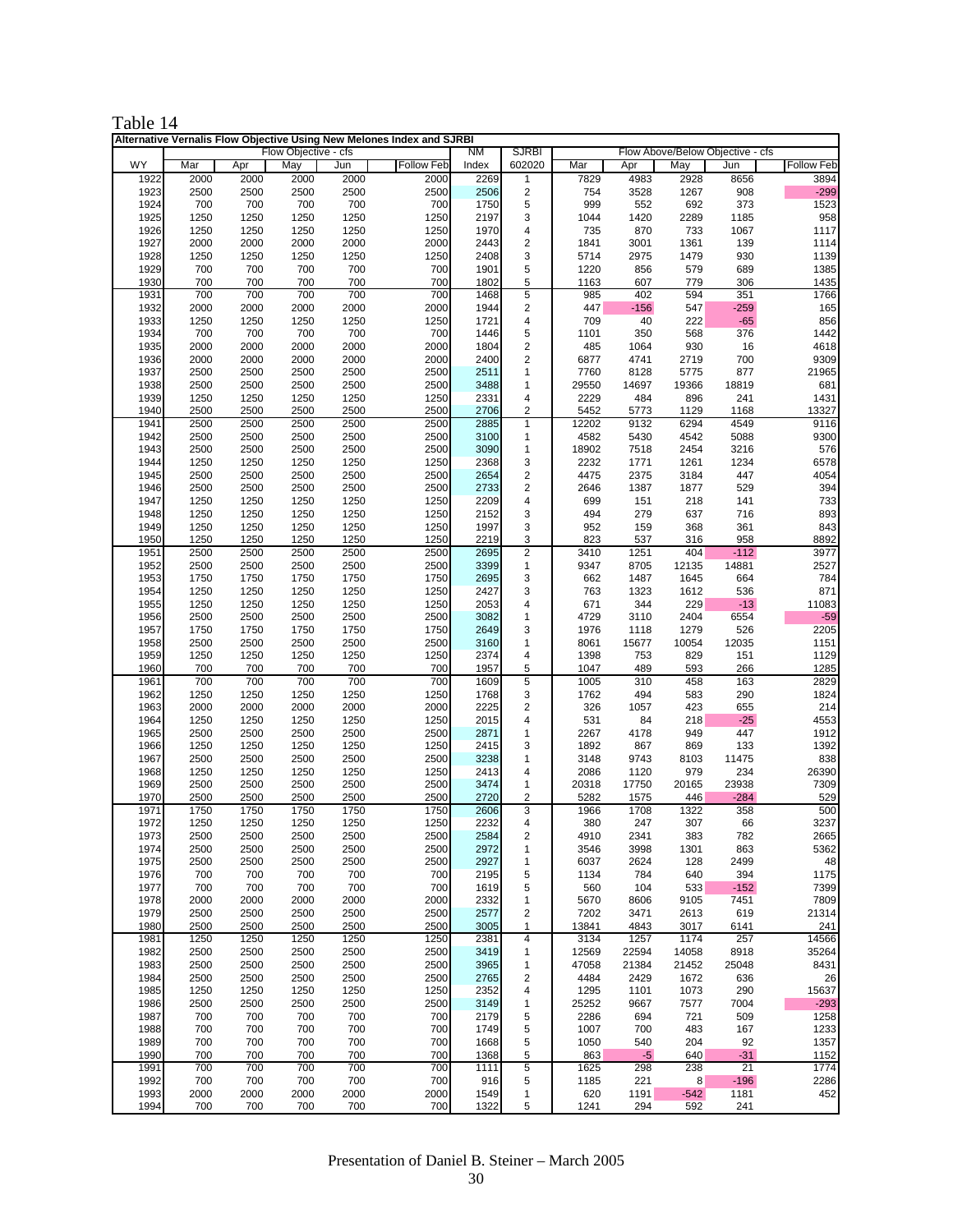## **Unimpaired and Measured Flow Data for the San Joaquin River Basin and State Water Project and Central Valley Project Diversions**

The Department of Water Resources periodically estimates and publishes unimpaired

flows for Central for Central Valley subbasins and the Sacramento-San Joaquin Delta. The

latest published edition of these estimates appear in *California Central Valley Unimpaired Flow* 

*Data (October 1920 through September 1992), Third Edition*, Department of Water Resources,

August 1994. These data were revised by Errata from DWR dated September 15, 1994, and

extended through September 1993 during 1995. DWR is currently planning to further extend the

data. In its 1994 report, DWR describes unimpaired flow to be:

"*… runoff that would have occurred had water flow remained unaltered in rivers and streams instead of stored in reservoirs, imported, exported, or diverted. The data are a measure of the total water supply available for all uses after removing the impacts of most upstream alterations as they occurred over the years. Alterations such as channel improvements, levees, and flood bypasses are assumed to exist."*

Table 15 presents a calculation of unimpaired flow by water year for the San Joaquin

River at Vernalis which is the sum of several computational locations:

- UF 16 Stanislaus River at Melones Reservoir
- UF 17 San Joaquin River Floor
- UF 18 Tuolumne River at Don Pedro Reservoir
- UF 19 Merced River at Exchequer Reservoir
- UF 20 Chowchilla River at Buchanan Reservoir
- UF 21 Fresno River near Dalton
- UF 22 San Joaquin River at Millerton Reservoir
- UF 23 Tulare Lake Basin Outflow

The computation of each of these components of flow for the period 1921 through 1993 is described in the DWR report. The record was extended by me through water year 2004 by extraction of data from the California Data Exchange Center (CDEC). UF 17 data were extended by a procedure similarly used by DWR. Also indicated in Table 15 is the San Joaquin River Basin Index for each year. Table 16 presents the same data arranged by calendar year, rank-ordered by San Joaquin River Basin Index, from the wettest year to the driest year.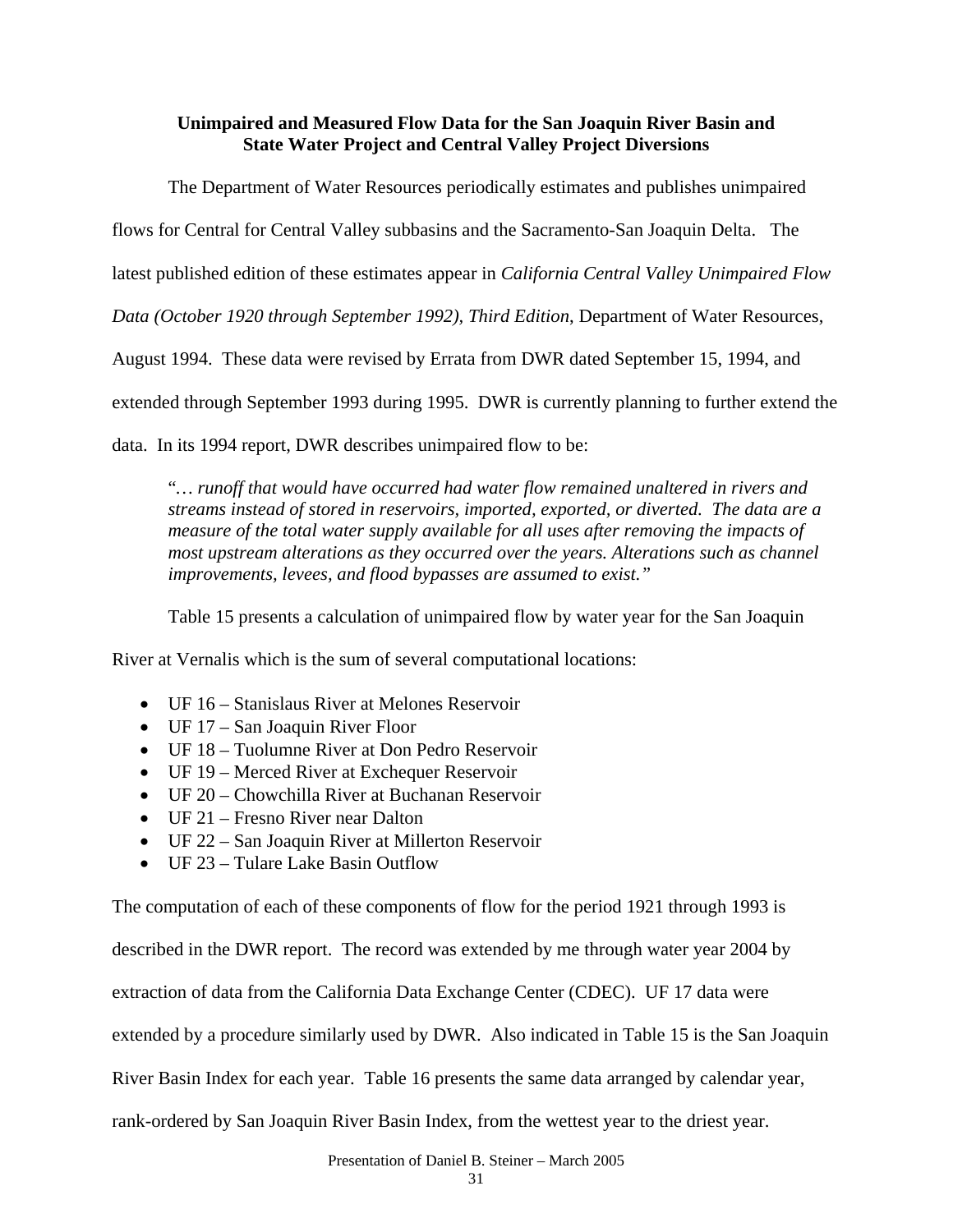Table 15 **Estimated Unimpaired Flow: San Joaquin River above Vernalis Estimated Unimpaired Flow in CFS**

| Water        |       |        |        |        |        |        |        |        |        |        |        |       |      | 60-20-20 |              |
|--------------|-------|--------|--------|--------|--------|--------|--------|--------|--------|--------|--------|-------|------|----------|--------------|
| Year         | Oct   | Nov    | Dec    | Jan    | Feb    | Mar    | Apr    | May    | Jun    | Jul    | Aug    | Sep   | MAF  |          | Type         |
| 1921         | 1,561 | 2,571  | 3,447  | 9,382  | 8,775  | 11,935 | 13,849 | 22,748 | 23,748 | 5,528  | 1,041  | 521   | 3.23 |          | AN           |
|              |       |        |        |        |        |        |        |        |        |        |        |       |      |          |              |
| 1922         | 390   | 437    | 4,016  | 4,569  | 14,000 | 10,667 | 14,000 | 40,504 | 42,605 | 10,602 | 2,098  | 739   | 4.54 |          | W            |
| 1923         | 585   | 1,647  | 7,236  | 6,683  | 5,477  | 6,016  | 16,000 | 29,203 | 16,303 | 8,049  | 1,659  | 1,160 | 3.55 |          | AN           |
| 1924         | 1,350 | 824    | 813    | 1,073  | 2,018  | 1,967  | 6,319  | 8,943  | 1,277  | 618    | 179    | 118   | 1.42 |          | С            |
| 1925         |       |        |        | 2,081  |        | 8,000  | 17,849 | 26,049 |        |        |        | 487   | 2.93 |          | <b>BN</b>    |
|              | 585   | 2,118  | 2,244  |        | 11,568 |        |        |        | 16,689 | 5,837  | 1,659  |       |      |          |              |
| 1926         | 829   | 857    | 1,382  | 1,057  | 5,820  | 6,065  | 20,655 | 16,455 | 5,462  | 1,285  | 358    | 218   | 2.30 |          | D            |
| 1927         | 293   | 3,714  | 3,593  | 3,463  | 15,099 | 9,659  | 19,277 | 27,073 | 25,311 | 7,480  | 1,577  | 639   | 3.56 |          | AN           |
| 1928         | 894   | 4,487  | 2,325  | 2,667  | 4,757  | 15,837 | 14,303 | 20,748 | 7,798  | 1,626  | 455    | 202   | 2.63 |          | <b>BN</b>    |
|              |       |        |        |        |        |        |        |        |        |        |        |       |      |          |              |
| 1929         | 211   | 504    | 894    | 1,041  | 2,198  | 4,439  | 7,429  | 17,642 | 10,639 | 2,488  | 488    | 134   | 2.00 |          | C            |
| 1930         | 179   | 218    | 894    | 1,870  | 3,568  | 7,041  | 12,101 | 12,959 | 13,059 | 2,520  | 569    | 269   | 2.02 |          | C            |
| 1931         | 504   | 857    | 537    | 1,154  | 2,036  | 2,829  | 7,092  | 9,220  | 2,588  | 585    | 244    | 151   | 1.20 |          | С            |
|              |       |        |        |        |        |        |        |        |        |        |        |       |      |          |              |
| 1932         | 195   | 387    | 6,650  | 4,943  | 16,414 | 9,285  | 14,218 | 27,886 | 27,630 | 9,203  | 1,854  | 605   | 3.41 |          | AN           |
| 1933         | 488   | 319    | 650    | 1,545  | 1,928  | 4,293  | 9,042  | 12,813 | 20,622 | 4,016  | 878    | 454   | 2.44 |          | D            |
| 1934         | 195   | 487    | 2,146  | 2,813  | 4,595  | 7,106  | 9,244  | 6,846  | 4,034  | 911    | 358    | 303   | 1.44 |          | C            |
|              |       | 1,882  |        |        |        |        |        |        |        |        |        |       |      |          |              |
| 1935         | 537   |        | 2,293  | 6,293  | 6,108  | 8,000  | 26,336 | 28,959 | 26,353 | 5,707  | 1,480  | 487   | 3.56 |          | AN           |
| 1936         | 602   | 891    | 894    | 4,211  | 24,000 | 11,366 | 22,252 | 28,130 | 18,655 | 6,114  | 1,333  | 370   | 3.74 |          | AN           |
| 1937         | 423   | 555    | 1,675  | 2,163  | 22,216 | 13,772 | 18,034 | 37,528 | 22,454 | 5,496  | 1,138  | 353   | 3.90 |          | W            |
| 1938         | 455   | 790    | 15,220 | 6,065  | 24,396 | 34,976 | 27,361 | 44,992 | 45,664 | 16,764 | 4,000  | 1,479 | 5.89 |          | W            |
|              |       |        |        |        |        |        |        |        |        |        |        |       |      |          |              |
| 1939         | 2,016 | 2,101  | 1,724  | 2,081  | 3,243  | 6,992  | 14,773 | 10,488 | 4,403  | 1,350  | 569    | 689   | 2.20 |          | D            |
| 1940         | 1,870 | 807    | 878    | 12,374 | 15,604 | 17,984 | 18,672 | 30,894 | 17,328 | 3,366  | 748    | 218   | 3.36 |          | AN           |
| 1941         | 504   | 689    | 7,203  | 7,528  | 17,189 | 17,317 | 18,050 | 38,943 | 31,765 | 12,569 | 2,537  | 723   | 4.43 |          | W            |
|              |       |        |        |        |        |        |        |        |        |        |        |       |      |          |              |
| 1942         | 764   | 1,697  | 8,163  | 9,659  | 9,892  | 9,008  | 19,193 | 27,220 | 34,353 | 12,455 | 2,179  | 588   | 4.44 |          | W            |
| 1943         | 472   | 3,664  | 4,033  | 13,837 | 10,937 | 24,098 | 23,378 | 27,431 | 17,950 | 7,187  | 1,724  | 487   | 4.03 |          | W            |
| 1944         | 569   | 840    | 1,089  | 1,984  | 4,631  | 7,593  | 8,555  | 22,829 | 13,782 | 5,106  | 992    | 336   | 2.76 |          | <b>BN</b>    |
|              |       |        |        |        |        |        |        |        |        |        |        |       |      |          |              |
| 1945         | 488   | 4,185  | 3,642  | 2,813  | 20,396 | 10,959 | 16,739 | 26,585 | 24,975 | 8,797  | 1,951  | 622   | 3.59 |          | AN           |
| 1946         | 2,634 | 4,605  | 10,244 | 6,098  | 4,018  | 8,455  | 19,126 | 25,301 | 13,513 | 3,951  | 992    | 454   | 3.30 |          | AN           |
| 1947         | 1,203 | 3,731  | 4,423  | 2,423  | 4,541  | 6,634  | 10,353 | 17,252 | 6,235  | 1,447  | 358    | 286   | 2.18 |          | D            |
|              |       |        |        |        |        |        |        |        |        |        |        |       |      |          |              |
| 1948         | 1,415 | 1,109  | 797    | 1,610  | 1,622  | 3,821  | 11,529 | 22,667 | 21,479 | 4,667  | 748    | 336   | 2.70 |          | <b>BN</b>    |
| 1949         | 407   | 555    | 959    | 1,073  | 2,162  | 6,455  | 15,261 | 22,325 | 12,437 | 2,130  | 650    | 353   | 2.53 |          | <b>BN</b>    |
| 1950         | 325   | 723    | 748    | 3,593  | 7,261  | 6,244  | 17,832 | 23,285 | 15,210 | 3,512  | 650    | 319   | 2.85 |          | <b>BN</b>    |
| 1951         | 911   | 25,798 | 27,122 | 8,927  | 8,703  | 8,894  | 13,160 |        | 12,706 | 3,837  | 894    | 286   | 3.14 |          | AN           |
|              |       |        |        |        |        |        |        | 17,886 |        |        |        |       |      |          |              |
| 1952         | 569   | 1,311  | 6,114  | 13,642 | 8,847  | 15,691 | 25,345 | 46,439 | 34,891 | 15,057 | 3,561  | 1,143 | 5.17 |          | W            |
| 1953         | 618   | 891    | 2,846  | 6,959  | 3,532  | 5,041  | 13,681 | 12,976 | 19,025 | 7,854  | 1,106  | 420   | 3.03 |          | BN           |
| 1954         | 423   | 857    | 1,073  | 2,049  | 5,135  | 10,260 | 18,370 | 22,569 | 9,597  | 2,618  | 472    | 235   | 2.72 |          | <b>BN</b>    |
|              |       |        |        |        |        |        |        |        |        |        |        |       |      |          |              |
| 1955         | 276   | 824    | 2,114  | 3,236  | 3,261  | 4,260  | 7,597  | 18,699 | 15,630 | 2,878  | 618    | 218   | 2.30 |          | D            |
| 1956         | 260   | 672    | 35,902 | 22,585 | 11,153 | 10,114 | 16,084 | 30,585 | 29,866 | 12,455 | 2,780  | 1,092 | 4.46 |          | W            |
| 1957         | 1,073 | 1,294  | 1,187  | 1,610  | 5,586  | 7,333  | 9,294  | 19,772 | 20,471 | 4,081  | 927    | 420   | 3.01 |          | <b>BN</b>    |
|              |       |        |        |        |        |        |        |        |        |        |        |       |      |          |              |
| 1958         | 732   | 1,042  | 2,244  | 3,041  | 10,180 | 15,756 | 27,714 | 43,398 | 32,403 | 11,854 | 3,577  | 1,261 | 4.77 |          | W            |
| 1959         | 650   | 672    | 569    | 2,976  | 6,649  | 6,309  | 11,798 | 10,959 | 6,924  | 1,333  | 358    | 2,017 | 2.21 |          | D            |
| 1960         | 569   | 454    | 537    | 1,154  | 5,856  | 6,764  | 12,084 | 13,967 | 7,513  | 1,252  | 390    | 235   | 1.85 |          | C            |
|              |       |        |        |        |        |        |        |        |        |        |        |       |      |          |              |
| 1961         | 244   | 1,008  | 1,577  | 992    | 2,234  | 3,317  | 8,202  | 9,919  | 5,916  | 927    | 732    | 319   | 1.38 |          | С            |
| 1962         | 309   | 555    | 1,122  | 3,089  | 14,577 | 7,285  | 21,109 | 19,951 | 23,008 | 6,976  | 1,350  | 471   | 3.07 |          | <b>BN</b>    |
| 1963         | 878   | 538    | 1,089  | 5,171  | 17,820 | 6,163  | 14,134 | 28,163 | 23,513 | 9,431  | 2,114  | 941   | 3.57 |          | AN           |
| 1964         | 1,008 | 4,571  | 2,293  | 2,537  | 2,559  | 3,577  | 8,571  | 14,878 | 10,353 | 2,228  | 748    | 403   | 2.19 |          | D            |
|              |       |        |        |        |        |        |        |        |        |        |        |       |      |          |              |
| 1965         | 455   | 2,387  | 23,008 | 16,325 | 8,180  | 7,642  | 18,336 | 23,984 | 24,336 | 11,252 | 4,927  | 1,328 | 3.81 |          | W            |
| 1966         | 634   | 6,370  | 4,455  | 4,244  | 4,162  | 7,447  | 16,000 | 17,480 | 5,429  | 1,545  | 683    | 420   | 2.51 |          | <b>BN</b>    |
| 1967         | 455   | 2,303  | 12,049 | 7,008  | 7,045  | 16,699 | 21,630 | 40,065 | 44,891 | 26,276 | 5,106  | 1,950 | 5.25 |          | W            |
|              |       |        |        |        |        |        |        |        |        |        |        |       |      |          |              |
| 1968         | 878   | 874    | 1,659  | 2,195  | 6,685  | 5,919  | 9,798  | 13,154 | 6,622  | 1,398  | 699    | 387   | 2.21 |          | D            |
| 1969         | 618   | 3,076  | 3,935  | 33,398 | 26,288 | 21,447 | 33,244 | 57,935 | 44,756 | 19,187 | 4,146  | 1,210 | 6.09 |          | W            |
| 1970         | 1,837 | 1,933  | 4,504  | 19,122 | 7,802  | 10,862 | 9,076  | 20,667 | 15,429 | 4,309  | 1,285  | 538   | 3.18 |          | AN           |
|              |       |        |        |        |        |        |        |        |        |        |        |       |      |          |              |
| 1971         | 455   | 3,176  | 5,821  | 5,724  | 5,243  | 7,203  | 10,924 | 17,545 | 19,832 | 5,821  | 1,398  | 622   | 2.89 |          | <b>BN</b>    |
| 1972         | 407   | 1,597  | 3,870  | 2,846  | 3,964  | 9,138  | 8,269  | 16,569 | 10,185 | 1,724  | 488    | 1,176 | 2.16 |          | D            |
| 1973         | 797   | 1,748  | 3,496  | 7,236  | 13,351 | 11,301 | 15,261 | 35,512 | 20,824 | 4,000  | 1,350  | 504   | 3.50 |          | AN           |
|              |       |        |        |        |        |        |        |        |        |        |        |       |      |          |              |
| 1974         | 911   | 7,143  | 6,585  | 10,211 | 4,649  | 14,163 | 18,101 | 30,846 | 23,378 | 6,374  | 2,016  | 706   | 3.90 |          | W            |
| 1975         | 748   | 857    | 1,854  | 2,488  | 8,775  | 12,130 | 10,218 | 30,569 | 31,042 | 7,398  | 1,642  | 992   | 3.85 |          | W            |
| 1976         | 2,862 | 2,353  | 1,561  | 943    | 2,234  | 3,561  | 5,261  | 9,382  | 2,303  | 1,008  | 959    | 1,042 | 1.57 |          | C            |
|              |       |        |        |        |        |        |        |        |        |        |        |       |      |          |              |
| 1977         | 634   | 454    | 276    | 537    | 811    | 1,057  | 3,429  | 4,325  | 5,025  | 650    | 260    | 168   | 0.84 |          | C            |
| 1978         | 146   | 454    | 4,276  | 11,593 | 16,252 | 22,455 | 26,992 | 38,130 | 38,101 | 16,992 | 4,488  | 5,092 | 4.58 |          | W            |
| 1979         | 1,268 | 1,496  | 1,642  | 8,065  | 10,288 | 13,870 | 15,143 | 32,374 | 16,185 | 4,098  | 1,382  | 639   | 3.67 |          | AN           |
| 1980         | 1,203 | 1,815  | 2,309  | 27,512 | 25,982 | 18,276 | 18,975 | 28,146 | 29,613 | 17,398 | 3,724  | 1,412 | 4.73 |          | W            |
|              |       |        |        |        |        |        |        |        |        |        |        |       |      |          | D            |
| 1981         | 894   | 706    | 1,333  | 2,732  | 3,622  | 6,179  | 12,672 | 15,886 | 8,168  | 1,561  | 748    | 555   | 2.44 |          |              |
| 1982         | 1,041 | 6,739  | 8,943  | 12,878 | 22,505 | 19,772 | 43,227 | 41,220 | 29,328 | 15,496 | 4,748  | 5,815 | 5.45 |          | W            |
| 1983         | 6,927 | 11,378 | 18,699 | 21,333 | 30,000 | 42,016 | 24,571 | 44,179 | 63,731 | 34,976 | 11,886 | 4,387 | 7.22 |          | W            |
| 1984         |       |        |        |        |        | 10,325 | 12,000 | 26,016 |        |        |        | 739   | 3.69 |          | AN           |
|              | 4,276 | 16,487 | 20,390 | 12,569 | 8,685  |        |        |        | 14,521 | 5,610  | 1,756  |       |      |          |              |
| 1985         | 1,268 | 3,697  | 2,423  | 2,179  | 4,108  | 6,179  | 15,563 | 16,211 | 7,059  | 1,545  | 699    | 756   | 2.40 |          | D            |
| 1986         | 1,106 | 2,487  | 4,049  | 6,146  | 41,640 | 31,951 | 23,261 | 31,561 | 27,613 | 7,772  | 2,260  | 1,361 | 4.31 |          | W            |
| 1987         | 1,024 | 504    | 732    | 846    | 2,468  | 4,667  | 9,563  | 10,146 | 4,067  | 976    | 553    | 286   | 1.86 |          | С            |
|              |       |        |        |        |        |        |        |        |        |        |        |       |      |          |              |
| 1988         | 569   | 1,277  | 1,691  | 3,138  | 3,045  | 5,041  | 8,387  | 10,195 | 5,664  | 1,707  | 683    | 319   | 1.48 |          | С            |
| 1989         | 341   | 773    | 1,220  | 1,512  | 2,847  | 11,691 | 15,916 | 13,951 | 8,790  | 1,756  | 553    | 605   | 1.96 |          | C            |
| 1990         | 1,772 | 1,277  | 1,008  | 1,756  | 2,486  | 5,902  | 10,840 | 8,504  | 5,412  | 1,821  | 407    | 185   | 1.51 |          | $\mathsf{C}$ |
|              |       |        |        |        |        |        |        |        |        |        |        |       |      |          |              |
| 1991         | 228   | 286    | 293    | 374    | 432    | 8,748  | 8,555  | 16,049 | 14,672 | 3,756  | 862    | 471   | 1.96 |          | C            |
| 1992         | 732   | 1,160  | 943    | 1,317  | 6,108  | 5,545  | 11,950 | 10,309 | 2,857  | 2,667  | 715    | 353   | 1.56 |          | C            |
| 1993         | 504   | 773    | 2,211  | 17,106 | 10,685 | 17,057 | 19,227 | 36,049 | 27,899 | 11,707 | 3,106  | 1,395 | 4.20 |          | W            |
|              |       |        |        |        |        |        |        |        |        |        |        |       |      |          |              |
| 1994         | 934   | 676    | 1,016  | 1,166  | 2,837  | 4,686  | 9,112  | 13,315 | 6,189  | 1,377  | 795    | 484   | 2.05 |          | C            |
| 1995         | 1,208 | 2,612  | 2,572  | 18,460 | 9,901  | 35,050 | 24,326 | 39,946 | 45,693 | 33,897 | 8,339  | 2,084 | 5.95 |          | W            |
| 1996         | 936   | 663    | 3,291  | 6,020  | 20,758 | 15,859 | 19,340 | 31,572 | 19,136 | 6,659  | 1,641  | 620   | 4.12 |          | W            |
|              |       |        |        |        |        |        |        |        |        |        |        |       |      |          |              |
| 1997         | 560   | 5,752  | 21,990 | 61,562 | 14,578 | 12,539 | 15,901 | 25,922 | 14,138 | 3,874  | 1,909  | 899   | 4.13 |          | W            |
| 1998         | 686   | 1,143  | 1,790  | 10,342 | 24,297 | 19,461 | 24,353 | 30,420 | 51,091 | 31,557 | 5,462  | 2,796 | 5.65 |          | W            |
| 1999         | 1,419 | 2,349  | 3,083  | 6,013  | 12,832 | 7,818  | 13,029 | 27,242 | 19,262 | 4,855  | 1,553  | 1,065 | 3.59 |          | AN           |
|              |       |        |        |        |        |        |        |        |        |        |        |       |      |          |              |
| 2000         | 603   | 976    | 655    | 6,101  | 17,117 | 12,764 | 17,279 | 26,773 | 15,692 | 3,436  | 1,491  | 844   | 3.38 |          | AN           |
| 2001         | 914   | 911    | 989    | 1,598  | 3,248  | 8,439  | 11,258 | 20,697 | 3,891  | 1,233  | 339    | 300   | 2.20 |          | D            |
| 2002         | 340   | 1,603  | 4,366  | 4,756  | 4,151  | 6,662  | 15,406 | 17,845 | 10,623 | 1,779  | 484    | 289   | 2.34 |          | D            |
|              | 191   | 3,261  | 3,297  | 4,160  | 3,956  | 6,416  | 10,996 | 25,160 | 18,775 | 3,235  | 1,458  | 625   | 2.82 |          | <b>BN</b>    |
|              |       |        |        |        |        |        |        |        |        |        |        |       |      |          |              |
| 2003<br>2004 | 304   | 673    | 3,256  | 3,229  | 5,981  | 12,048 | 13,528 | 14,527 | 7,336  | 1,950  | 637    | 319   | 2.21 |          | D            |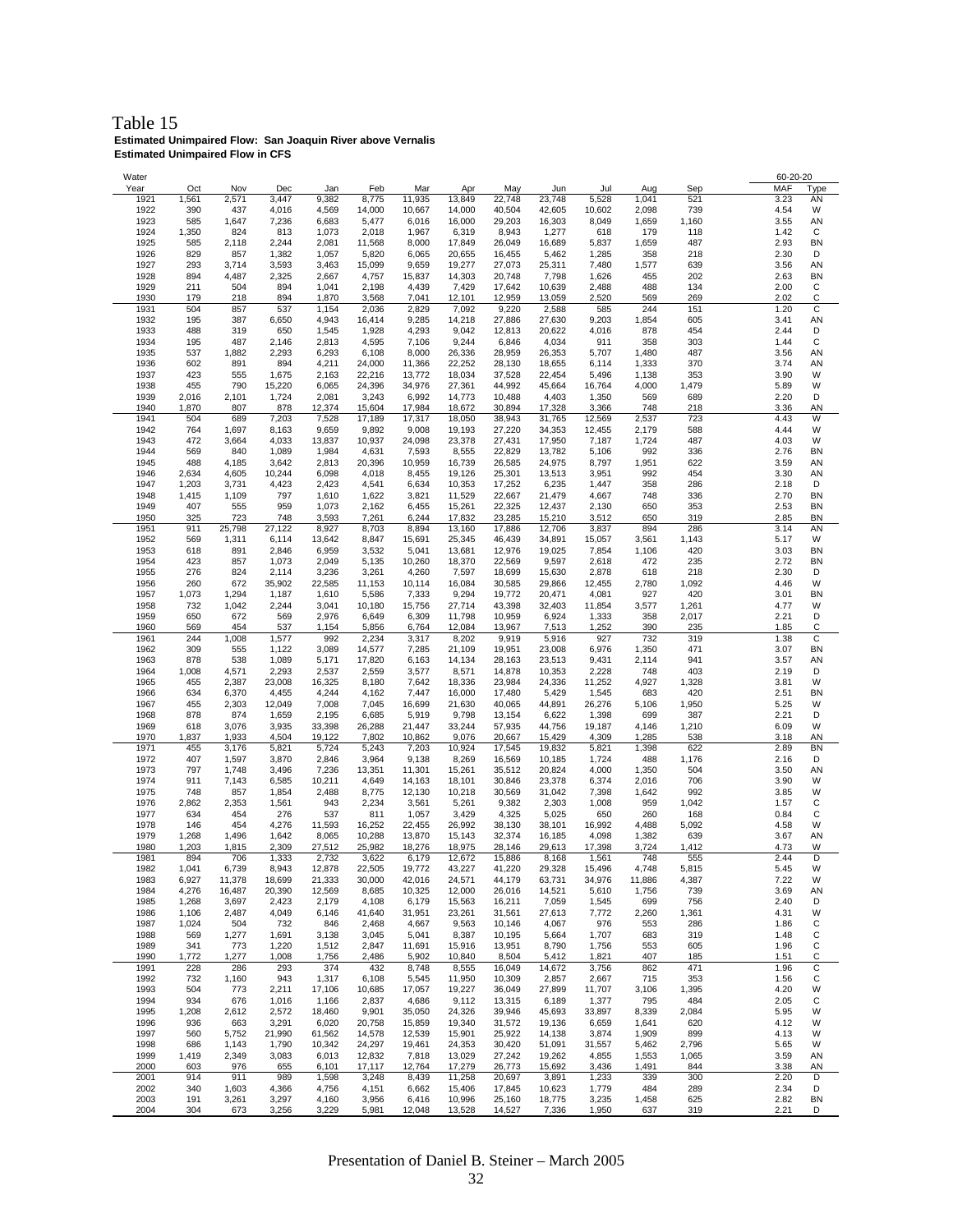### Table 16 **Estimated Unimpaired Flow: San Joaquin River above Vernalis Estimated Unimpaired Flow in CFS**

| Sorted by 60-20-20<br>Calendar |                 |                  |                  |                  |                  |                  |                  |                |                |                |                |                 |            | 60-20-20     |             |
|--------------------------------|-----------------|------------------|------------------|------------------|------------------|------------------|------------------|----------------|----------------|----------------|----------------|-----------------|------------|--------------|-------------|
| Year                           | Jan             | Feb              | Mar              | Apr              | May              | Jun              | Jul              | Aug            | Sep            | Oct            | Nov            | Dec             | <b>MAF</b> |              | <u>Type</u> |
| 1983                           | 21,333          | 30,000           | 42,016           | 24,571           | 44,179           | 63,731           | 34,976           | 11,886         | 4,387          | 4,276          | 16,487         | 20,390          |            | 7.22         | W           |
| 1969                           | 33,398          | 26,288           | 21,447           | 33,244           | 57,935           | 44,756           | 19,187           | 4,146          | 1,210          | 1,837          | 1,933          | 4,504           |            | 6.09         | W           |
| 1995                           | 18,460          | 9,901            | 35,050           | 24,326           | 39,946           | 45,693           | 33,897           | 8,339          | 2,084          | 936            | 663            | 3,291           |            | 5.95         | W           |
| 1938<br>1998                   | 6,065<br>10,342 | 24,396<br>24,297 | 34,976<br>19,461 | 27,361<br>24,353 | 44,992<br>30,420 | 45,664<br>51,091 | 16,764<br>31,557 | 4,000<br>5,462 | 1,479<br>2,796 | 2,016<br>1,419 | 2,101<br>2,349 | 1,724<br>3,083  |            | 5.89<br>5.65 | W<br>W      |
| 1982                           | 12,878          | 22,505           | 19,772           | 43,227           | 41,220           | 29,328           | 15,496           | 4,748          | 5,815          | 6,927          | 11,378         | 18,699          |            | 5.45         | W           |
| 1967                           | 7,008           | 7,045            | 16,699           | 21,630           | 40,065           | 44,891           | 26,276           | 5,106          | 1,950          | 878            | 874            | 1,659           |            | 5.25         | W           |
| 1952                           | 13,642          | 8,847            | 15,691           | 25,345           | 46,439           | 34,891           | 15,057           | 3,561          | 1,143          | 618            | 891            | 2,846           |            | 5.17         | W           |
| 1958                           | 3,041           | 10,180           | 15,756           | 27,714           | 43,398           | 32,403           | 11,854           | 3,577          | 1,261          | 650            | 672            | 569             |            | 4.77         | W           |
| 1980                           | 27,512          | 25,982           | 18,276           | 18,975           | 28,146           | 29,613           | 17,398           | 3,724          | 1,412          | 894            | 706            | 1,333           |            | 4.73         | W           |
| 1978<br>1922                   | 11,593<br>4,569 | 16,252<br>14,000 | 22,455<br>10,667 | 26,992<br>14,000 | 38,130<br>40,504 | 38,101<br>42,605 | 16,992<br>10,602 | 4,488<br>2,098 | 5,092<br>739   | 1,268<br>585   | 1,496<br>1,647 | 1,642<br>7,236  |            | 4.58<br>4.54 | W<br>W      |
| 1956                           | 22,585          | 11,153           | 10,114           | 16,084           | 30,585           | 29,866           | 12,455           | 2,780          | 1,092          | 1,073          | 1,294          | 1,187           |            | 4.46         | W           |
| 1942                           | 9,659           | 9,892            | 9,008            | 19,193           | 27,220           | 34,353           | 12,455           | 2,179          | 588            | 472            | 3,664          | 4,033           |            | 4.44         | W           |
| 1941                           | 7,528           | 17,189           | 17,317           | 18,050           | 38,943           | 31,765           | 12,569           | 2,537          | 723            | 764            | 1,697          | 8,163           |            | 4.43         | W           |
| 1986                           | 6,146           | 41,640           | 31,951           | 23,261           | 31,561           | 27,613           | 7,772            | 2,260          | 1,361          | 1,024          | 504            | 732             |            | 4.31         | W           |
| 1993                           | 17,106          | 10,685           | 17,057           | 19,227           | 36,049           | 27,899           | 11,707           | 3,106          | 1,395          | 934            | 676            | 1,016           |            | 4.20         | W           |
| 1997<br>1996                   | 61,562<br>6,020 | 14,578<br>20,758 | 12,539<br>15,859 | 15,901<br>19,340 | 25,922           | 14,138           | 3,874<br>6,659   | 1,909<br>1,641 | 899<br>620     | 686<br>560     | 1,143          | 1,790           |            | 4.13<br>4.12 | W<br>W      |
| 1943                           | 13,837          | 10,937           | 24,098           | 23,378           | 31,572<br>27,431 | 19,136<br>17,950 | 7,187            | 1,724          | 487            | 569            | 5,752<br>840   | 21,990<br>1,089 |            | 4.03         | W           |
| 1937                           | 2,163           | 22,216           | 13,772           | 18,034           | 37,528           | 22,454           | 5,496            | 1,138          | 353            | 455            | 790            | 15,220          |            | 3.90         | W           |
| 1974                           | 10,211          | 4,649            | 14,163           | 18,101           | 30,846           | 23,378           | 6,374            | 2,016          | 706            | 748            | 857            | 1,854           |            | 3.90         | W           |
| 1975                           | 2,488           | 8,775            | 12,130           | 10,218           | 30,569           | 31,042           | 7,398            | 1,642          | 992            | 2,862          | 2,353          | 1,561           |            | 3.85         | W           |
| 1965                           | 16,325          | 8,180            | 7,642            | 18,336           | 23,984           | 24,336           | 11,252           | 4,927          | 1,328          | 634            | 6,370          | 4,455           |            | 3.81         | W           |
| 1936                           | 4,211           | 24,000           | 11,366           | 22,252           | 28,130           | 18,655           | 6,114            | 1,333          | 370            | 423            | 555            | 1,675           |            | 3.74         | AN          |
| 1984<br>1979                   | 12,569<br>8,065 | 8,685<br>10,288  | 10,325<br>13,870 | 12,000<br>15,143 | 26,016<br>32,374 | 14,521<br>16,185 | 5,610<br>4,098   | 1,756<br>1,382 | 739<br>639     | 1,268<br>1,203 | 3,697<br>1,815 | 2,423<br>2,309  |            | 3.69<br>3.67 | AN<br>ΑN    |
| 1945                           | 2,813           | 20,396           | 10,959           | 16,739           | 26,585           | 24,975           | 8,797            | 1,951          | 622            | 2,634          | 4,605          | 10,244          |            | 3.59         | AN          |
| 1999                           | 6,013           | 12,832           | 7,818            | 13,029           | 27,242           | 19,262           | 4,855            | 1,553          | 1,065          | 603            | 976            | 655             |            | 3.59         | AN          |
| 1963                           | 5,171           | 17,820           | 6,163            | 14,134           | 28,163           | 23,513           | 9,431            | 2,114          | 941            | 1,008          | 4,571          | 2,293           |            | 3.57         | AN          |
| 1927                           | 3,463           | 15,099           | 9,659            | 19,277           | 27,073           | 25,311           | 7,480            | 1,577          | 639            | 894            | 4,487          | 2,325           |            | 3.56         | ΑN          |
| 1935                           | 6,293           | 6,108            | 8,000            | 26,336           | 28,959           | 26,353           | 5,707            | 1,480          | 487            | 602            | 891            | 894             |            | 3.56         | ΑN          |
| 1923<br>1973                   | 6,683<br>7,236  | 5,477<br>13,351  | 6,016<br>11,301  | 16,000<br>15,261 | 29,203<br>35,512 | 16,303<br>20,824 | 8,049<br>4,000   | 1,659<br>1,350 | 1,160<br>504   | 1,350<br>911   | 824<br>7,143   | 813<br>6,585    |            | 3.55<br>3.50 | AN<br>AN    |
| 1932                           | 4,943           | 16,414           | 9,285            | 14,218           | 27,886           | 27,630           | 9,203            | 1,854          | 605            | 488            | 319            | 650             |            | 3.41         | AN          |
| 2000                           | 6,101           | 17,117           | 12,764           | 17,279           | 26,773           | 15,692           | 3,436            | 1,491          | 844            | 914            | 911            | 989             |            | 3.38         | AN          |
| 1940                           | 12,374          | 15,604           | 17,984           | 18,672           | 30,894           | 17,328           | 3,366            | 748            | 218            | 504            | 689            | 7,203           |            | 3.36         | AN          |
| 1946                           | 6,098           | 4,018            | 8,455            | 19,126           | 25,301           | 13,513           | 3,951            | 992            | 454            | 1,203          | 3,731          | 4,423           |            | 3.30         | ΑN          |
| 1921                           | 9,382           | 8,775            | 11,935           | 13,849           | 22,748           | 23,748           | 5,528            | 1,041          | 521            | 390            | 437            | 4,016           |            | 3.23         | AN          |
| 1970<br>1951                   | 19,122<br>8,927 | 7,802<br>8,703   | 10,862<br>8,894  | 9,076<br>13,160  | 20,667<br>17,886 | 15,429<br>12,706 | 4,309<br>3,837   | 1,285<br>894   | 538<br>286     | 455<br>569     | 3,176<br>1,311 | 5,821           |            | 3.18<br>3.14 | AN<br>AN    |
| 1962                           | 3,089           | 14,577           | 7,285            | 21,109           | 19,951           | 23,008           | 6,976            | 1,350          | 471            | 878            | 538            | 6,114<br>1,089  |            | 3.07         | BN          |
| 1953                           | 6,959           | 3,532            | 5,041            | 13,681           | 12,976           | 19,025           | 7,854            | 1,106          | 420            | 423            | 857            | 1,073           |            | 3.03         | BN          |
| 1957                           | 1,610           | 5,586            | 7,333            | 9,294            | 19,772           | 20,471           | 4,081            | 927            | 420            | 732            | 1,042          | 2,244           |            | 3.01         | ΒN          |
| 1925                           | 2,081           | 11,568           | 8,000            | 17,849           | 26,049           | 16,689           | 5,837            | 1,659          | 487            | 829            | 857            | 1,382           |            | 2.93         | ΒN          |
| 1971                           | 5,724           | 5,243            | 7,203            | 10,924           | 17,545           | 19,832           | 5,821            | 1,398          | 622            | 407            | 1,597          | 3,870           |            | 2.89         | BN          |
| 1950<br>2003                   | 3,593<br>4,160  | 7,261<br>3,956   | 6,244<br>6,416   | 17,832<br>10,996 | 23,285<br>25,160 | 15,210<br>18,775 | 3,512<br>3,235   | 650<br>1,458   | 319<br>625     | 911<br>304     | 25,798<br>673  | 27,122<br>3,256 |            | 2.85<br>2.82 | BN<br>BN    |
| 1944                           | 1,984           | 4,631            | 7,593            | 8,555            | 22,829           | 13,782           | 5,106            | 992            | 336            | 488            | 4,185          | 3,642           |            | 2.76         | BN          |
| 1954                           | 2,049           | 5,135            | 10,260           | 18,370           | 22,569           | 9,597            | 2,618            | 472            | 235            | 276            | 824            | 2,114           |            | 2.72         | ΒN          |
| 1948                           | 1,610           | 1,622            | 3,821            | 11,529           | 22,667           | 21,479           | 4,667            | 748            | 336            | 407            | 555            | 959             |            | 2.70         | ΒN          |
| 1928                           | 2,667           | 4,757            | 15,837           | 14,303           | 20,748           | 7,798            | 1,626            | 455            | 202            | 211            | 504            | 894             |            | 2.63         | ΒN          |
| 1949                           | 1,073           | 2,162            | 6,455            | 15,261           | 22,325           | 12,437           | 2,130            | 650            | 353            | 325            | 723            | 748             |            | 2.53         | ΒN          |
| 1966<br>1933                   | 4,244<br>1,545  | 4,162<br>1,928   | 7,447<br>4,293   | 16,000<br>9,042  | 17,480<br>12,813 | 5,429<br>20,622  | 1,545<br>4,016   | 683<br>878     | 420<br>454     | 455<br>195     | 2,303<br>487   | 12,049<br>2,146 |            | 2.51<br>2.44 | BN<br>D     |
| 1981                           | 2,732           | 3,622            | 6,179            | 12,672           | 15,886           | 8,168            | 1,561            | 748            | 555            | 1,041          | 6,739          | 8,943           |            | 2.44         | D           |
| 1985                           | 2,179           | 4,108            | 6,179            | 15,563           | 16,211           | 7,059            | 1,545            | 699            | 756            | 1,106          | 2,487          | 4,049           |            | 2.40         | D           |
| 2002                           | 4,756           | 4,151            | 6,662            | 15,406           | 17,845           | 10,623           | 1,779            | 484            | 289            | 191            | 3,261          | 3,297           |            | 2.34         | D           |
| 1926                           | 1,057           | 5,820            | 6,065            | 20,655           | 16,455           | 5,462            | 1,285            | 358            | 218            | 293            | 3,714          | 3,593           |            | 2.30         | D           |
| 1955                           | 3,236           | 3,261            | 4,260            | 7,597            | 18,699           | 15,630           | 2,878            | 618            | 218            | 260            | 672            | 35,902          |            | 2.30<br>2.21 | D<br>D      |
| 1959<br>1968                   | 2,976<br>2,195  | 6,649<br>6,685   | 6,309<br>5,919   | 11,798<br>9,798  | 10,959<br>13,154 | 6,924<br>6,622   | 1,333<br>1,398   | 358<br>699     | 2,017<br>387   | 569<br>618     | 454<br>3,076   | 537<br>3,935    |            | 2.21         | D           |
| 2004                           | 3,229           | 5,981            | 12,048           | 13,528           | 14,527           | 7,336            | 1,950            | 637            | 319            |                |                |                 |            | 2.21         | D           |
| 1939                           | 2,081           | 3,243            | 6,992            | 14,773           | 10,488           | 4,403            | 1,350            | 569            | 689            | 1,870          | 807            | 878             |            | 2.20         | D           |
| 2001                           | 1,598           | 3,248            | 8,439            | 11,258           | 20,697           | 3,891            | 1,233            | 339            | 300            | 340            | 1,603          | 4,366           |            | 2.20         | D           |
| 1964                           | 2,537           | 2,559            | 3,577            | 8,571            | 14,878           | 10,353           | 2,228            | 748            | 403            | 455            | 2,387          | 23,008          |            | 2.19         | D           |
| 1947<br>1972                   | 2,423<br>2,846  | 4,541<br>3,964   | 6,634            | 10,353<br>8,269  | 17,252<br>16,569 | 6,235<br>10,185  | 1,447<br>1,724   | 358<br>488     | 286<br>1,176   | 1,415<br>797   | 1,109<br>1,748 | 797             |            | 2.18<br>2.16 | D<br>D      |
| 1994                           | 1,166           | 2,837            | 9,138<br>4,686   | 9,112            | 13,315           | 6,189            | 1,377            | 795            | 484            | 1,208          | 2,612          | 3,496<br>2,572  |            | 2.05         | C           |
| 1930                           | 1,870           | 3,568            | 7,041            | 12,101           | 12,959           | 13,059           | 2,520            | 569            | 269            | 504            | 857            | 537             |            | 2.02         | С           |
| 1929                           | 1,041           | 2,198            | 4,439            | 7,429            | 17,642           | 10,639           | 2,488            | 488            | 134            | 179            | 218            | 894             |            | 2.00         | С           |
| 1989                           | 1,512           | 2,847            | 11,691           | 15,916           | 13,951           | 8,790            | 1,756            | 553            | 605            | 1,772          | 1,277          | 1,008           |            | 1.96         | С           |
| 1991                           | 374             | 432              | 8,748            | 8,555            | 16,049           | 14,672           | 3,756            | 862            | 471            | 732            | 1,160          | 943             |            | 1.96         | С           |
| 1987                           | 846             | 2,468            | 4,667            | 9,563            | 10,146           | 4,067            | 976              | 553            | 286            | 569            | 1,277          | 1,691           |            | 1.86         | С           |
| 1960<br>1976                   | 1,154<br>943    | 5,856<br>2,234   | 6,764<br>3,561   | 12,084<br>5,261  | 13,967<br>9,382  | 7,513<br>2,303   | 1,252<br>1,008   | 390<br>959     | 235<br>1,042   | 244<br>634     | 1,008<br>454   | 1,577<br>276    |            | 1.85<br>1.57 | С<br>С      |
| 1992                           | 1,317           | 6,108            | 5,545            | 11,950           | 10,309           | 2,857            | 2,667            | 715            | 353            | 504            | 773            | 2,211           |            | 1.56         | С           |
| 1990                           | 1,756           | 2,486            | 5,902            | 10,840           | 8,504            | 5,412            | 1,821            | 407            | 185            | 228            | 286            | 293             |            | 1.51         | С           |
| 1988                           | 3,138           | 3,045            | 5,041            | 8,387            | 10,195           | 5,664            | 1,707            | 683            | 319            | 341            | 773            | 1,220           |            | 1.48         | C           |
| 1934                           | 2,813           | 4,595            | 7,106            | 9,244            | 6,846            | 4,034            | 911              | 358            | 303            | 537            | 1,882          | 2,293           |            | 1.44         | С           |
| 1924                           | 1,073           | 2,018            | 1,967            | 6,319            | 8,943            | 1,277            | 618              | 179            | 118            | 585            | 2,118          | 2,244           |            | 1.42         | С           |
| 1961<br>1931                   | 992<br>1,154    | 2,234<br>2,036   | 3,317<br>2,829   | 8,202<br>7,092   | 9,919<br>9,220   | 5,916<br>2,588   | 927<br>585       | 732<br>244     | 319<br>151     | 309<br>195     | 555<br>387     | 1,122<br>6,650  |            | 1.38<br>1.20 | С<br>C      |
| 1977                           | 537             | 811              | 1,057            | 3,429            | 4,325            | 5,025            | 650              | 260            | 168            | 146            | 454            | 4,276           |            | 0.84         | С           |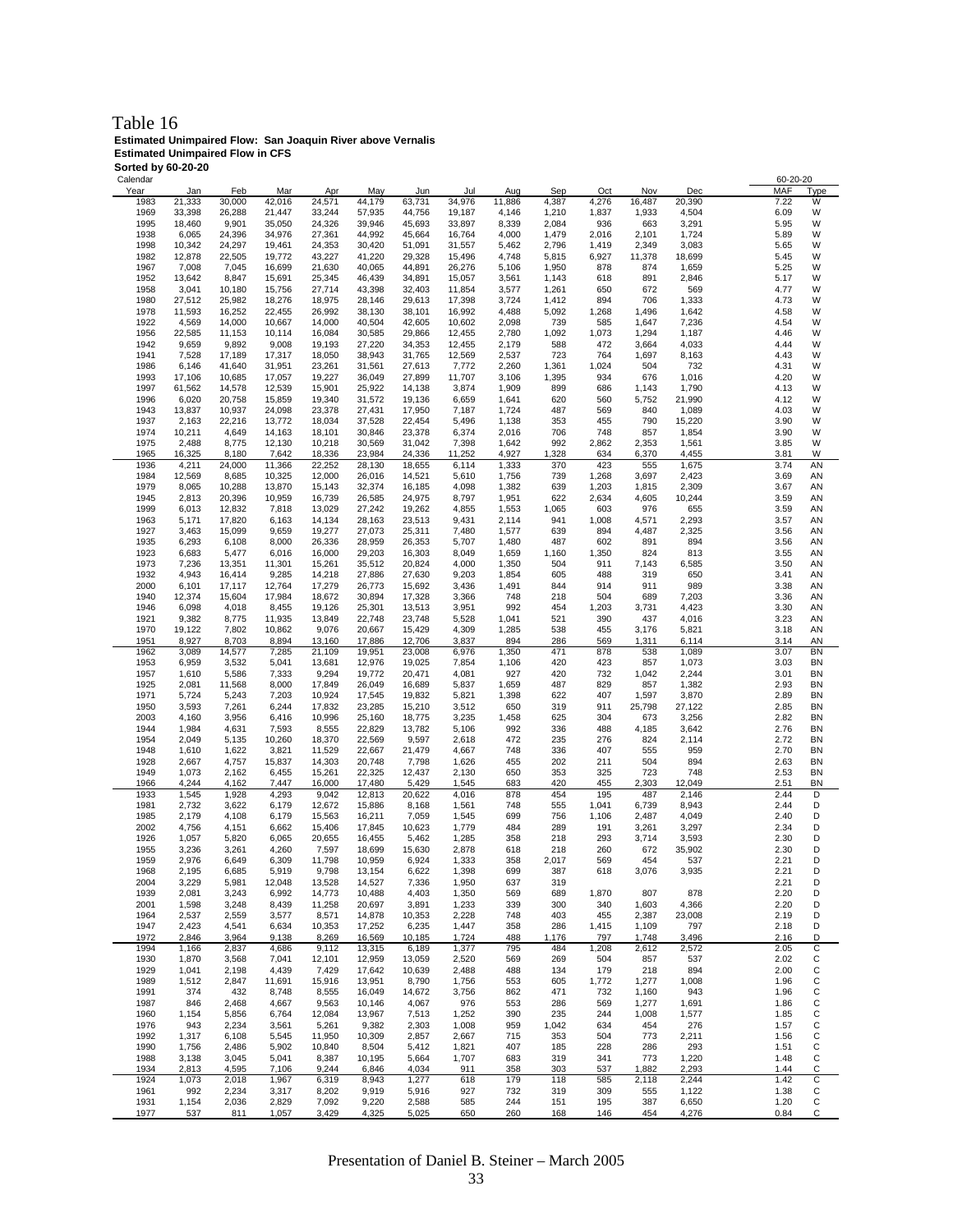A record of flow at Vernalis has been maintained by USGS for many years. Table 17 presents the record from USGS records by water year. The most recent record of flow is extracted from the Reclamation record that calculates the daily Delta Outflow Index.

Table 18 presents State Water Project and Central Valley Project diversion data. The State Water Project diversion values reflect data extracted for the DAYFLOW variable "SWP", with the values for water years after 2002 representing diversions to Clifton Court Forebay. The Central Valley Project diversion values reflect data extracted for the DAYFLOW variable "CVP, with the values for water year after 2002 representing the U.S. Bureau of Reclamation record for Tracy Pumping Plant diversions. Table 19 presents the same data as the summation of the two diversions, expressed in average monthly flow (cfs).

- /
- / / / / / / / / / / / /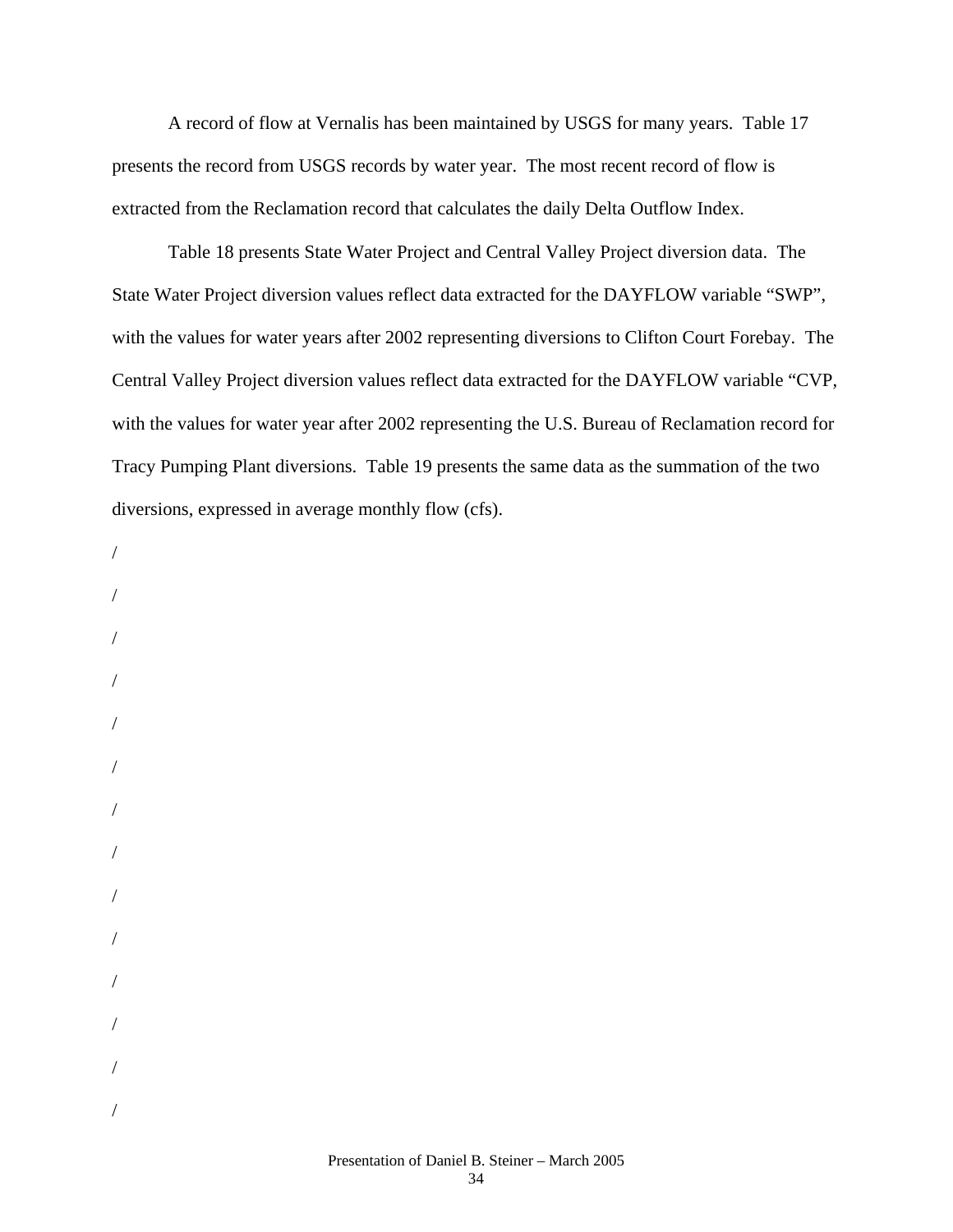# Table 17

#### **Flow at Vernalis (Values in Average Monthly CFS)**

|              |              |              |              |               |               |               |               |               |               |            |             |              | 60-20-20     |         |
|--------------|--------------|--------------|--------------|---------------|---------------|---------------|---------------|---------------|---------------|------------|-------------|--------------|--------------|---------|
| WY           | Oct          | Nov          | Dec          | Jan           | Feb           | Mar           | Apr           | May           | Jun           | Jul        | Aug         | Sep          | MAF          | Type    |
| 1924         | 2591         | 1316         | 1573         | 1478          | 1450          | 1035          | 1476          | 1275          | 575           | 420        | 420         | 417          | 1.42         | С       |
| 1925         |              |              |              |               |               |               |               |               |               |            |             |              | 2.93         | BN      |
| 1926         |              |              |              |               |               |               |               |               |               |            |             |              | 2.30         | D       |
| 1927         |              |              |              |               |               |               |               |               |               |            |             |              | 3.56         | ΑN      |
| 1928         |              |              |              |               |               |               |               |               |               |            |             |              | 2.63         | BN      |
| 1929         |              |              |              |               |               |               |               |               |               |            |             |              | 2.00         | C       |
| 1930         | 1407         | 1234         | 1285         | 1799          | 1702          | 2453          | 2581          | 2214          | 2754          | 1237       | 919         | 1433         | 2.02         | C       |
| 1931         | 1668         | 1644         | 1913         | 1546          | 1603          | 880           | 389           | 444           | 392           | 233        | 228         | 320          | 1.20         | C       |
| 1932         | 477          | 643          | 1251         | 3340          | 11158         | 4886          | 4814          | 11591         | 15101         | 5792       | 1164        | 1067         | 3.41         | AN      |
| 1933         | 1671         | 1897         | 1869         | 2007          | 3007          | 1737          | 1147          | 1383          | 5309          | 1113       | 666         | 1150         | 2.44         | D       |
| 1934         | 1533         | 1528         | 2408         | 2745          | 2241          | 1695          | 702           | 639           | 627           | 395        | 383         | 501          | 1.44         | С       |
| 1935         | 849          | 1291         | 1606         | 3637          | 3537          | 4074          | 14759         | 16381         | 15778         | 2698       | 994         | 1350         | 3.56         | AN      |
| 1936         | 2033         | 1939         | 2535         | 3304          | 12857         | 14168         | 13023         | 16781         | 11120         | 3047       | 1121        | 1281         | 3.74         | AN      |
| 1937         | 1889         | 1960         | 2855         | 3290          | 12403         | 13207         | 14465         | 20048         | 15559         | 3260       | 1129        | 1396         | 3.90         | W       |
| 1938         | 1898         | 1979         | 5307         | 6198          | 23440         | 34148         | 22412         | 28340         | 36653         | 14607      | 3359        | 2225         | 5.89         | W       |
| 1939         | 2665         | 3799         | 3700         | 4090          | 4174          | 2026          | 2467          | 2035          | 991           | 756        | 715         | 1034         | 2.20         | D       |
| 1940         | 1484         | 1436         | 1586         | 4130          | 8895          | 14945         | 16908         | 14297         | 10851         | 1994       | 1186        | 1688         | 3.36         | AN      |
| 1941         | 1603         | 1715         | 3011         | 7133          | 13115         | 21164         | 17088         | 21280         | 22305         | 9141       | 2094        | 1686         | 4.43         | W       |
| 1942         | 2198         | 2330         | 4775         | 8430          | 12738         | 8674          | 13415         | 16529         | 22242         | 7775       | 1684        | 1916         | 4.44         | W       |
| 1943         | 2236         | 2333         | 4365         | 5646          | 13078         | 23118         | 18062         | 14970         | 11654         | 2208       | 1542        | 1689         | 4.03         | W       |
| 1944         | 2108         | 1952         | 2387         | 2689          | 2966          | 4792          | 2300          | 3826          | 3384          | 1245       | 1091        | 1199         | 2.76         | BN      |
| 1945         | 1648         | 2473         | 3787         | 3863          | 10889         | 9214          | 8988          | 13913         | 11324         | 3880       | 1779        | 2031         | 3.59         | AN      |
| 1946         | 2758         | 3484         | 5732         | 9509          | 5959          | 3733          | 6015          | 13056         | 5784          | 1465       | 1224        | 1483         | 3.30         | AN      |
| 1947         | 1814         | 2616         | 3616         | 2782          | 2409          | 2259          | 1488          | 2045          | 943           | 527        | 569         | 1074         | 2.18         | D       |
| 1948         | 1314         | 1773         | 1695         | 1384          | 857           | 599           | 1393          | 5000          | 8606          | 1328       | 725         | 1088         | 2.70         | BN      |
| 1949         | 1548         | 1492         | 1486         | 1740          | 1416          | 3468          | 2058          | 3529          | 2003          | 562        | 602         |              | 2.53         | BN      |
|              |              | 1582         | 1571         |               | 3545          | 2205          |               | 5011          | 5014          |            | 621         | 715<br>946   | 2.85         | BN      |
| 1950<br>1951 | 1267<br>1324 | 8103         | 25124        | 1998<br>10278 | 10820         | 7768          | 5367<br>2653  | 6523          | 3338          | 687<br>870 | 759         | 1035         | 3.14         | AN      |
|              |              |              |              |               |               |               |               |               |               |            |             |              |              |         |
| 1952<br>1953 | 1784         | 1763<br>2176 | 3135<br>3663 | 8850<br>5946  | 11926<br>3676 | 13745<br>1162 | 20198<br>1520 | 27634<br>3059 | 23342<br>4915 | 3497       | 1355<br>747 | 1620<br>1093 | 5.17<br>3.03 | W<br>BN |
|              | 1865         |              |              |               |               |               |               |               |               | 1604       |             |              |              |         |
| 1954         | 1629         | 1662         | 1762         | 1656          | 2360          | 4458          | 5059          | 6715          | 1286          | 542        | 546         | 754          | 2.72         | BN      |
| 1955         | 1042         | 1386         | 1814         | 2965          | 2453          | 1561          | 917           | 1150          | 1496          | 416        | 431         | 610          | 2.30         | D       |
| 1956         | 799          | 1071         | 10903        | 27040         | 17909         | 7485          | 6262          | 13973         | 12252         | 3482       | 1902        | 1885         | 4.46         | W       |
| 1957         | 1998         | 2212         | 2505         | 1921          | 1764          | 3054          | 1326          | 2581          | 3760          | 875        | 753         | 1149         | 3.01         | BN      |
| 1958         | 2055         | 2249         | 2493         | 2420          | 5438          | 12092         | 27922         | 22415         | 15618         | 4091       | 1535        | 2243         | 4.77         | W       |
| 1959         | 2835         | 3633         | 2954         | 2331          | 3270          | 2068          | 812           | 791           | 533           | 312        | 402         | 786          | 2.21         | D       |
| 1960         | 876          | 1051         | 1183         | 1395          | 1785          | 595           | 517           | 618           | 293           | 222        | 267         | 385          | 1.85         | С       |
| 1961         | 712          | 1013         | 1287         | 1338          | 1119          | 444           | 200           | 380           | 207           | 104        | 151         | 321          | 1.38         | C       |
| 1962         | 410          | 593          | 711          | 804           | 5782          | 5931          | 2085          | 2620          | 3497          | 856        | 694         | 993          | 3.07         | BN      |
| 1963         | 1453         | 1643         | 2434         | 1754          | 8191          | 2607          | 8616          | 9337          | 6664          | 1821       | 1095        | 1515         | 3.57         | AN      |
| 1964         | 2677         | 3022         | 3532         | 2871          | 1759          | 929           | 764           | 703           | 650           | 383        | 440         | 900          | 2.19         | D       |
| 1965         | 1411         | 2356         | 6036         | 14381         | 7933          | 5325          | 9860          | 5295          | 5651          | 1973       | 1220        | 1678         | 3.81         | W       |
| 1966         | 2944         | 3644         | 6232         | 5267          | 4094          | 1914          | 982           | 863           | 570           | 440        | 500         | 725          | 2.51         | BN      |
| 1967         | 1101         | 1330         | 4375         | 3207          | 6368          | 6535          | 14496         | 20361         | 20002         | 10448      | 2020        | 2029         | 5.25         | W       |
| 1968         | 2725         | 3473         | 3634         | 2940          | 2712          | 3093          | 1436          | 891           | 592           | 503        | 768         | 938          | 2.21         | D       |
| 1969         | 1384         | 1604         | 2532         | 13812         | 32576         | 30868         | 22119         | 24608         | 27889         | 5802       | 2324        | 3255         | 6.09         | W       |
| 1970         | 4461         | 4628         | 4011         | 11114         | 9197          | 7178          | 1673          | 2393          | 2704          | 1330       | 1044        | 1319         | 3.18         | AN      |
| 1971         | 1466         | 1655         | 5043         | 5203          | 4394          | 2589          | 1961          | 1832          | 2322          | 1066       | 892         | 1097         | 2.89         | BN      |
| 1972         | 2252         | 1646         | 2398         | 3116          | 2800          | 1379          | 1037          | 744           | 587           | 481        | 543         | 1563         | 2.16         | D       |
| 1973         | 1991         | 2217         | 2501         | 4058          | 7994          | 7610          | 4204          | 2936          | 2576          | 1082       | 1067        | 1471         | 3.50         | AN      |
| 1974         | 2546         | 2281         | 3586         | 7780          | 5097          | 4816          | 5850          | 4106          | 3860          | 1636       | 1615        | 2846         | 3.90         | W       |
| 1975         | 3496         | 3891         | 4161         | 3766          | 6216          | 5683          | 3957          | 3971          | 5708          | 1718       | 1680        | 2653         | 3.85         | W       |
| 1976         | 4542         | 3906         | 3744         | 3326          | 2192          | 1822          | 1293          | 939           | 798           | 671        | 1055        | 1067         | 1.57         | С       |
| 1977         | 1273         | 1136         | 965          | 1091          | 789           | 524           | 212           | 400           | 118           | 93         | 124         | 179          | 0.84         | С       |
| 1978         | 246          | 430          | 506          | 2275          | 7324          | 11473         | 20032         | 19116         | 7070          | 1907       | 1418        | 2731         | 4.58         | W       |
| 1979         | 3327         | 3498         | 2812         | 5232          | 7143          | 8650          | 3507          | 2523          | 2254          | 1333       | 1451        | 1841         | 3.67         | AN      |
| 1980         | 2790         | 2312         | 2486         | 13067         | 19460         | 25292         | 10250         | 9910          | 5306          | 3383       | 1969        | 3802         | 4.73         | W       |
| 1981         | 4071         | 3278         | 2949         | 3250          | 2881          | 3121          | 2533          | 1966          | 1499          | 1265       | 1269        | 1181         | 2.44         | D       |
| 1982         | 1386         | 1564         | 1852         | 3888          | 6650          | 10060         | 22965         | 18650         | 7585          | 6162       | 4016        | 6130         | 5.45         | W       |
| 1983         | 8178         | 6975         | 16490        | 19064         | 31625         | 40028         | 36450         | 31765         | 26086         | 19224      | 9033        | 11311        | 7.22         | W       |
| 1984         | 13314        | 10676        | 19122        | 25627         | 11228         | 7500          | 4285          | 3239          | 2297          | 1904       | 2179        | 2918         | 3.69         | AN      |
| 1985         | 3813         | 2823         | 4770         | 4064          | 3244          | 2736          | 2467          | 2132          | 1748          | 2557       | 2600        | 1925         | 2.40         | D       |
| 1986         | 2072         | 1929         | 2205         | 2059          | 8750          | 25031         | 19592         | 8762          | 6234          | 2893       | 3183        | 4181         | 4.31         | W       |
| 1987         | 3741         | 2809         | 3705         | 2305          | 2138          | 3414          | 2867          | 2177          | 1990          | 1632       | 1626        | 1597         | 1.86         | С       |
| 1988         | 1369         | 1548         | 1278         | 1482          | 1440          | 2240          | 2146          | 1781          | 1711          | 1357       | 1557        | 1452         | 1.48         | С       |
| 1989         | 1126         | 1274         | 1372         | 1255          | 1235          | 2023          | 1915          | 1949          | 1583          | 1284       | 1169        | 1353         | 1.96         | С       |
| 1990         | 1402         | 1403         | 1380         | 1242          | 1366          | 1759          | 1309          | 1280          | 1116          | 1010       | 1033        | 876          | 1.51         | С       |
| 1991         | 993          | 1115         | 918          | 816           | 758           | 1779          | 1168          | 1049          | 568           | 594        | 537         | 574          | 1.96         | С       |
| 1992         | 788          | 1084         | 895          | 959           | 2167          | 1469          | 1418          | 891           | 481           | 447        | 483         | 635          | 1.56         | С       |
| 1993         | 849          | 956          | 981          | 4119          | 3037          | 2702          | 3421          | 3609          | 2341          | 1509       | 1998        | 2771         | 4.20         | W       |
| 1994         | 3040         | 1759         | 1628         | 1773          | 1989          | 2205          | 1863          | 1972          | 1109          | 1135       | 867         | 869          | 2.05         | С       |
| 1995         | 1369         | 1288         | 1295         | 4598          | 6564          | 14609         | 19935         | 22183         | 14013         | 9879       | 3924        | 4735         | 5.95         | W       |
| 1996         | 5691         | 2429         | 2250         | 2430          | 11891         | 15068         | 7501          | 8420          | 3739          | 2209       | 2033        | 2164         | 4.12         | W       |
| 1997         | 2690         | 2715         | 12190        | 30371         | 35080         | 13032         | 4728          | 4784          | 2647          | 1756       | 1875        | 2069         | 4.13         | W       |
| 1998         | 2705         | 1981         | 2116         | 6024          | 28140         | 19348         | 21939         | 17944         | 17761         | 13190      | 5441        | 5758         | 5.65         | W       |
| 1999         | 6152         | 3290         | 4330         | 4729          | 11704         | 8330          | 6437          | 5550          | 3016          | 2094       | 1969        | 2037         | 3.59         | ΑN      |
| 2000         | 2531         | 2158         | 1688         | 2136          | 7564          | 12096         | 5013          | 4813          | 2772          | 1898       | 2171        | 2330         | 3.38         | ΑN      |
| 2001         | 2806         | 2413         | 2212         | 2457          | 3194          | 3559          | 3004          | 3642          | 1599          | 1401       | 1338        | 1374         | 2.20         | D       |
| 2002         | 1886         | 2064         | 2100         | 2696          | 1896          | 2128          | 2599          | 2794          | 1424          | 1273       | 1150        | 1161         | 2.34         | D       |
| 2003         | 1563         | 1619         | 1950         | 1930          | 1922          | 2188          | 2656          | 2691          | 2230          | 1481       | 1431        | 1383         | 2.82         | ΒN      |
| 2004         | 1927         | 1694         | 1516         | 1684          | 2202          | 3273          | 2759          | 2683          | 1466          | 1146       | 1136        | 1125         | 2.21         | D       |
|              |              |              |              |               |               |               |               |               |               |            |             |              |              |         |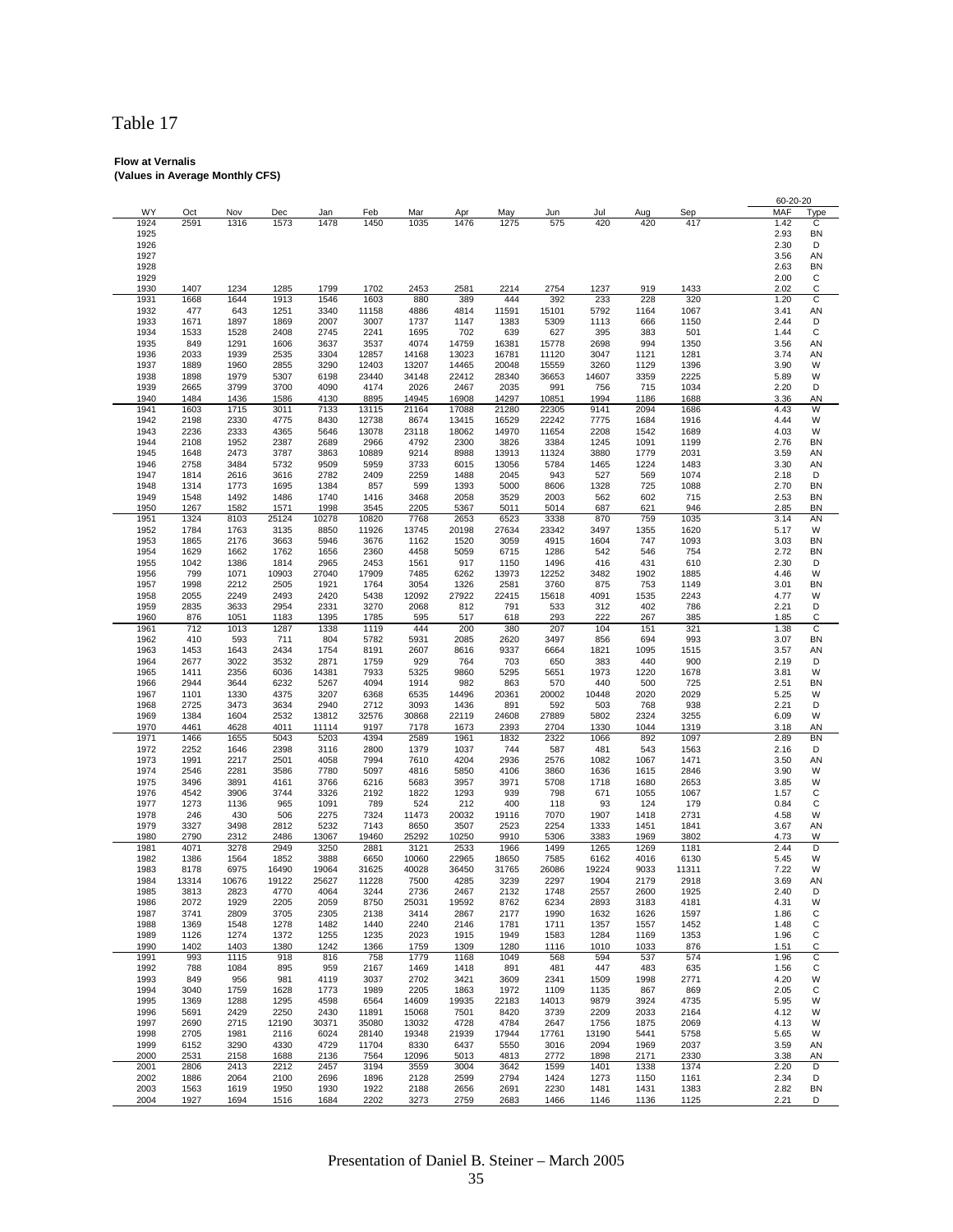## Table 18

State Water Project Diversions DAYFLOW Variable SWP - 1,000 acre-feet

| WY                                                                                | Oct | Nov            | Dec                     | Jan            | Feb | Mar | Apr                     | May | Jun | Jul | Aug | Sep | Total |
|-----------------------------------------------------------------------------------|-----|----------------|-------------------------|----------------|-----|-----|-------------------------|-----|-----|-----|-----|-----|-------|
| 1956                                                                              |     |                |                         |                |     |     |                         |     |     |     |     |     |       |
| 1957                                                                              |     |                |                         |                |     |     |                         |     |     |     |     |     |       |
| 1958                                                                              | Ĭ.  |                |                         | l,             |     |     |                         |     | Ĭ.  |     |     |     |       |
| 1959                                                                              |     |                |                         | J.             |     |     |                         |     |     |     |     |     |       |
| 1960                                                                              |     |                |                         |                |     |     |                         |     |     |     |     |     |       |
| 1961                                                                              |     |                |                         |                |     |     |                         |     |     |     |     |     |       |
| 1962                                                                              |     |                |                         |                |     |     |                         |     |     |     |     |     |       |
| 1963                                                                              |     |                |                         |                |     |     |                         |     |     |     |     |     |       |
| 1964                                                                              |     |                |                         |                |     |     |                         |     |     |     |     |     |       |
| 1965                                                                              |     |                |                         |                |     |     |                         |     |     |     |     |     |       |
| 1966                                                                              |     |                |                         |                |     |     |                         |     |     |     |     |     |       |
| 1967                                                                              |     |                |                         |                |     |     |                         |     |     |     |     |     |       |
| 1968                                                                              | 8   | 5              | 10                      | 27             | 3   | 71  | 88                      | 79  | 17  | 13  | 47  | 108 | 476   |
| 1969                                                                              | 142 | 157            | 158                     | 172            | 92  | 70  | 75                      | 60  | 29  | 32  | 34  | 11  | 1,032 |
| 1970                                                                              | 17  | 37             | 45                      | 40             | 21  | 27  | 52                      | 17  | 34  | 35  | 51  | 39  | 416   |
| 1971                                                                              | 26  | 88             | 113                     | 112            | 42  | 51  | 60                      | 45  | 68  | 102 | 123 | 51  | 881   |
| 1972                                                                              | 52  | 34             | 24                      | 33             | 26  | 160 | 156                     | 125 | 97  | 36  | 135 | 168 | 1,046 |
| 1973                                                                              | 180 | 207            | 211                     | 82             | 27  | 38  | 47                      | 103 | 150 | 165 | 180 | 104 | 1,494 |
| 1974                                                                              | 151 | 106            | 109                     | 44             | 111 | 117 | 90                      | 158 | 262 | 361 | 283 | 91  | 1,885 |
| 1975                                                                              | 62  | 111            | 171                     | 167            | 135 | 137 | 118                     | 93  | 12  | 16  | 254 | 233 | 1,510 |
| 1976                                                                              | 238 | 245            | 238                     | 254            | 175 | 228 | 26                      | 42  | 18  | 19  | 130 | 209 | 1,822 |
| 1977                                                                              | 84  | 94             | 68                      | 205            | 106 | 97  | 14                      | 72  | 17  | 20  | 15  | 9   | 801   |
| 1978                                                                              | 8   | 51             | 224                     | 365            | 343 | 108 | 35                      | 59  | 201 | 212 | 247 | 211 | 2,063 |
| 1979                                                                              | 127 | 135            | 169                     | 81             | 90  | 143 | 157                     | 184 | 179 | 282 | 347 | 278 | 2,172 |
| 1980                                                                              | 224 | 282            | 360                     | 387            | 188 | 71  | 87                      | 95  | 178 | 130 | 276 | 238 | 2,516 |
| 1981                                                                              | 184 | 147            | 181                     | 253            | 196 | 175 | 250                     | 57  | 16  | 144 | 302 | 189 | 2,094 |
| 1982                                                                              | 225 | 188            | 266                     | 211            | 311 | 384 | 363                     | 177 | 46  | 59  | 219 | 183 | 2,632 |
| 1983                                                                              | 185 | 154            | 323                     | 377            | 348 | 83  | 7                       | 24  | 108 | 70  | 168 | 40  | 1,887 |
| 1984                                                                              | 21  | 45             | 26                      | 20             | 113 | 157 | 215                     | 165 | 178 | 279 | 299 | 131 | 1,650 |
| 1985                                                                              | 115 | 238            | 273                     | 116            | 200 | 278 | 197                     | 184 | 196 | 283 | 338 | 266 | 2,683 |
| 1986                                                                              | 220 | 207            | 363                     | 307            | 112 | 45  | 120                     | 184 | 178 | 240 | 331 | 375 | 2,681 |
| 1987                                                                              | 208 | 181            | 188                     | 132            | 151 | 190 | 153                     | 123 | 119 | 265 | 305 | 272 | 2,288 |
| 1988                                                                              | 104 | 82             | 298                     | 383            | 333 | 259 | 255                     | 184 | 167 | 200 | 245 | 197 | 2,707 |
| 1989                                                                              | 114 | 140            | 178                     | 361            | 220 | 371 | 375                     | 184 | 120 | 279 | 391 | 365 | 3,097 |
| 1990                                                                              | 374 | 361            | 382                     | 389            | 351 | 389 | 309                     | 21  | 18  | 150 | 208 | 147 | 3,099 |
| 1991                                                                              | 139 | 130            | 166                     | 180            | 98  | 364 | 270                     | 79  | 52  | 45  | 126 | 132 | 1,779 |
| 1992                                                                              | 208 | 64             | 79                      | 185            | 203 | 386 | 71                      | 43  | 56  | 23  | 91  | 165 | 1,574 |
| 1993                                                                              | 43  | 67             | 170                     | 465            | 284 | 120 | 161                     | 105 | 121 | 257 | 382 | 381 | 2,555 |
| 1994                                                                              | 396 | 154            | 385                     | 213            | 106 | 115 | 20                      | 43  | 19  | 104 | 210 | 215 | 1,980 |
| 1995                                                                              | 170 | 212            | 240                     | 458            | 257 | 31  | 8                       | 77  | 199 | 364 | 290 | 169 | 2,476 |
| 1996                                                                              | 181 | 79             | 0                       | 348            | 171 | 174 | 106                     | 157 | 296 | 371 | 380 | 345 | 2,608 |
| 1997                                                                              | 336 | 349            | 211                     | 45             | 90  | 162 | 106                     | 79  | 153 | 322 | 268 | 339 | 2,462 |
| 1998                                                                              | 266 | 293            | 420                     | 197            | 7   | 14  | $\overline{\mathbf{c}}$ | 43  | 129 | 213 | 264 | 266 | 2,115 |
| 1999                                                                              | 295 | 129            | 128                     | 85             | 52  | 183 | 186                     | 99  | 59  | 376 | 409 | 409 | 2,411 |
| 2000                                                                              | 304 | 311            | 234                     | 396            | 422 | 344 | 189                     | 98  | 252 | 359 | 377 | 388 | 3,672 |
| 2001                                                                              | 307 | 322            | 292                     | 241            | 261 | 361 | 98                      | 34  | 9   | 217 | 249 | 213 | 2,603 |
| 2002                                                                              | 60  | 192            | 377                     | 397            | 275 | 239 | 125                     | 38  | 128 | 383 | 414 | 246 | 2,873 |
| 2003                                                                              | 108 | 187            | 256                     | 355            | 355 | 382 | 153                     | 61  | 355 | 412 | 431 | 404 | 3,458 |
| 2004                                                                              | 176 | 227            | 263                     | 419            | 368 | 423 | 127                     | 46  | 101 | 389 | 408 | 298 | 3,245 |
| Central Valley Project Diversions<br>DAYFLOW Variable CVP - 1,000 acre-feet<br>WY | Oct | Nov            | Dec                     | Jan            | Feb | Mar | Apr                     | May | Jun | Jul | Aug | Sep | Total |
| 1956                                                                              | 69  | 21             | 8                       | 0              | 9   | 25  | 39                      | 22  | 64  | 195 | 179 | 93  | 726   |
| 1957                                                                              | 40  | $\overline{4}$ | 3                       | 2              | 56  | 108 | 136                     | 131 | 189 | 213 | 188 | 112 | 1,181 |
| 1958                                                                              | 64  | 26             | 6                       | 1              | 3   | 15  | 6                       | 33  | 41  | 174 | 188 | 106 | 663   |
| 1959                                                                              | 71  | 29             | 6                       | 15             | 32  | 121 | 159                     | 157 | 203 | 236 | 202 | 109 | 1,341 |
| 1960                                                                              | 74  | 35             | 11                      | 11             | 33  | 136 | 151                     | 159 | 218 | 241 | 209 | 111 | 1,390 |
| 1961                                                                              | 89  | 30             |                         | 15             | 42  | 123 | 168                     | 167 | 228 | 275 | 231 | 120 | 1,489 |
| 1962                                                                              | 81  | 35             | 12                      | 21             | 11  | 53  | 160                     | 177 | 218 | 251 | 219 | 119 | 1,357 |
| 1963                                                                              | 83  | 44             | 0                       | 28             | 42  | 109 | 70                      | 167 | 204 | 249 | 227 | 120 | 1,344 |
| 1964                                                                              | 123 | 29             | 7                       | 32             | 88  | 129 | 175                     | 190 | 216 | 273 | 250 | 136 | 1,647 |
| 1965                                                                              | 132 | 39             |                         | 10             | 83  | 132 | 68                      | 190 | 213 | 259 | 229 | 116 | 1,472 |
| 1966                                                                              | 105 | 35             |                         | 4              | 48  | 149 | 179                     | 199 | 232 | 270 | 251 | 128 | 1,599 |
| 1967                                                                              | 109 | 55             | 26                      | 45             | 38  | 119 | 68                      | 112 | 122 | 158 | 256 | 149 | 1,258 |
| 1968                                                                              | 98  | 57             | 26                      | 39             | 99  | 202 | 224                     | 256 | 250 | 291 | 240 | 214 | 1,997 |
| 1969                                                                              | 233 | 137            | 68                      | 177            | 167 | 136 | 112                     | 134 | 112 | 166 | 268 | 134 | 1,844 |
| 1970                                                                              | 100 | 22             |                         | 25             | 82  | 108 | 217                     | 219 | 252 | 273 | 219 | 136 | 1,653 |
| 1971                                                                              | 126 | 28             | 0                       | $\overline{1}$ | 128 | 234 | 199                     | 222 | 264 | 281 | 269 | 165 | 1,918 |
| 1972                                                                              | 176 | 138            | 119                     | 64             | 187 | 240 | 210                     | 250 | 198 | 260 | 270 | 234 | 2,346 |
| 1973                                                                              | 207 |                | 0                       | 90             | 35  | 39  | 147                     | 275 | 273 | 285 | 276 | 226 | 1,855 |
| 1974                                                                              | 205 | 178            | 95                      | 76             | 193 | 261 | 153                     | 269 | 262 | 277 | 278 | 198 | 2,444 |
| 1975                                                                              | 212 |                |                         | 165            | 233 | 231 | 251                     | 243 | 238 | 284 | 276 | 216 | 2,349 |
| 1976                                                                              | 222 | 228            | 239                     | 249            | 264 | 281 | 262                     | 279 | 222 | 213 | 281 | 270 | 3,008 |
| 1977                                                                              | 195 | 150            | 96                      | 223            | 125 | 125 | 60                      | 102 | 18  | 22  | 67  | 98  | 1,281 |
| 1978                                                                              | 30  | 97             | 133                     | 238            | 226 | 245 | 163                     | 127 | 246 | 277 | 256 | 225 | 2,264 |
| 1979                                                                              | 182 | 191            | 195                     | 166            | 68  | 122 | 189                     | 184 | 178 | 280 | 280 | 261 | 2,296 |
| 1980                                                                              | 240 | 61             |                         |                | 158 | 199 | 228                     | 179 | 170 | 281 | 279 | 209 | 2,006 |
| 1981                                                                              | 219 | 229            | 233                     | 251            | 203 | 119 | 219                     | 193 | 206 | 268 | 253 | 197 | 2,590 |
| 1982                                                                              | 130 | 85             | 48                      | 111            | 210 | 254 | 205                     | 183 | 175 | 179 | 267 | 123 | 1,971 |
| 1983                                                                              | 138 | 199            | 193                     | 238            | 219 | 242 | 218                     | 174 | 177 | 244 | 262 | 199 | 2,502 |
| 1984                                                                              | 128 | 57             | 99                      | 84             | 219 | 263 | 236                     | 184 | 178 | 288 | 269 | 186 | 2,190 |
| 1985                                                                              | 222 | 232            | 243                     | 237            | 224 | 243 | 232                     | 184 | 178 | 281 | 269 | 244 | 2,790 |
| 1986                                                                              | 241 | 221            | 238                     | 239            | 219 | 150 | 166                     | 184 | 178 | 274 | 270 | 239 | 2,618 |
| 1987                                                                              | 246 | 220            | 247                     | 246            | 224 | 146 | 258                     | 184 | 178 | 273 | 281 | 255 | 2,758 |
| 1988                                                                              | 246 | 234            | 248                     | 250            | 236 | 251 | 243                     | 183 | 178 | 275 | 279 | 273 | 2,895 |
| 1989                                                                              | 218 | 214            | 256                     | 257            | 228 | 253 | 237                     | 184 | 178 | 291 | 289 | 263 | 2,870 |
| 1990                                                                              | 259 | 248            | 253                     | 254            | 227 | 253 | 253                     | 170 | 178 | 225 | 186 | 190 | 2,697 |
| 1991                                                                              | 68  | 94             | 140                     | 116            | 145 | 229 | 172                     | 79  | 53  | 100 | 102 | 110 | 1,408 |
| 1992                                                                              | 106 | 120            | 114                     | 197            | 142 | 252 | 102                     | 52  | 47  | 55  | 61  | 95  | 1,342 |
| 1993                                                                              | 59  | 76             | 75                      | 246            | 224 | 251 | 171                     | 94  | 118 | 265 | 268 | 261 | 2,108 |
| 1994                                                                              | 265 | 252            | 255                     | 140            | 215 | 139 | 93                      | 69  | 79  | 154 | 150 | 211 | 2,023 |
| 1995                                                                              | 152 | 148            | 217                     | 255            | 234 | 146 | 198                     | 184 | 242 | 274 | 270 | 261 | 2,581 |
| 1996                                                                              | 266 | 251            | 263                     | 263            | 206 | 45  | 143                     | 128 | 263 | 274 | 269 | 256 | 2,626 |
| 1997                                                                              | 258 | 245            | 251                     | 124            | 31  | 267 | 162                     | 107 | 264 | 270 | 272 | 257 | 2,510 |
| 1998                                                                              | 263 | 250            | 251                     | 243            | 164 | 127 | 86                      | 143 | 170 | 250 | 269 | 259 | 2,474 |
| 1999                                                                              | 256 | 127            | $\overline{\mathbf{c}}$ | 183            | 240 | 253 | 102                     | 105 | 199 | 272 | 270 | 255 | 2,262 |
| 2000                                                                              | 261 | 250            | 156                     | 197            | 236 | 208 | 131                     | 78  | 181 | 266 | 270 | 253 | 2,487 |
| 2001                                                                              | 259 | 242            | 240                     | 168            | 195 | 116 | 130                     | 53  | 178 | 254 | 254 | 243 | 2,332 |
| 2002                                                                              | 223 | 223            | 226                     | 255            | 200 | 257 | 128                     | 53  | 151 | 268 | 267 | 255 | 2,505 |
| 2003                                                                              | 251 | 218            | 205                     | 262            | 237 | 267 | 113                     | 90  | 262 | 258 | 264 | 253 | 2,680 |
| 2004                                                                              | 264 | 257            | 255                     | 268            | 228 | 254 | 216                     | 59  | 116 | 269 | 272 | 261 | 2,718 |
|                                                                                   |     |                |                         |                |     |     |                         |     |     |     |     |     |       |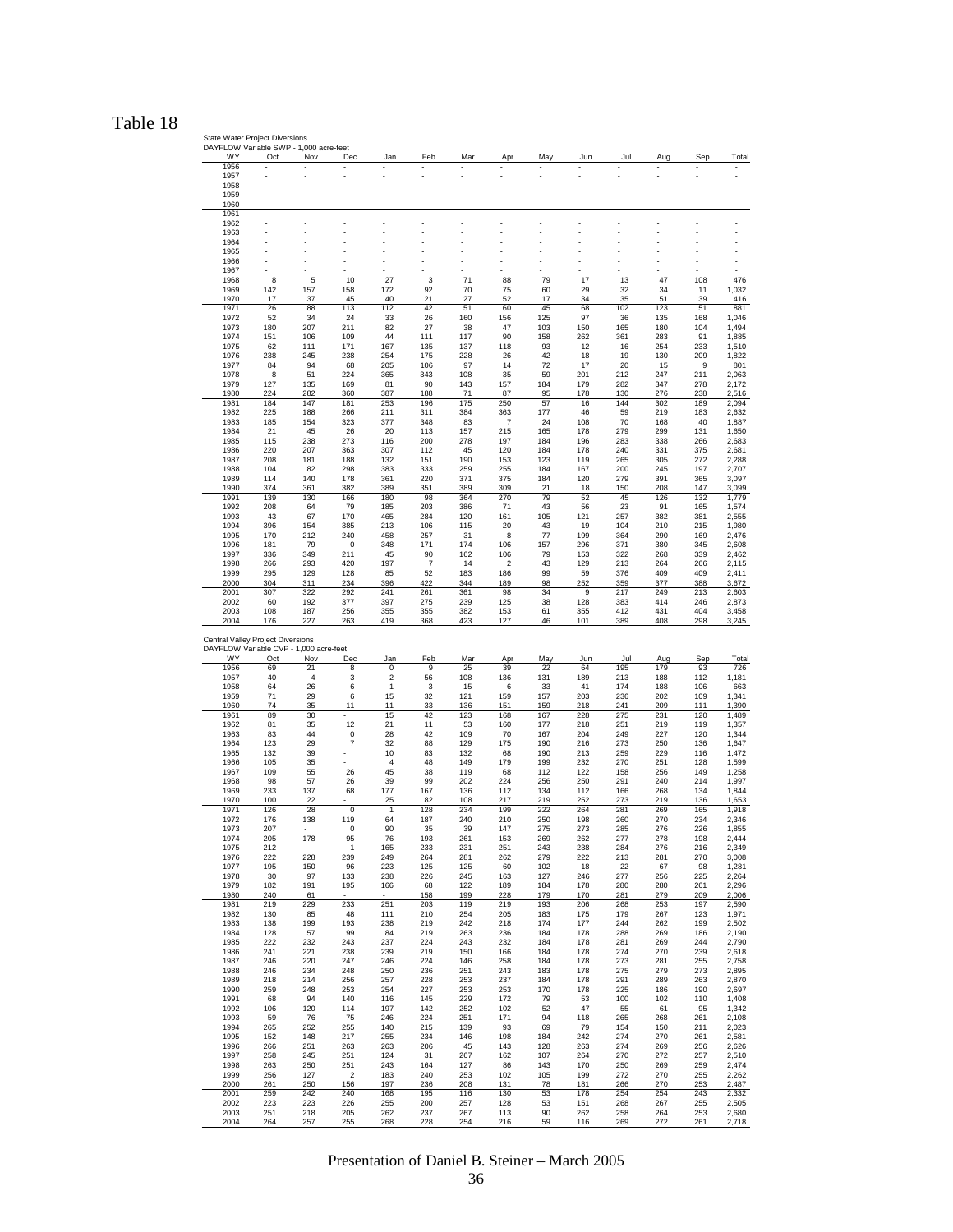| Table 19                                                                                 |
|------------------------------------------------------------------------------------------|
| State Water Project and Central Valley Project Combined Diversions - Average Monthly CFS |

| WY   | Oct    | Nov    | Dec                      | Jan    | Feb    | Mar    | Apr    | May   | Jun    | Jul    | Aug    | Sep    |
|------|--------|--------|--------------------------|--------|--------|--------|--------|-------|--------|--------|--------|--------|
| 1956 | 1,123  | 350    | 138                      | 6      | 165    | 413    | 650    | 362   | 1,083  | 3,168  | 2,914  | 1,566  |
| 1957 | 657    | 66     | 56                       | 31     | 1,004  | 1,756  | 2,288  | 2,122 | 3,174  | 3,471  | 3,049  | 1,875  |
| 1958 | 1,035  | 440    | 98                       | 15     | 55     | 250    | 104    | 530   | 684    | 2,832  | 3,063  | 1,779  |
| 1959 | 1,149  | 496    | 96                       | 250    | 584    | 1,962  | 2,667  | 2,545 | 3,418  | 3,841  | 3,289  | 1,833  |
| 1960 | 1,203  | 594    | 175                      | 184    | 596    | 2,206  | 2,532  | 2,589 | 3,665  | 3,926  | 3,394  | 1,873  |
| 1961 | 1,449  | 503    | $\mathcal{L}^{\pm}$      | 245    | 760    | 2,004  | 2,818  | 2,711 | 3,834  | 4,465  | 3,761  | 2,025  |
| 1962 | 1,320  | 581    | 191                      | 343    | 201    | 857    | 2,688  | 2,873 | 3,669  | 4,080  | 3,560  | 2,006  |
| 1963 | 1,347  | 746    | 6                        | 454    | 763    | 1,769  | 1,172  | 2,708 | 3,429  | 4,054  | 3,698  | 2,014  |
| 1964 | 1,995  | 483    | 109                      | 524    | 1,582  | 2,100  | 2,947  | 3,090 | 3,637  | 4,433  | 4,059  | 2,283  |
| 1965 | 2,145  | 655    | $\blacksquare$           | 170    | 1,501  | 2,149  | 1,136  | 3,090 | 3,579  | 4,219  | 3,725  | 1,943  |
| 1966 | 1,699  | 587    | $\overline{\phantom{a}}$ | 60     | 858    | 2,418  | 3,006  | 3,243 | 3,895  | 4,397  | 4,082  | 2,156  |
| 1967 | 1,776  | 924    | 424                      | 735    | 685    | 1,938  | 1,147  | 1,827 | 2,055  | 2,566  | 4,157  | 2,506  |
| 1968 | 1,723  | 1,040  | 595                      | 1,077  | 1,832  | 4,434  | 5,250  | 5,451 | 4,485  | 4,943  | 4,673  | 5,418  |
| 1969 | 6,098  | 4,929  | 3,677                    | 5,687  | 4,650  | 3,349  | 3,139  | 3,161 | 2,381  | 3,228  | 4,921  | 2,421  |
| 1970 | 1,902  | 994    | 727                      | 1,067  | 1,867  | 2.192  | 4,525  | 3,845 | 4,801  | 5,015  | 4,393  | 2,929  |
| 1971 | 2,468  | 1,952  | 1,851                    | 1,841  | 3,076  | 4,630  | 4,351  | 4,337 | 5,588  | 6,214  | 6,377  | 3,632  |
| 1972 | 3,708  | 2,898  | 2,329                    | 1,568  | 3,834  | 6,506  | 6,150  | 6,090 | 4,952  | 4,811  | 6,587  | 6,760  |
| 1973 | 6,290  | 3,483  | 3,437                    | 2,811  | 1,114  | 1,264  | 3,256  | 6,156 | 7,105  | 7,322  | 7,418  | 5,549  |
| 1974 | 5,799  | 4,773  | 3,324                    | 1,958  | 5,470  | 6,134  | 4,081  | 6,955 | 8,807  | 10,373 | 9,126  | 4,851  |
| 1975 | 4,450  | 1,865  | 2,787                    | 5,400  | 6,630  | 5,987  | 6,189  | 5,468 | 4,203  | 4,880  | 8,612  | 7,561  |
| 1976 | 7,467  | 7,953  | 7,752                    | 8,182  | 7,906  | 8,264  | 4,838  | 5,216 | 4,034  | 3,773  | 6,683  | 8,055  |
| 1977 | 4,532  | 4,092  | 2,671                    | 6,965  | 4,164  | 3,598  | 1,241  | 2,822 | 598    | 685    | 1,345  | 1,795  |
| 1978 | 615    | 2,500  | 5,806                    | 9,811  | 10,254 | 5,735  | 3,323  | 3,018 | 7,509  | 7,952  | 8,179  | 7,321  |
| 1979 | 5,015  | 5,478  | 5,923                    | 4,012  | 2,855  | 4,318  | 5,820  | 5,990 | 5,988  | 9,141  | 10,192 | 9,049  |
| 1980 | 7,550  | 5,767  | 5,858                    | 6,293  | 6,247  | 4,386  | 5,301  | 4,464 | 5,859  | 6,687  | 9,022  | 7,505  |
| 1981 | 6,558  | 6,325  | 6,733                    | 8,189  | 7,190  | 4,782  | 7,889  | 4,061 | 3,723  | 6,695  | 9,023  | 6,488  |
| 1982 | 5,767  | 4,594  | 5,112                    | 5,229  | 9,402  | 10,360 | 9,560  | 5,863 | 3,701  | 3,878  | 7,915  | 5,137  |
| 1983 | 5,248  | 5,932  | 8,384                    | 9,989  | 10,225 | 5,278  | 3,785  | 3,209 | 4,794  | 5,116  | 6,993  | 4,017  |
| 1984 | 2,418  | 1,706  | 2,026                    | 1,704  | 5,990  | 6,843  | 7,570  | 5,669 | 5,981  | 9,219  | 9,233  | 5,325  |
| 1985 | 5,482  | 7,898  | 8,396                    | 5,738  | 7,637  | 8,469  | 7,208  | 5,983 | 6,286  | 9,171  | 9,876  | 8,561  |
| 1986 | 7,498  | 7,190  | 9,776                    | 8,865  | 5,966  | 3,161  | 4,794  | 5,996 | 5,992  | 8,349  | 9,760  | 10,310 |
| 1987 | 7,381  | 6,732  | 7,069                    | 6,155  | 6,758  | 5,463  | 6,916  | 4,995 | 4,998  | 8,745  | 9,528  | 8,860  |
| 1988 | 5,690  | 5,302  | 8,882                    | 10,293 | 10,243 | 8,292  | 8,372  | 5,969 | 5,799  | 7,729  | 8,508  | 7,900  |
| 1989 | 5,405  | 5,950  | 7,056                    | 10,056 | 8,059  | 10,138 | 10,292 | 5,992 | 5,013  | 9,274  | 11,054 | 10,560 |
| 1990 | 10,302 | 10,235 | 10,324                   | 10,455 | 10,419 | 10,430 | 9,446  | 3,114 | 3,295  | 6,091  | 6,420  | 5,670  |
| 1991 | 3,364  | 3,766  | 4,974                    | 4,810  | 4,372  | 9,638  | 7,418  | 2,557 | 1,763  | 2,362  | 3,709  | 4,068  |
| 1992 | 5,116  | 3,084  | 3,133                    | 6,209  | 6,209  | 10,369 | 2,908  | 1,545 | 1,733  | 1,273  | 2,471  | 4,364  |
| 1993 | 1,661  | 2,400  | 3,985                    | 11,564 | 9,141  | 6,025  | 5,587  | 3,237 | 4,015  | 8,483  | 10,571 | 10,783 |
| 1994 | 10,753 | 6,825  | 10,411                   | 5,734  | 5,791  | 4,139  | 1,892  | 1,826 | 1,651  | 4,202  | 5,848  | 7,149  |
| 1995 | 5,239  | 6,045  | 7,443                    | 11,594 | 8,855  | 2,875  | 3,460  | 4,238 | 7,414  | 10,389 | 9,097  | 7,230  |
| 1996 | 7,280  | 5,551  | 4,277                    | 9,936  | 6,808  | 3,570  | 4,173  | 4,623 | 9,382  | 10,472 | 10,557 | 10,093 |
| 1997 | 9,662  | 9,982  | 7,517                    | 2,757  | 2,185  | 6,984  | 4,495  | 3,026 | 7,017  | 9,637  | 8,787  | 10,028 |
| 1998 | 8,604  | 9,133  | 10,899                   | 7,148  | 3,089  | 2,294  | 1,478  | 3,022 | 5,030  | 7,529  | 8,666  | 8,832  |
| 1999 | 8,955  | 4,313  | 2,115                    | 4,366  | 5,260  | 7,080  | 4,831  | 3,317 | 4,333  | 10,542 | 11,047 | 11,147 |
| 2000 | 9,183  | 9,419  | 6,347                    | 9,643  | 11,856 | 8,967  | 5,386  | 2,851 | 7,280  | 10,159 | 10,513 | 10,769 |
| 2001 | 9,194  | 9,477  | 8,662                    | 6,662  | 8,222  | 7,749  | 3,833  | 1,407 | 3,148  | 7,658  | 8,171  | 7,656  |
| 2002 | 4,604  | 6,986  | 9,799                    | 10,599 | 8,553  | 8,073  | 4,249  | 1,481 | 4,682  | 10,575 | 11,067 | 8,410  |
| 2003 | 5,834  | 6,805  | 7,491                    | 10,024 | 10,658 | 10,561 | 4,474  | 2,446 | 10,371 | 10,896 | 11,301 | 11,042 |
| 2004 | 7,150  | 8,138  | 8,411                    | 11,158 | 10,733 | 11,008 | 5,773  | 1,711 | 3,647  | 10,694 | 11,059 | 9,392  |

/

/

/

/

/

/

/

Presentation of Daniel B. Steiner – March 2005 37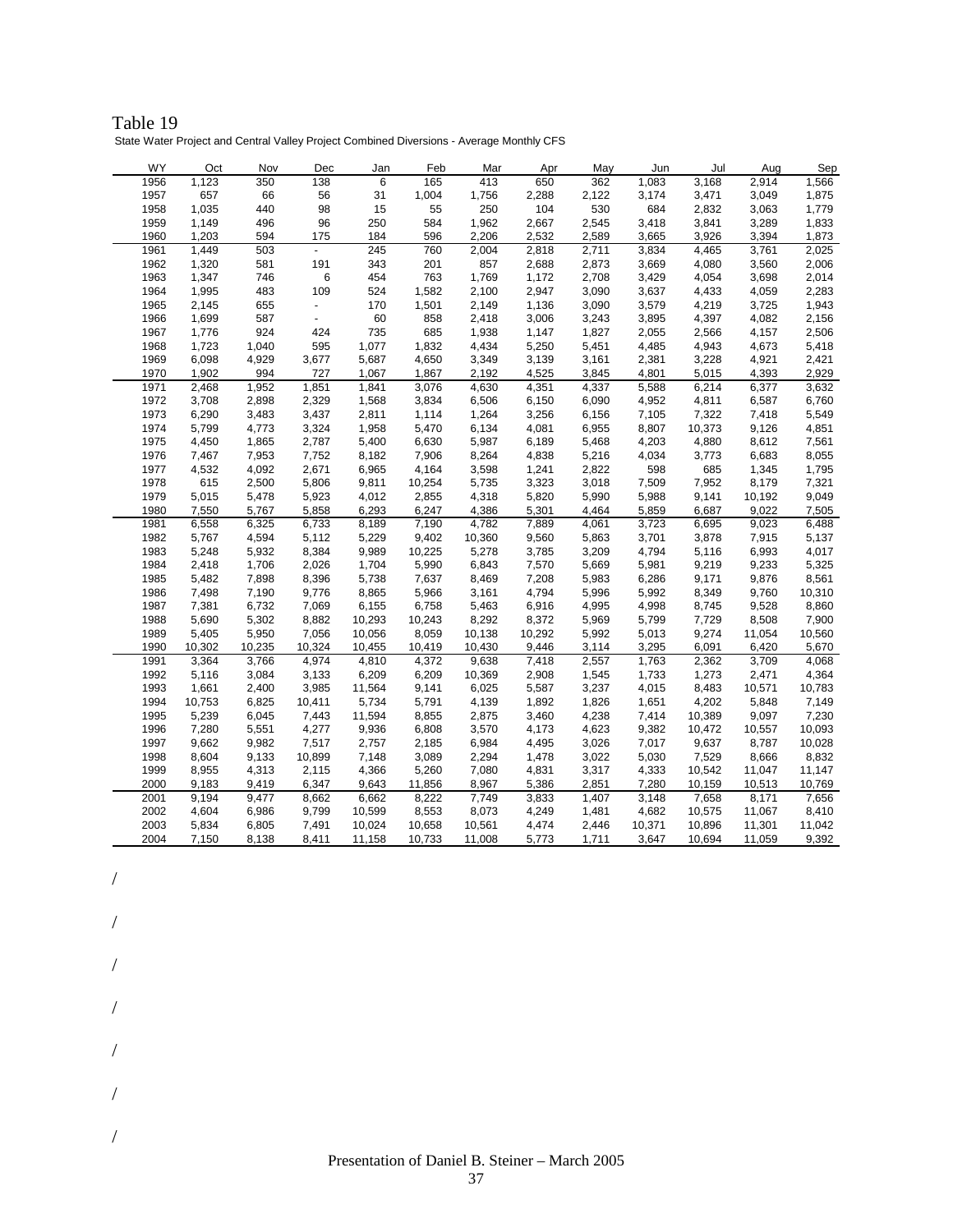# **Attachment A**

# **Stanislaus River Basin Assumptions / Operating Criteria**

The assumptions used to model the Stanislaus in the preliminary CALSIM II test simulation are outlined in detail below.

# • **1997 New Melones Interim Plan of Operations:**

The New Melones Interim Plan of Operations (IPO) allocates supply to four purposes: fisheries, water quality, X2 requirement support, and water supply for CVP contractors (i.e., SEWD and CSJWCD). Reclamation provides water to Oakdale Irrigation District (OID) and South San Joaquin Irrigation District (SSJID) according to a separate agreement with these agencies.

The amount of water allocated to each purpose (other than to OID/SSJID) in the IPO depends on end-of-February storage plus March-September forecasted inflow, as shown below in Table 2. CALSIM makes releases to the Stanislaus River below Goodwin Dam in the following order:

- 1. Releases for the fishery according to an assumed pattern associated with the allocated volume.
- 2. Releases up to the amount needed above the fishery release to meet the Vernalis water quality requirement, these accumulated releases cannot exceed the annual Vernalis water quality allocation.
- 3. Releases for DO at Ripon (surrogated as a flow requirement at Goodwin), with no volume limitation except the flow requirement itself.
- 4. Releases for the Vernalis D-1641 Bay-Delta flow requirement. The IPO assumed that the Vernalis flow requirement release occurred as the second step; however, for modeling simplicity the release is modeled last. Results are rarely affected by the shift in order.

|          | <b>New Melones</b><br><b>Storage</b><br><b>Plus Inflow</b> |     | <b>Fishery</b> |      | <b>Vernalis</b><br>Water<br>Quality |      | <b>Bay-Delta</b> |      | <b>CVP</b><br>Contractors* |
|----------|------------------------------------------------------------|-----|----------------|------|-------------------------------------|------|------------------|------|----------------------------|
| From     | To                                                         |     | To             | From | To                                  | From | To               | From | To                         |
| $\Omega$ | 1.400                                                      | 0   | 98             | 0    | 70                                  | 0    | 0                | 0    | $\Omega$                   |
| 1,400    | 2,000                                                      | 98  | 125            | 70   | 80                                  | 0    | 0                | 0    | $\Omega$                   |
| 2,000    | 2,500                                                      | 125 | 345            | 80   | 175                                 | 0    | 0                | 0    | 59                         |
| 2,500    | 3,000                                                      | 345 | 467            | 175  | 250                                 | 75   | 75               | 90   | 90                         |
| 3,000    | 6,000                                                      | 467 | 467            | 250  | 250                                 | 75   | 75               | 90   | 90                         |

# *Table 2:* **New Melones Interim Plan of Operation Allocations (1,000 AF)**

\* CVP Contractors: Stockton East Water District and Central San Joaquin Water Conservation District

Deliveries to the OID and SSJID are limited by the following equation:

*Oakdale ID/South San Joaquin ID Maximum Diversion*

- Annual volume equals 600 TAF unless water year inflow is less than 600 TAF.
- When less than 600 TAF the following formula is applied: Entitlement = Inflow +  $(600 - Inflow) / 3$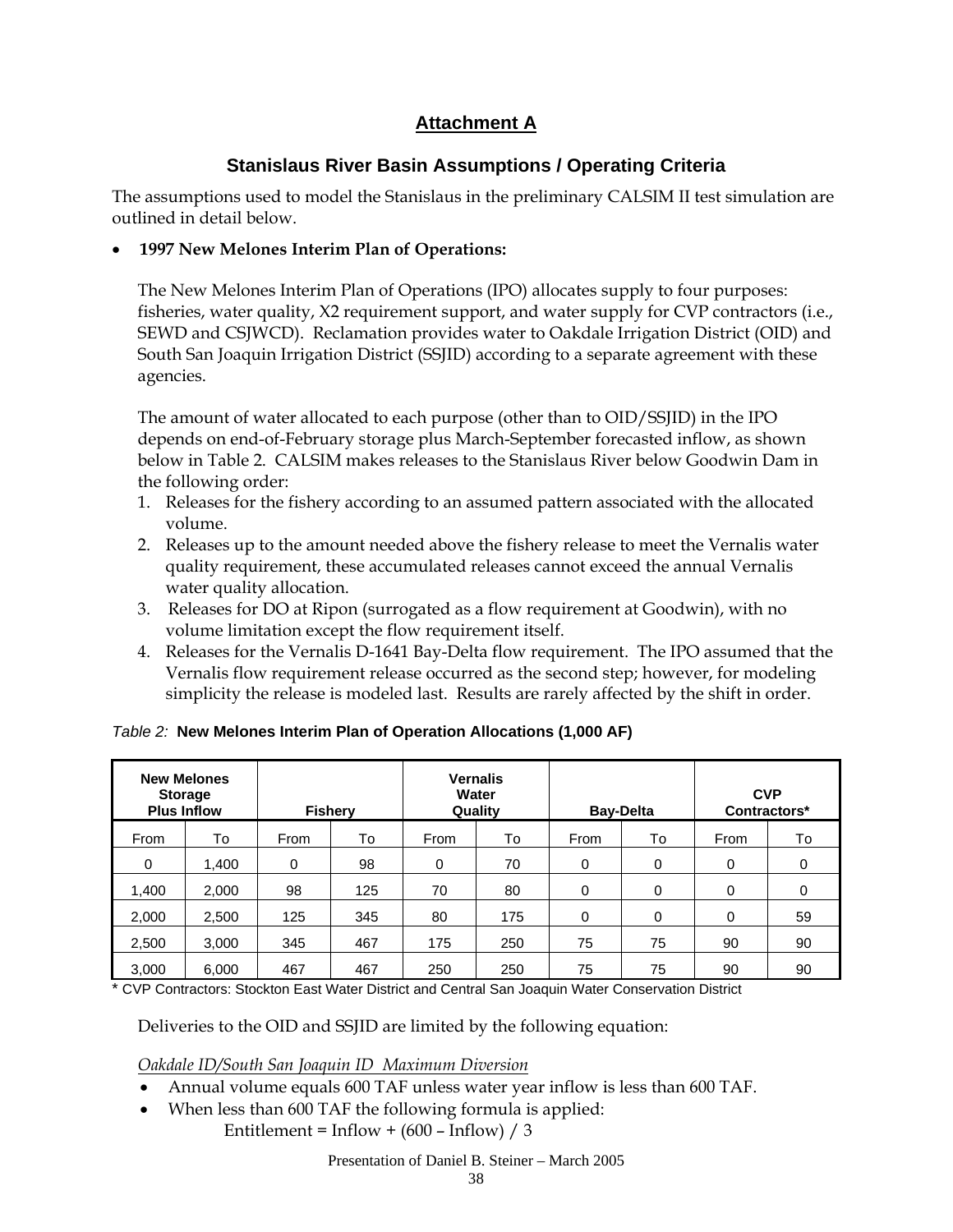Each district is entitled to one-half of the water available.

## • **Fishery Releases - 1987 Reclamation, DFG Agreement, and U.S. Fish and Wildlife Service discretionary use of CVPIA 3406(b)(2)**

Depending on the fishery allocation (0 - 467 TAF/yr) under the New Melones IPO, the fishery release volume at Goodwin Dam is assumed to be managed under the base and pulse flow schedules shown below. Values are interpolated between the seven discrete schedules. Fishery releases are based on a 1987 agreement between Reclamation and the California Department of Fish and Game and U.S. Fish and Wildlife Service discretionary use of the CVPIA 3406(b)(2) account to support release goals established by the Anadromous Fish Restoration Program (AFRP). Table 3 depicts the volumes and patterns used in CALSIM for the interpolation. These values are consistent with the modeling used during the finalization of the IPO.

| <b>Annual Fishery</b><br><b>Allocation (TAF)</b> | 0 | 98.4     | 243.3 | 253.8 | 310.3 | 410.2 | 466.8 |
|--------------------------------------------------|---|----------|-------|-------|-------|-------|-------|
| <b>Base Flow Schedules (cfs)</b>                 |   |          |       |       |       |       |       |
| Januarv                                          | 0 | 125      | 250   | 275   | 300   | 350   | 400   |
| February                                         | 0 | 125      | 250   | 275   | 300   | 350   | 400   |
| March                                            | 0 | 125      | 250   | 275   | 300   | 350   | 400   |
| April                                            | 0 | 250      | 300   | 300   | 900   | 1500  | 1500  |
| Mav                                              | 0 | 250      | 300   | 300   | 900   | 1500  | 1500  |
| June                                             | 0 | 0        | 200   | 200   | 250   | 800   | 1500  |
| July                                             | 0 | $\Omega$ | 200   | 200   | 250   | 300   | 300   |
| August                                           | 0 | 0        | 200   | 200   | 250   | 300   | 300   |
| September                                        | 0 | 0        | 200   | 200   | 250   | 300   | 300   |
| October                                          | 0 | 110      | 200   | 250   | 250   | 350   | 350   |
| November                                         | 0 | 200      | 250   | 275   | 300   | 350   | 400   |
| December                                         | 0 | 200      | 250   | 275   | 300   | 350   | 400   |
| <b>Pulse Flow Schedules (cfs)</b>                |   |          |       |       |       |       |       |
| Apr 15 - May 16                                  | 0 | 500      | 1500  | 1500  | 1500  | 1500  | 1500  |

### *Table 3:* **Stanislaus River Base and Pulse Flow Schedules**

## • **SWRCB D-1422 – Stanislaus River Dissolved Oxygen**

CALSIM II does not have the ability to predict or adjust operations for dissolved oxygen in the Stanislaus River. D-1422 requires that water be released from New Melones to maintain the dissolved oxygen concentration in the Stanislaus River at a value of at least 7 mg/l as measured near Ripon. As a surrogate, specific release volumes are required from Goodwin Dam to meet this criterion. The surrogate volumes are shown in Table 4 below.

*Table 4:* **Surrogate Dissolved Oxygen Release Volumes (1,000 AF)**

| <b>Month</b> | <b>Release Volume</b> |
|--------------|-----------------------|
| June         | 13.2                  |
| July         | 16.2                  |
| August       | 16.4                  |
| September    | 14.3                  |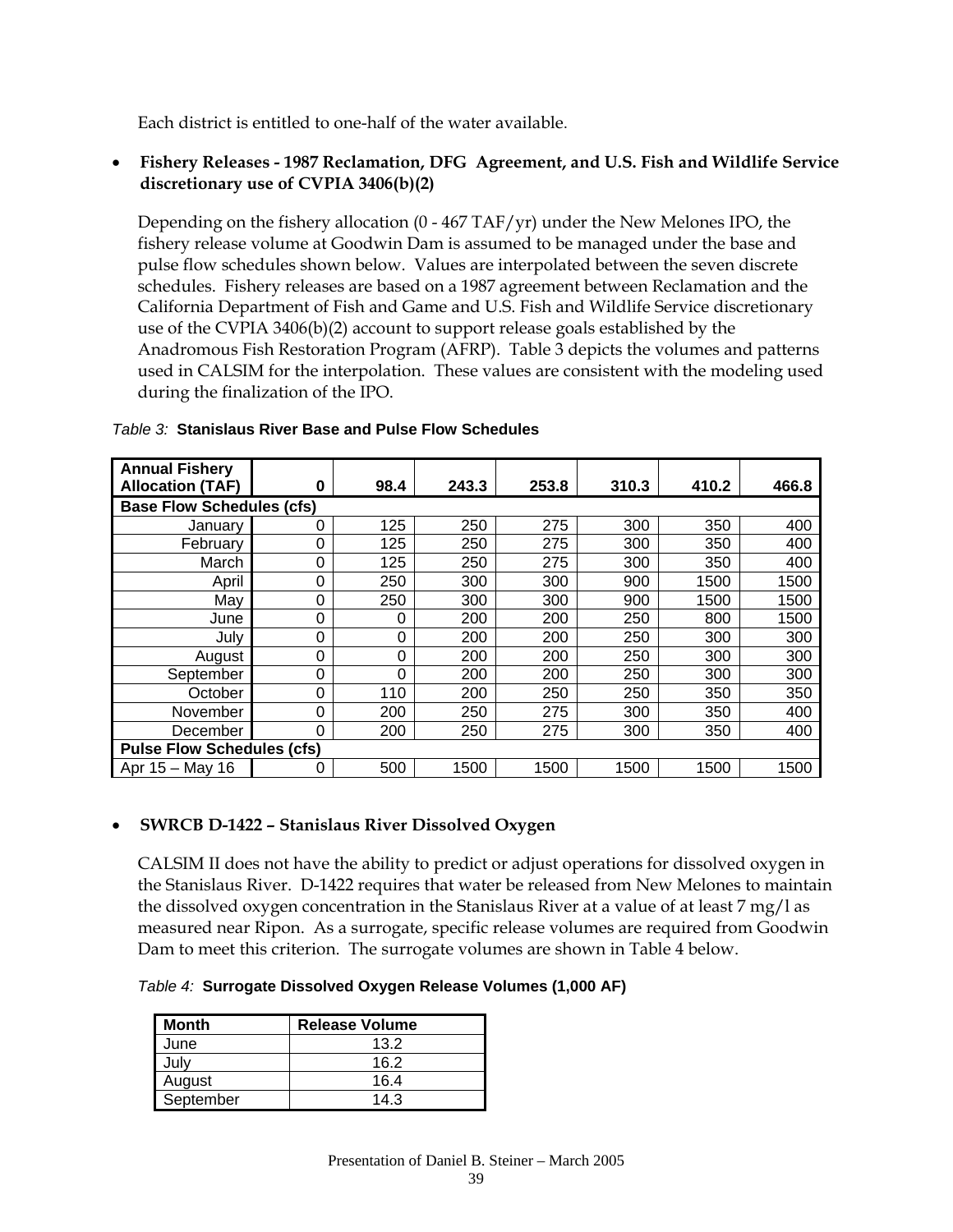## • **SWRCB D-1641 – Vernalis Water Quality**

The salinity objective near Vernalis was originally defined in SWRCB D-1422. SWRCB D-1641 provisions have revised this requirement. CALSIM II calculates the salinity concentration at Vernalis by evaluating the blended flows and their associated assumed salinity concentrations that reach Vernalis. D-1641 requires salinity near Vernalis to be less than 0.7 electrical conductivity (EC) for April – August and less than 1.0 EC September – March. Releases are made from New Melones, as required, up to the allocation provided by the New Melones IPO, to meet this criterion.

## • **SWRCB D-1641 – Bay-Delta Flow (X2 Requirement Support)**

D-1641 also requires the flow at Vernalis to be maintained during the February through June period to support the 2 ppt isohaline (X2 position) in the Delta, as shown in Table 5. The objectives of the Vernalis Adaptive Management Plan (VAMP – see below) become the flow objective during the period April 15 through May 16. Releases are made from New Melones, as required, but are limited by the Bay-Delta allocation determined by the New Melones IPO.

| San Joaquin Basin Index | X2 Required At or West of<br><b>Chipps</b> | X2 Required East of Chipps |
|-------------------------|--------------------------------------------|----------------------------|
| Wet                     | 3420                                       | 2130                       |
| Above Normal            | 3420                                       | 2130                       |
| <b>Below Normal</b>     | 2280                                       | 1420                       |
| Drv                     | 2280                                       | 1420                       |
| Critical                | 1140                                       | 710                        |

## *Table 5:* **Bay-Delta Vernalis Flow Objectives (average monthly cfs)**

## • **South San Joaquin Irrigation District Water Commitments**

In addition to district-area water demands, South San Joaquin Irrigation District (SSJID) demands incorporate deliveries to the South County Project (scheduled to begin operation during 2005), commitments to the San Joaquin River Agreement (VAMP) and water sales to the Stockton East Water District (SEWD). The South County Project is modeled as a 25,000 acre-feet delivery, equally distributed during the year. SSJID's commitment to the SJRA is determined dynamically each year and can range up to 11,000 acre-feet. The sale to SEWD is modeled as one-half of a 30,000 acre-feet transfer by SSJID/OID, annually dependent upon water year inflow to New Melones (Table 6).

## *Table 6: Total SSJID/OID Transfer to SEWD* **(1,000 AF)**

| <b>New Melones</b><br><b>Inflow</b> | <b>Total Transfer Volume</b> |
|-------------------------------------|------------------------------|
|                                     |                              |
| 450                                 | 12.5                         |
| ∩∩                                  |                              |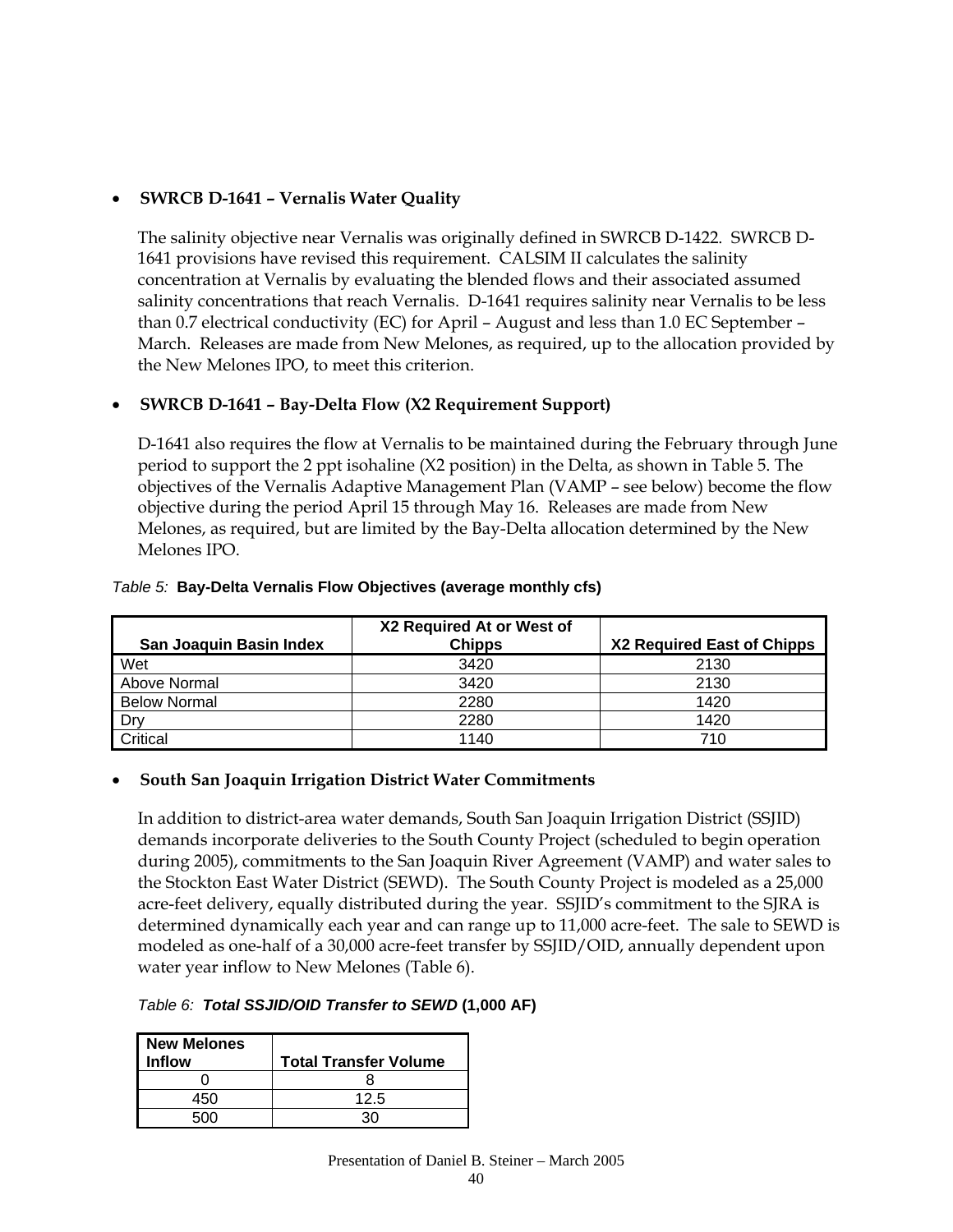## • **Oakdale Irrigation District Water Commitments**

In addition to district-area water demands, Oakdale Irrigation District (OID) demands incorporate commitments to the San Joaquin River Agreement (SJRA) and water sales to SEWD. OID's commitments to the SJRA include up to 11,000 acre-feet per year towards VAMP, 15,000 acre-feet of water towards fall (October) river releases, and any portion of the VAMP water not used during the VAMP pulse flow period also for fall releases (equally during November and December). OID's sale to SEWD mirrors the sale by SSJID.

VAMP releases by SSJID/OID are made to the Stanislaus River on top of IPO releases whenever there is capacity available below a limit of 1,500 cfs at Goodwin. If the VAMP release is limited, the increment of release not made at Goodwin is made from the Tuolumne River. An accounting is made of such a release, and subsequently water is transferred from SSJID/OID to the Modesto Irrigation District at a rate not to exceed 50 cfs (assumed conveyance limitation).

## • **IPO Deliveries to SEWD and CSJWCD**

Up to 90,000 acre-feet of water is modeled as a diversion from Goodwin to SEWD and CSJWCD.

|       | <b>New Melones</b><br><b>Storage</b><br><b>Plus Inflow</b> |      | <b>SEWD plus</b><br><b>CSJWCD</b> |
|-------|------------------------------------------------------------|------|-----------------------------------|
| From  | To                                                         | From | To                                |
| ი     | 1,400                                                      | ი    | ი                                 |
| 1,400 | 2,000                                                      | ი    | ∩                                 |
| 2,000 | 2,500                                                      | 0    | 59                                |
| 2,500 | 3,000                                                      | 90   | 90                                |
| 3,000 | 6,000                                                      | 90   | 90                                |

## *Table 7: Assumed Division of IPO Allocation to SEWD and CSJWCD* **(1,000 AF)**

## • **New Melones Flood Control and Drawdown Target Storage**

New Melones storage is limited to the USCOE flood control envelope for rainfloods as shown below in Table 8.

## *Table 8: End-of-Month Storage for Flood Control (1,000 AF)*

| Oct   | Nov  | Dec  | Jan  | - -<br>Feb | Mar   | Apr   | May   | Jun                 | Jul   | Aug   | sep   |
|-------|------|------|------|------------|-------|-------|-------|---------------------|-------|-------|-------|
| 1,970 | .970 | .970 | .970 | 1,970      | 2,030 | 2,220 | 2,420 | 2,420<br><u>. .</u> | 2,420 | 2,420 | 2,270 |

Results indicate that unless otherwise modified New Melones storage would on occasion be above the September flood control envelope and thus CALSIM would produce a "spill' during the fall. Normal operations would include foresight of this event and likely distribute such a release earlier during the year. Iterative analysis to smooth this release during the